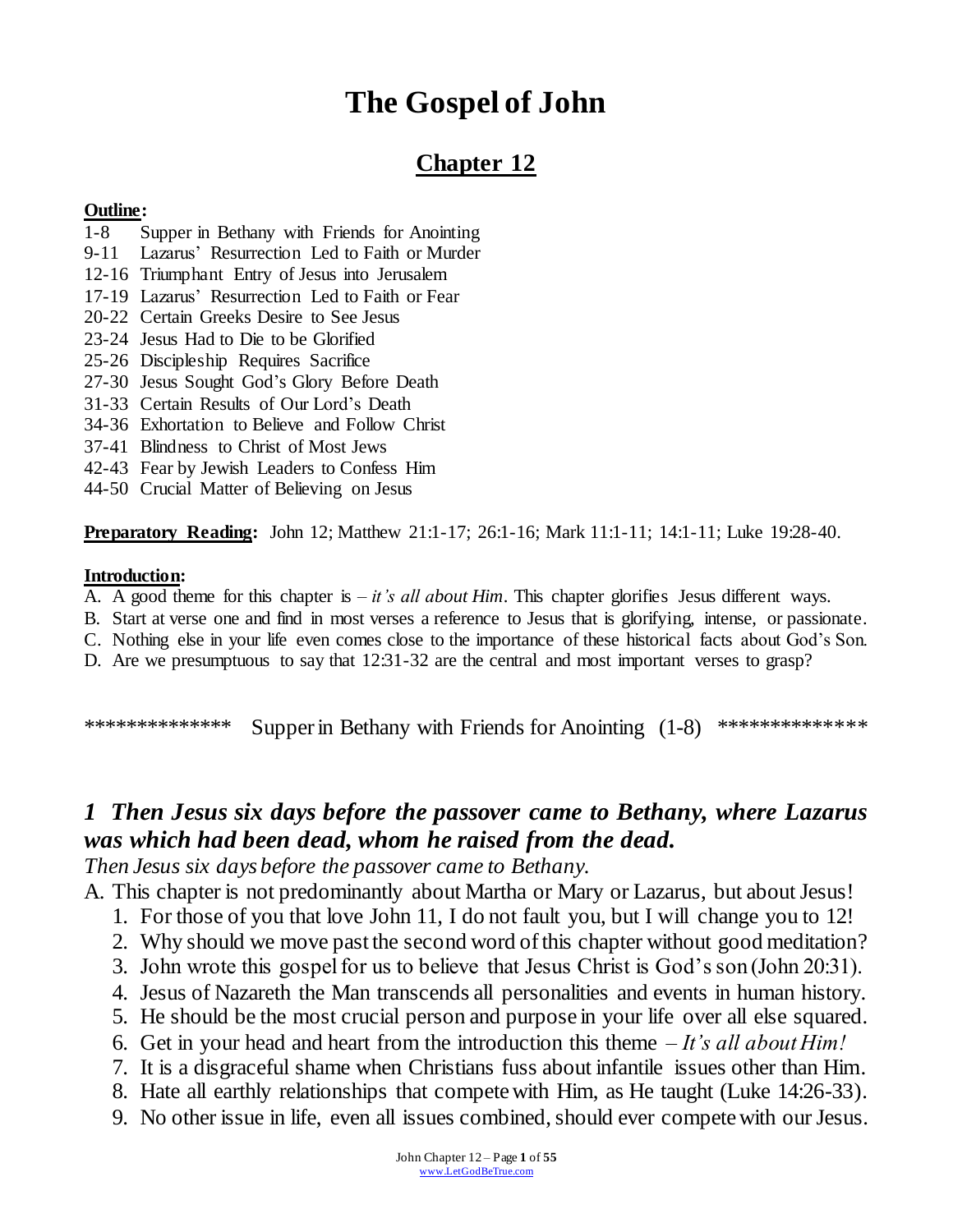10.It should only take about ten minutes of hearing of Jesus Christ to have no problems.

- 11.It is a great waste when Christians show they are likely not born again by fussing.
- 12.Who are the greatest lovers of Christ in this church? It is in works, not head or heart.
- 13.Sermons, *He Is Altogether Lovely* … [http://www.letgodbetrue.com/pdf/he-is-altogether-lovely-2.pdf.](http://www.letgodbetrue.com/pdf/he-is-altogether-lovely-2.pdf)
- 14.Sermons, *Unsearchable Riches of Christ* … [http://www.letgodbetrue.com/pdf/unsearchable-riches.pdf.](http://www.letgodbetrue.com/pdf/unsearchable-riches.pdf)
- B. We are now down to the final week before our Lord gives His life on Calvary's cross.
	- 1. Jesus died in close conjunction to the Passover Feast as the true fulfillment of it.
	- 2. His shed blood must be in place for Almighty God to pass over you in judgment.
- C. We learned about Bethany in the previous chapter, the town of Mary and Martha (11:1).
- D. News spread quickly that Jesus had returned from Ephraim to Bethany (Jn 10:54; 12:9).

### *Where Lazarus was which had been dead, whom he raised from the dead.*

A. Lazarus and his two sisters lived in the city of Bethany, and they were well known in it. B. Having a well-known man resurrected after his obituary was published was astounding.

## *2 There they made him a supper; and Martha served: but Lazarus was one of them that sat at the table with him.*

### *There they made him a supper.*

- A. Those that made the supper surely included the three siblings but easily others as well.
- B. What a great privilege for those to be able to do something like this before His death.
- C. Do not foolishly dream of that supper, Jesus is now knocking for another kind (Re 3:20).

## *And Martha served.*

- A. We have learned this about Martha she does not completely get the glory of Christ.
	- 1. Jesus corrected her on another occasion about fussing and serving (Luke 10:38-42).
	- 2. Martha was a better Christian than 99% of Christians, but she still lacked priorities.
	- 3. Efficiency-minded persons can easily steal from the Lord the passion they owe Him.
- B. We have also learned about Mary she was a very exceptional lover of Jesus Christ.
	- 1. Jesus commended her elsewhere for choosing to listen at His feet (Luke 10:38-42).
	- 2. Mary was a better Christian than Martha, and we want to be like her, not Martha.
	- 3. A woman that truly loves Jesus Christ has no problems for they are lost in love.
	- 4. Godly women are not nuns at convents they are diligent Trojans (Prov 31:10-31).
	- 5. They can manage large families, work jobs, provide charity service, and love Christ!
- C. Churches have three kinds of women a few Marys, more Marthas, belly worshippers.

## *But Lazarus was one of them that sat at the table with him.*

- A. Can you see the Lord Jesus Christ possibly sitting between two of His trophies of grace?
	- 1. Here Lazarus is mentioned, whom He raised from the dead verbally after four days.
	- 2. Matthew and Mark tell us this supper was hosted by Simon the Leper (Matt 11:5).
- B. What is your greatest title? Your best description? A trophy of God's grace in Christ?
	- 1. Consider first the ambition and desire to host Jesus Christ for His saving graces.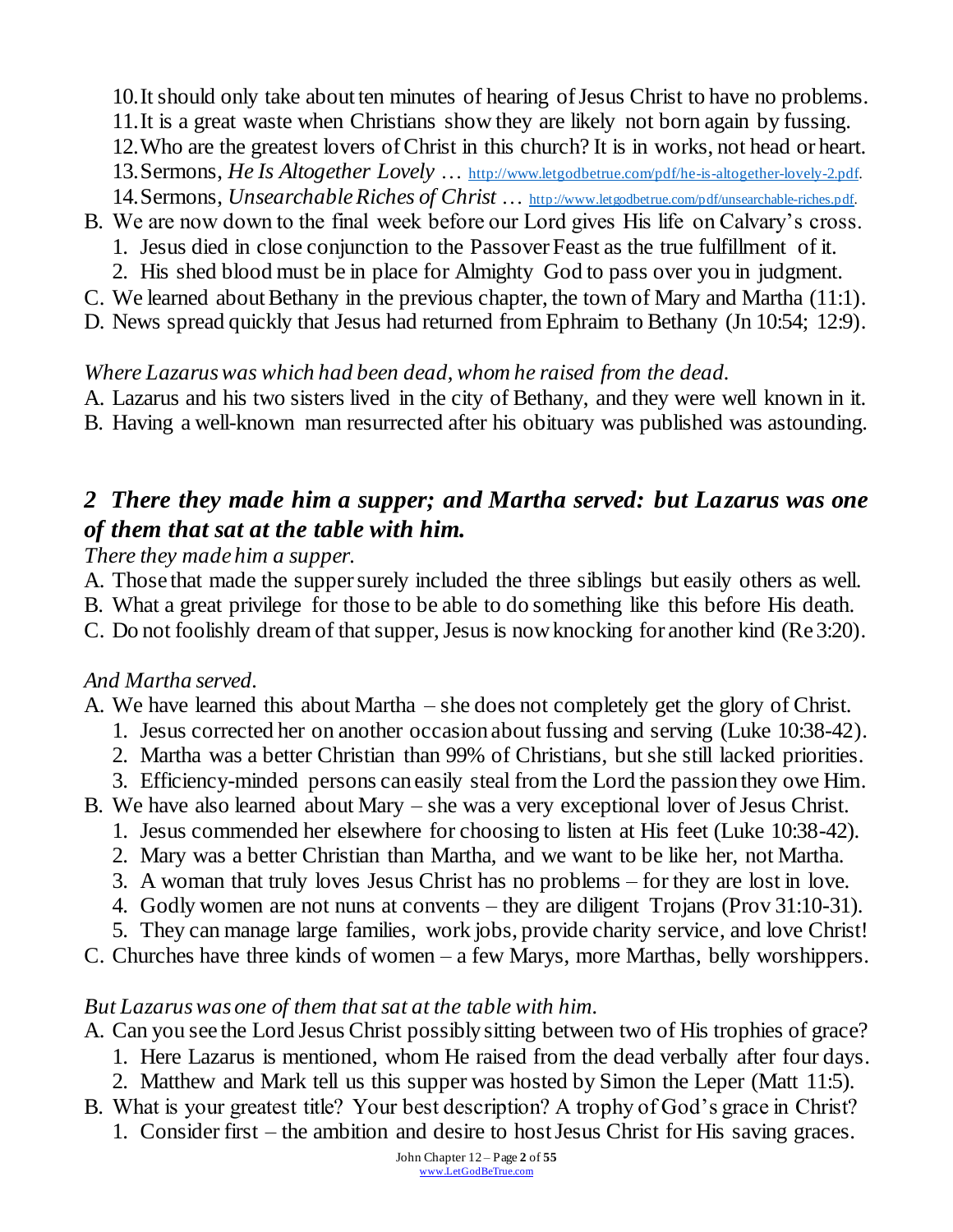2. Note second – the Lord's pleasure at the affection of His saved objects (Luke 15:10).

## *3 Then took Mary a pound of ointment of spikenard, very costly, and anointed the feet of Jesus, and wiped his feet with her hair: and the house was filled with the odour of the ointment.*

#### *Then took Mary.*

- A. This event is recorded in three gospels (Matthew 26:1-16; Mark 14:1-11; John 12:1-8).
- B. This is that exceptional Mary that distinguished herself from Martha (Luke 10:38-42).
	- 1. This act by Mary has already been introduced by John in the previous chapter (11:2).
	- 2. This Mary was not distracted by fussing about details of serving a meal (John 12:2).
	- 3. This Mary added an event to the gospel for all men everywhere to know (Mat 26:13).

#### *A pound of ointment of spikenard, very costly.*

- A. **Spikenard**. An aromatic substance (employed in ancient times in the preparation of a costly ointment or oil) obtained from an Eastern plant, now identified as the *Nardostachys jatamansi* of Norther India.
	- 1. Spikenard was used by the Shulamite; her body bore testimony (S.S. 1:12; 4:13-14).
	- 2. Fussing about spikenard is more foolish than Martha serving and neglecting Jesus.
- B. The value of this event is found in the words, *very costly* Mary spent much for Jesus.
	- 1. She like David before her would not worship God if it did not cost (II Sam 24:24).
	- 2. She like David before her wanted to do something exceeding magnifical (I Chr 22:5).
	- 3. True lovers of Christ will do anything for Him … what of those that do nothing?
	- 4. *Exceeding Magnifical* … [http://www.letgodbetrue.com/sermons/church/exceeding-magnifical/sermon.php.](http://www.letgodbetrue.com/sermons/church/exceeding-magnifical/sermon.php)
- 5. *He Deserves Better than That* … <http://www.letgodbetrue.com/pdf/he-deserves-better-than-that.pdf>.
- C. What have you done known by all … or what will you do … *very costly* for our Lord?
	- 1. It is false humility and ignorance of scripture to think you can or must do it privately.
	- 2. Mary made quite the scene by interrupting this gathering of men to anoint her Lord.
	- 3. Every aspect of David's preparation for Solomon's temple is recorded in the Bible.
	- 4. This intimate act of worship was visible to all but also filled the room with the aroma.
	- 5. This passionate gift by Mary was written three time and preached millions of times.
	- 6. He is not here physically, so our intimate and passionate acts of service are different.
- D. We cannot pass over this portion of scripture without thinking of things we should do. 1. Wives that fully submit, obey, and reverence husbands anoint Christ (Eph 5:22-24).
	- 2. Bossy and opinionated wives are not even Martha, let alone Mary. They are Jezebels.
	- 3. Great women that reverence their husbands are known and loved by all (Prov 11:16).
	- 4. Odious wives that disrespect or oppose husbands are smelled by all (Prov 27:15-16).
	- 5. Husbands that cherish and nourish wives like their bodies anoint Him (Ep 5:25-33).
	- 6. Employees sincerely serving odious masters anoint Christ (Ep 6:5-8; I Pet 2:18-23).
	- 7. Every good and pure thing you do with your body can be unto Christ (I Co 6:13-20).
	- 8. Each time you forgive an offender, you anoint the Lord (Eph 4:30-31; Col 3:10-13); and each time you hold a grudge or press an issue, you defraud Christ with a stench.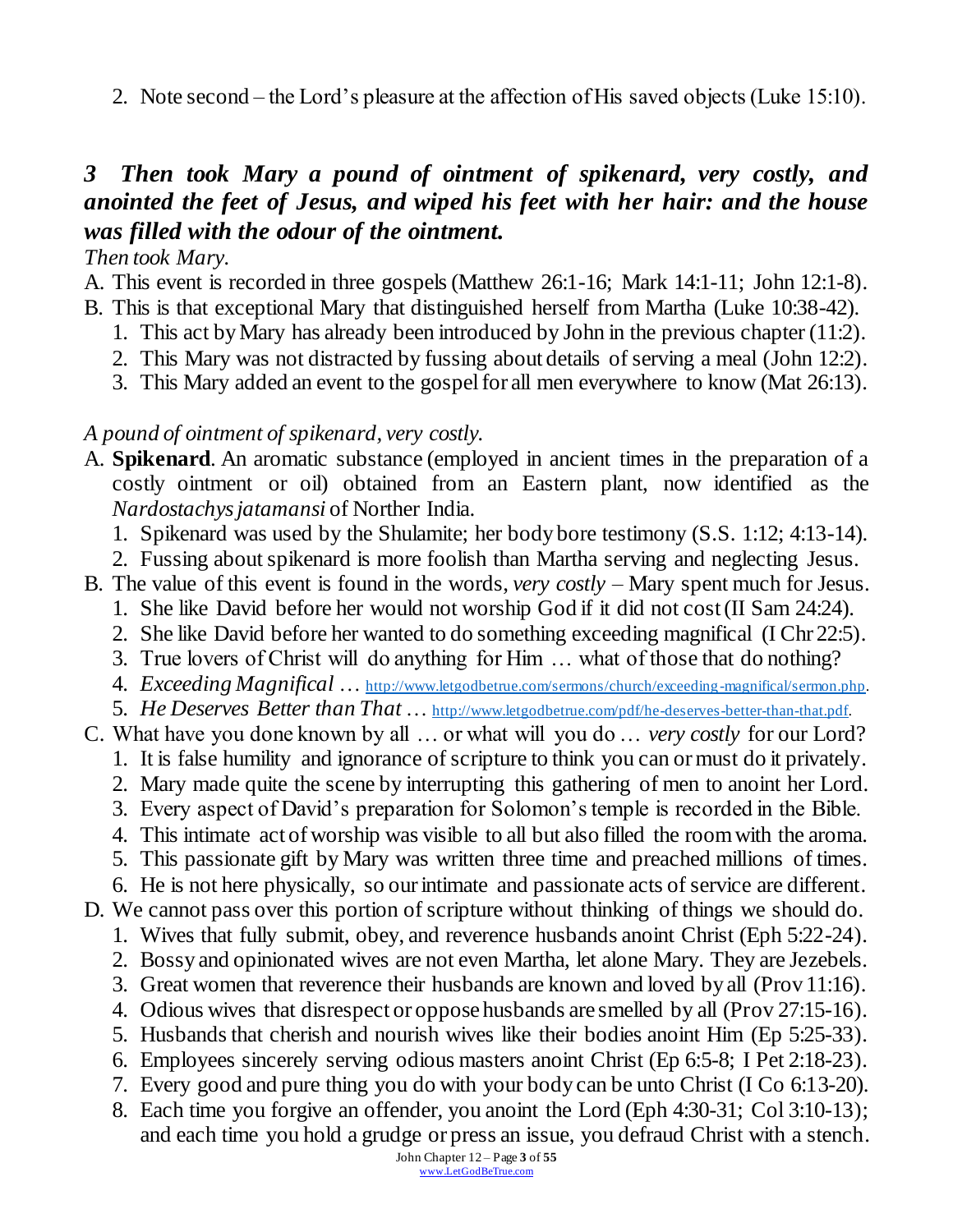9. Each time you honor civil rulers for the Lord's sake you anoint Him (I Pet 3:13-17). 10.Each time you give financially to the kingdom of God you anoint Him (II Cor 9:13). 11.Each time you get in the pulpit to praise God publicly you anoint Him (Heb 13:15). 12.Passionate public singing by men, women, and children anoint the Lord (Col 3:16). 13.We can do everything to the glory of God in Christ, thus anointing Him (Col 3:17). E. How will you make your discipleship and obedience to Jesus Christ equal to Mary's?

- 1. You must count the cost and pay it to be a true disciple of Jesus (Luke 14:25-33).
- 2. The cost can certainly be monetarily, but it can also be in effort, time, emotion, etc.
- 3. You may also humbly crave His words, His doctrine, for your life (Luke 10:38-42).
- 4. You might also stir yourself up in your heart to greater passion for Him (Rev 2:4-5).
- 5. You might take on a difficult task out of conscience toward Him (I Peter 2:18-20). 6. You might choose an act of service or worship needing greater humility than normal.
- 7. You might break habits in a relationship or function to do something magnifical.

### *And anointed the feet of Jesus, and wiped his feet with her hair.*

- A. We are not troubled Matthew and Mark record anointing His head (Matt 26:7; Mk 14:3).
- B. We can read in scripture that anointing Aaron's head ran all the way down (Ps 133:2).
- C. What an intimate act of passionate affection for His burial His feet and her hair. Glory!
- D. His feet are where you belong in humble contrition and devotion. Think John (Jn 1:27).
- E. Her hair made it so much more personal and intimate not perfunctory with a towel.

### *And the house was filled with the odour of the ointment.*

- A. This public act of love for Jesus Christ affected the olfactory nerves of everyone present.
- B. Public worship of the N.T. affects all those present (Eph 5:19; Col 3:16; I Cor 14:16).
- C. David understood this and emphasized public praise for others' benefit (Psalm 34:2).
- D. Our pulpit is always open for any man to praise and worship their Redeemer publicly.
- E. But we want more! We want marriages and homes filled with the odour of loving Christ!

# *4 Then saith one of his disciples, Judas Iscariot, Simon's son, which should betray him,*

*Then saith one of his disciples, Judas Iscariot, Simon's son.*

- A. Even among Jesus' handpicked apostles there was a reprobate. Do not be surprised.
- B. Every church has all kinds from Mary's down to reprobate Jezebels and Judas Iscariots.
- C. It is amazing how different men can react so very differently to the same act of worship.
	- 1. David's oldest brother Eliab wickedly mocked David's godly zeal (I Sam 17:28-29).
	- 2. The crowd on Mars' Hill heard and reacted to Paul very differently (Acts 17:32-34).
	- 3. You should dread being associated with Judas, so never despise anyone anointing.
- D. Every act of service or public worship will vary by ability and a man's circumstances.
	- 1. However, we should never despise any effort to flush comfort to anoint the Lord.
	- 2. Those that love Christ follow His rule to believe and hope all things in such matters.
	- 3. If you think a Mary in our pulpit overdoes it or underdoes it, show us how to do it.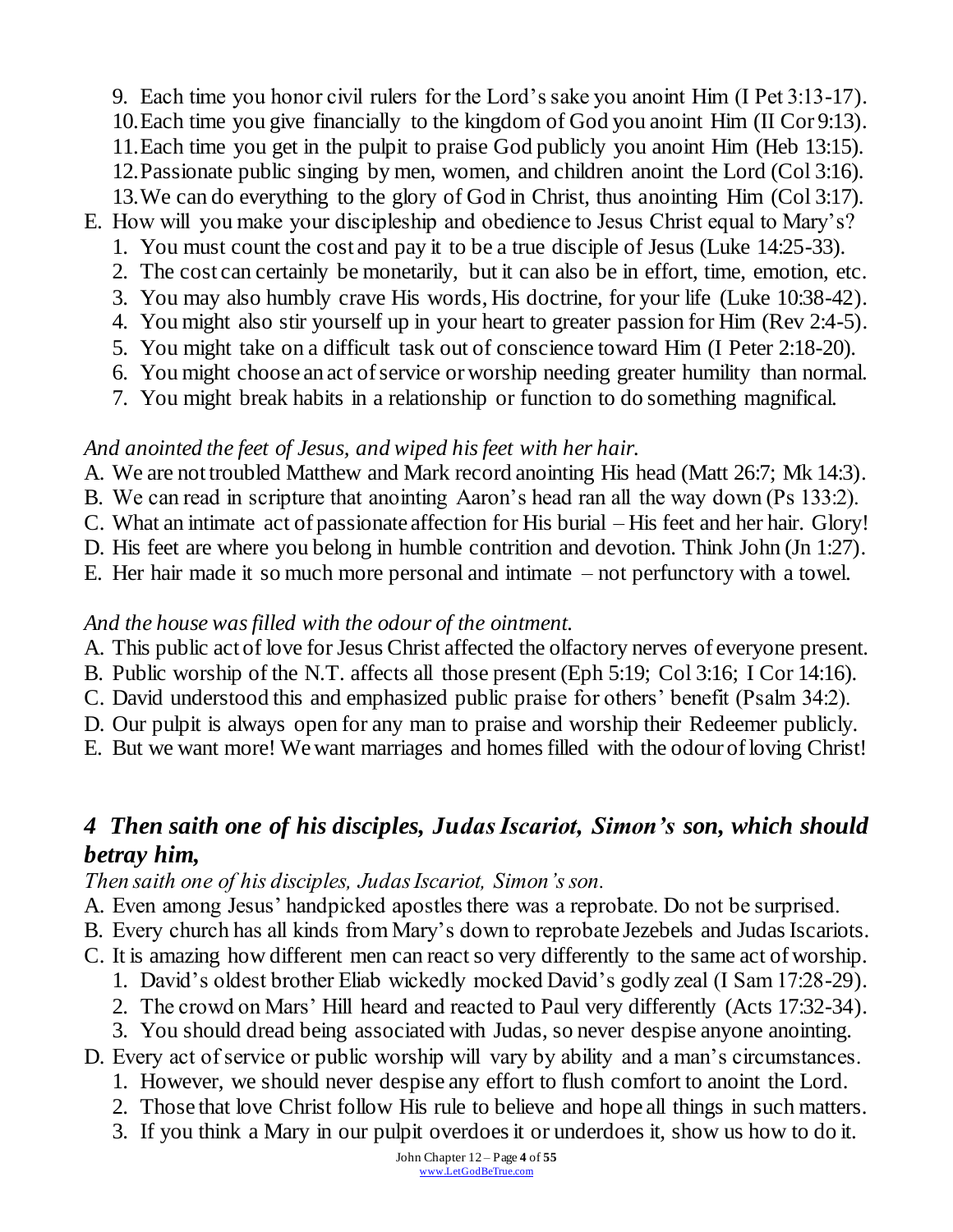*Which should betray him.*

- A. Notice the kind of person that wants to question an act of passionate worship of Christ.
- B. This is the most wicked man in the Bible read Psalms 41, 69, 109 and Zechariah 11.
- C. Much more about wicked Judas Iscariot … [http://www.letgodbetrue.com/pdf/judas-iscariot.pdf.](http://www.letgodbetrue.com/pdf/judas-iscariot.pdf)

## *5 Why was not this ointment sold for three hundred pence, and given to the poor?*

*Why was not this ointment sold for three hundred pence.*

- A. Those that worry about money when the glory of Christ is at stake are insanely ignorant.
- B. For this reason, we have chosen at times in this church to spend liberally for His glory.
- C. Mary did not care about cost, like David did not care about cost, since it was for God.
- D. God's priorities for worship are very different from yours, thus Deuteronomy 14:26.
- E. Because of David's most preposterous spending plans, God built him an eternal house!
- F. Some give far more than 10% like R.G. LeTourneau; others forsake lucrative careers.

### *And given to the poor.*

- A. This lying excuse means nothing. Who cares about the poor in comparison to the Christ!
- B. The next three verses expose selfish wickedness of Judas Iscariot three different ways.
	- 1. He was a thief. He wanted the money for himself. Remember thirty pieces of silver.
	- 2. This gift by Mary was intended to anoint Him for His burial when she could not.
	- 3. The poor are always around, and there are unique events far greater than the poor.

## *6 This he said, not that he cared for the poor; but because he was a thief, and had the bag, and bare what was put therein.*

### *This he said, not that he cared for the poor.*

- A. The wicked will make excuses to justify their cruel and vicious hatred of the righteous.
- B. Caiaphas did this when he advised political expedience to murder the Lord (11:49-53).
- C. Any detraction from the Lord and His people is to be suspect as a Judas or Caiaphas.

### *But because he was a thief, and had the bag, and bare what was put therein.*

A. Jesus knew along that the books did not balance! And He endured it as a glorious king! B. John could write this way later, but at the time they did not have a clue about Judas.

## *7 Then said Jesus, Let her alone: against the day of my burying hath she kept this.*

### *Then said Jesus, Let her alone.*

A. No one should ever fear or worry about the opinions of others when anointing the Lord. B. Jesus came to Mary's defense, just like He defended a sinner woman (Luke 7:36-50).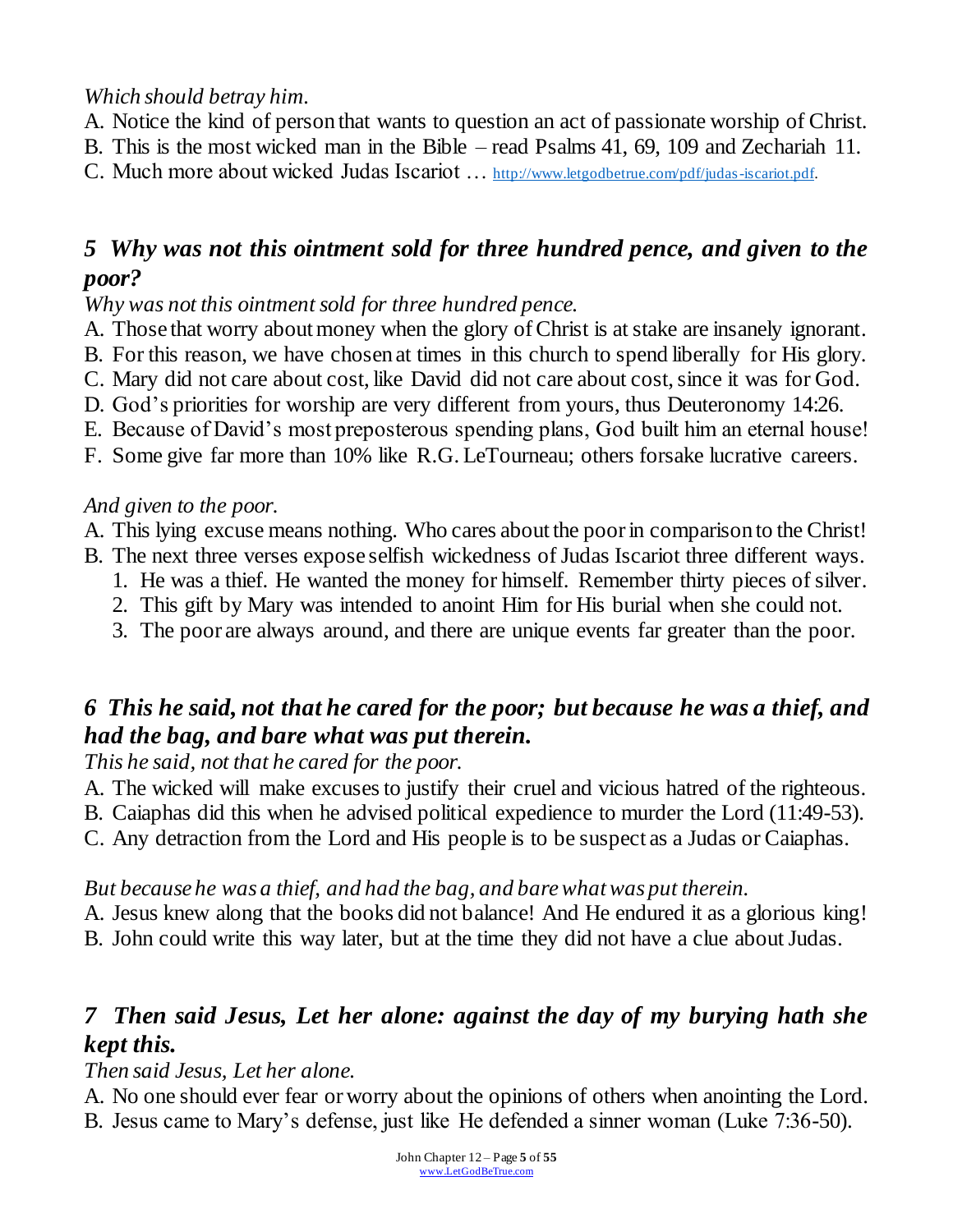C. Whether a widow giving two mites or a publican repenting, Jesus notes and defends.

D. Our Lord's answer against Judas seemed to have provoked Judas to betray Jesus

### *Against the day of my burying hath she kept this.*

A. What did Mary keep? The Sabbath? Some duty in scripture? Some previous promise?

- B. She kept the costly ointment saving it until it was the time shortly before His death.
	- 1. We do not know the extent Mary actively planned the anointing for His actual burial.
	- 2. Mary may have kept it literally for His burial but moved by God to anoint Him early.
	- 3. We do know that she did not have time to do so when He was buried (Jn 19:38-42).

## *8 For the poor always ye have with you; but me ye have not always.*

*For the poor always ye have with you.*

- A. There will always be poor for many reasons, often for their laziness or wastefulness.
	- 1. God makes the poor, but He seldom keeps good men poor by blowing against them.
	- 2. If we do not take this position, then Proverbs' wisdom is a lie (Pr 10:4; 11:24; 18:9).
- B. However, we should assume these are legitimate poor deserving charity, which are few.
	- 1. We have no statistical study to appeal to for percentage of poverty by God's choice.
	- 2. The poverty that moves us is by acts of God resisted diligently by effort and wisdom.

#### *But me ye have not always.*

- A. Jesus was down to one week with the apostles. No one else and nothing else mattered.
- B. You will never have the moment back that you hear or read this verse and its comments.
	- 1. Life is short! Do you realize it? Some waste precious life fussing about minor things.
	- 2. Life is short! Do you realize it? Some waste precious life chasing temporal things.
	- 3. It has been said, *Only one life will soon be past, only what done for Christ will last.*

\*\*\*\*\*\*\*\*\*\*\*\*\*\* Lazarus' Resurrection Led to Faith or Murder (9-11) \*\*\*\*\*\*\*\*\*\*\*\*\*\*

## *9 Much people of the Jews therefore knew that he was there: and they came not for Jesus' sake only, but that they might see Lazarus also, whom he had raised from the dead.*

*Much people of the Jews therefore knew that he was there.*

- A. The news spread quickly that Jesus had returned from Ephraim to Bethany (Jn 11:54).
- B. Recall that chapter 11 closed with many asking about Jesus and Passover (11:55-56).

### *And they came not for Jesus' sake only, but that they might see Lazarus also.*

A. There were two great reasons to travel the two miles to Bethany – Jesus and Lazarus. B. We may easily know the knowledge of Jesus returning to the vicinity was spreading.

> John Chapter 12 – Page **6** of **55** [www.LetGodBeTrue.com](http://www.letgodbetrue.com/)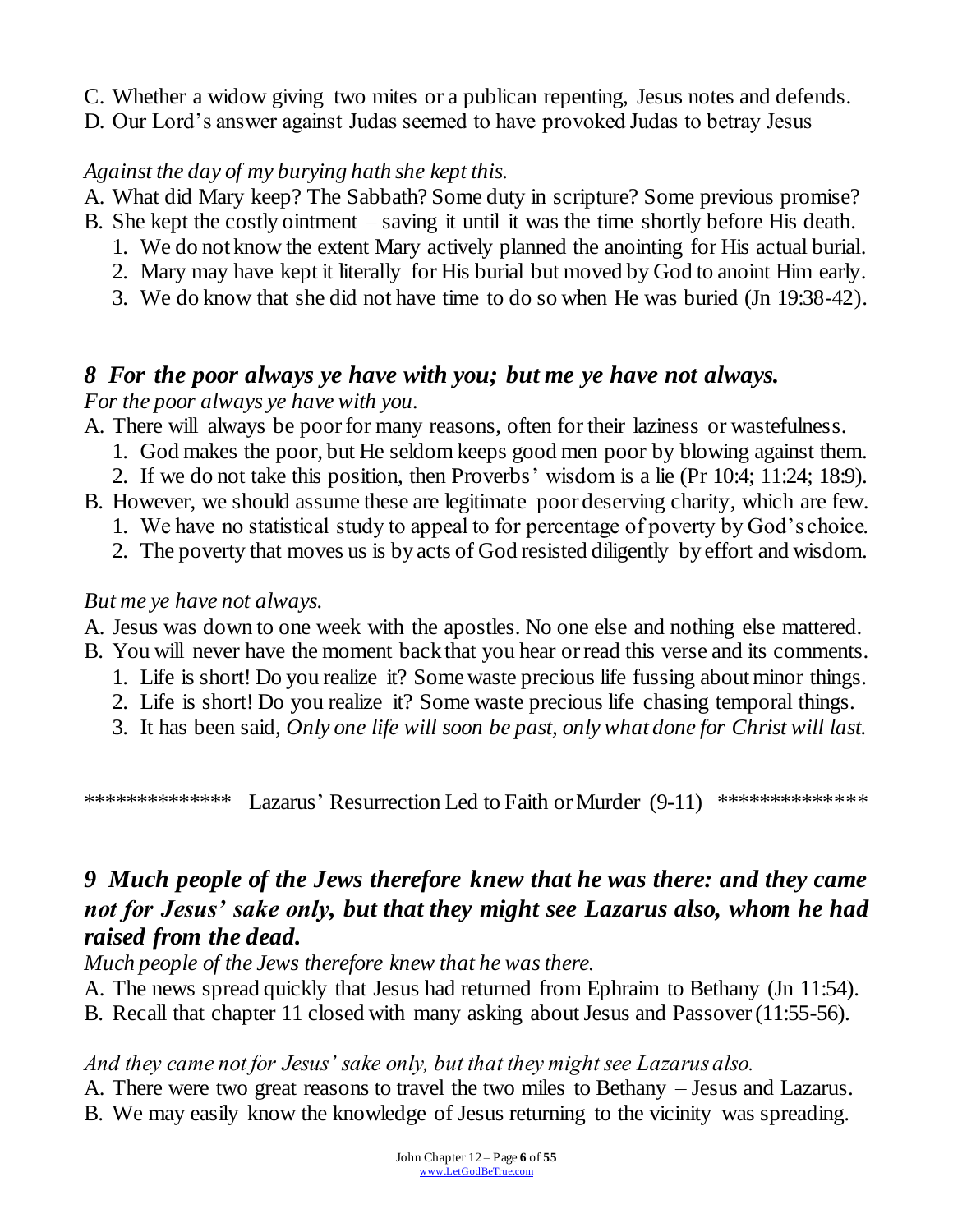### *Whom he had raised from the dead.*

A. Having a well-known man resurrected after his obituary was published was astounding. B. What a great testimony to the person and power of Christ for those with hearts of flesh.

## *10 But the chief priests consulted that they might put Lazarus also to death; But the chief priests consulted.*

A. When most religious leaders get together, the results will not be in the interest of truth.

B. These men had met a few weeks earlier (11:47), but the growing popularity scared them.

#### *That they might put Lazarus also to death.*

- A. Their first council was about Jesus how they could destroy Him and His influence.
- B. Now they added Lazarus to their conspiracy, for men wanted to see a resurrected man.
- C. And this living example of Jesus Christ's lifegiving voice was causing more to believe.

## *11 Because that by reason of him many of the Jews went away, and believed on Jesus.*

*Because that by reason of him many of the Jews went away.*

- A. Lazarus was now an enemy of the state religion for many were believing on Jesus.
- B. They *went away* from Bethany where they had come to see the living Lazarus (12:9).

#### *And believed on Jesus.*

- A. Jesus had prophesied that He would glorify God for the faith of others (John 11:15,42).
- B. This demonstrable example of our Lord's power was obviously quite convincing.

\*\*\*\*\*\*\*\*\*\*\*\*\*\*\*\* Triumphant Entry of Jesus Into Jerusalem (12-16) \*\*\*\*\*\*\*\*\*\*\*\*\*\*\*

## *12 On the next day much people that were come to the feast, when they heard that Jesus was coming to Jerusalem,*

*On the next day much people that were come to the feast.*

- A. This event is recorded in all four gospels (Matt 21:1-7; Mark 11:1-7; Luke 19:29-35).
- B. We have already read about country folk at the Passover asking about Jesus (11:55-56).
- C. They were devout Jews observing Moses' law, but they also had some faith in Christ.

### *When they heard that Jesus was coming to Jerusalem.*

- A. The news was spreading from Bethany to Jerusalem by those traveling to see Lazarus.
- B. By His word or proximity to Jerusalem at this time, they knew He would be at Passover.
- C. Not only did they hear that Jesus was coming, but confirmation about Lazarus also.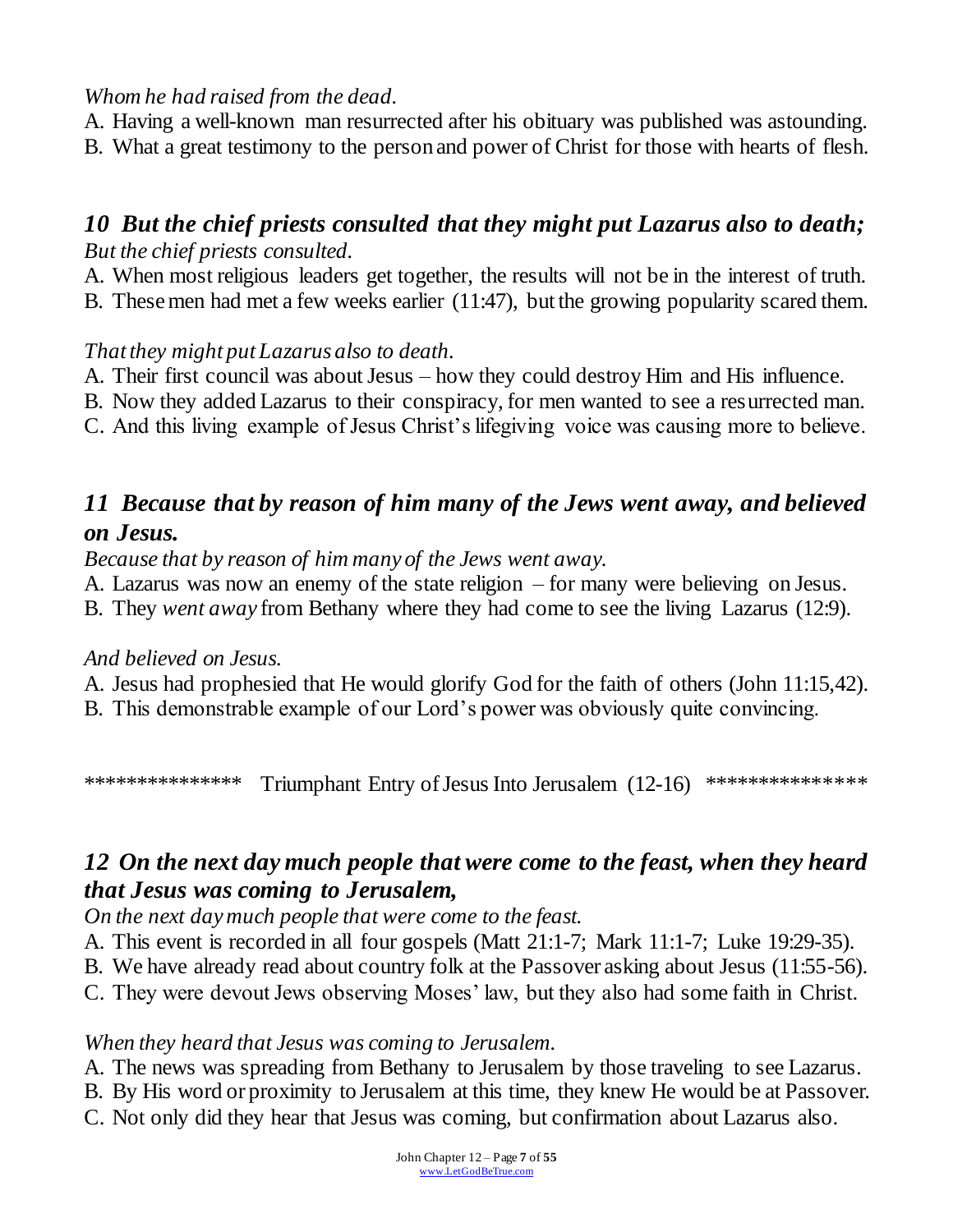### *13 Took branches of palm trees, and went forth to meet him, and cried, Hosanna: Blessed is the King of Israel that cometh in the name of the Lord. Took branches of palm trees, and went forth to meet him.*

A. A crowd – *much people* (12:12) – came out of Jerusalem to escort Jesus into the city.

- B. They broke and cut branches off palm trees to have in their hands when they met Him.
- C. This symbolic act of allegiance and worship is copied in pictures of heaven (Rev 7:9).
- D. We may throw roses rose garlands were used for George Washington at weddings.
- E. The palm was the emblem of victory and peace; branches from the top were those used.
- F. The palm tree was often a symbol of Judea on ancient coins minted for the region.

### *And cried, Hosanna.*

- A. **Hosanna**. An exclamation, meaning 'Save now!' or 'Save, pray!' occurring in Ps. cxviii. 25, which forms part of the Hallel at the Passover, and was in frequent liturgical use with the Jews, as an appeal for deliverance, and an acclamation or ascription of praise to God.
- B. Psalm 118 is a Messianic psalm about the Christ mentioned often in the New Testament.
- C. For much more about Messianic psalms … [http://www.letgodbetrue.com/pdf/messianic-psalms.pdf.](http://www.letgodbetrue.com/pdf/messianic-psalms.pdf)

### *Blessed is the King of Israel that cometh in the name of the Lord.*

- A. This crowd cried that Jesus of Nazareth was the Messiah (Christ), the King of Israel.
- B. These words are taken in combination from Isaiah 62:11 and Psalm 118:25-26.

### *14 And Jesus, when he had found a young ass, sat thereon; as it is written, And Jesus, when he had found a young ass.*

A. He found a young ass by sending apostles (Matt 21:1-17; Mk 11:1-11; Luke 19:28-40). B. If you are troubled whether it was one or two asses, you are a Martha missing the gospel.

#### *Sat thereon.*

- A. From all our information in the Bible, Jesus walked when he traveled His many miles.
- B. But here He sat on an ass's colt, never broken, and had no trouble at all controlling it.

#### *As it is written.*

- A. John applied Zechariah 9:9 to Jesus later, which he did not know or see at the event.
- B. The progressively greater gifts of the Holy Spirit for the apostles is comforting to us.
- C. They grew in knowledge of God's word the most with the blessings of Pentecost.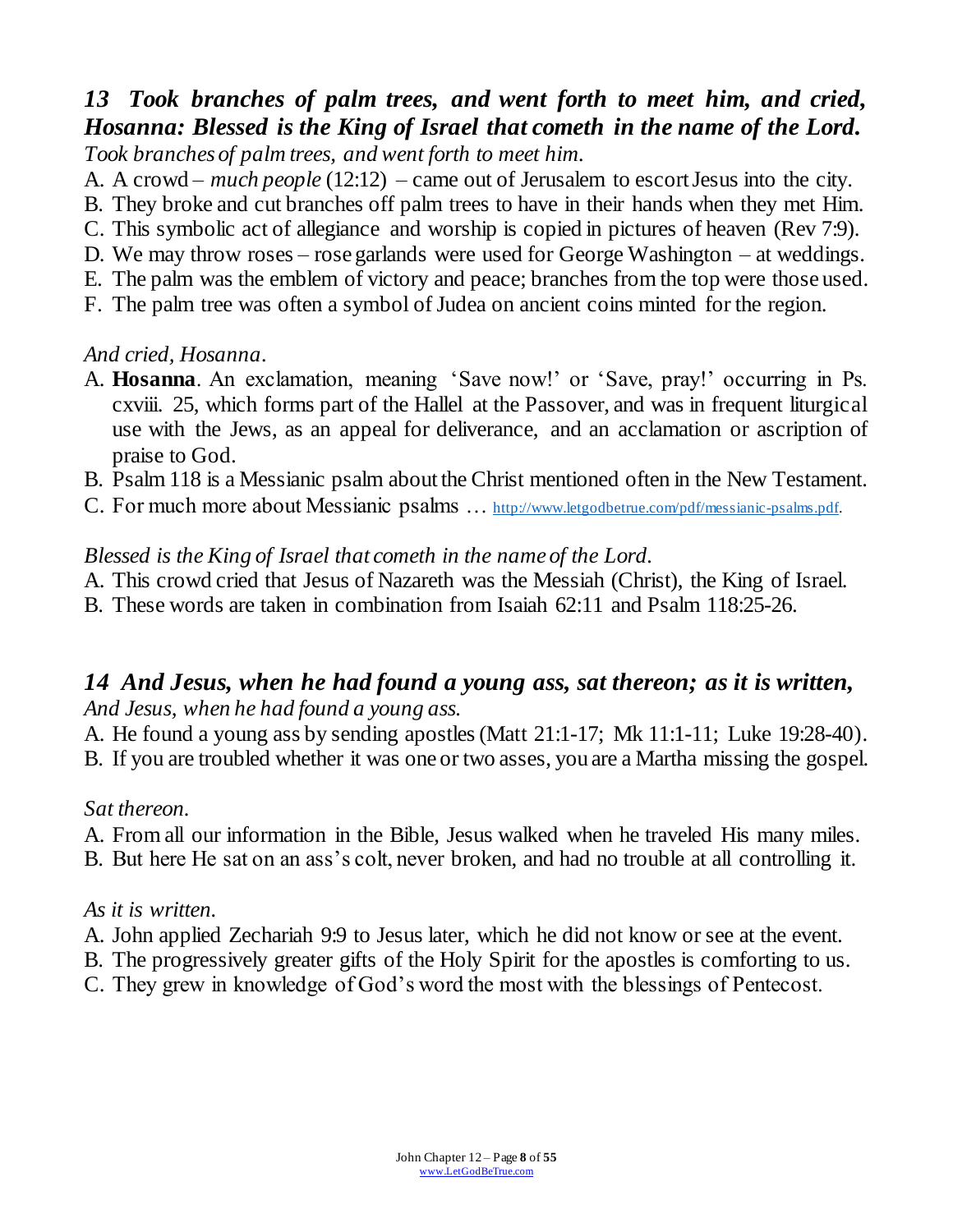## *15 Fear not, daughter of Sion: behold, thy King cometh, sitting on an ass's colt.*

### *Fear not, daughter of Sion.*

A. The elect Jews of Israel had no reason to fear, for their God by zeal would send Christ.

B. This is the shortest version. See also Matthew 21:1-17; Mark 11:1-11; Luke 19:28-40.

### *Behold, thy King cometh, sitting on an ass's colt.*

- A. We are prone to think of any king riding upon a horse, even a white one, as appropriate.
- B. The Jews were warned against horses (De 17:16); Solomon bought horses (I Kgs 10:26).
- C. Many judges and princes of Israel used asses and it was not considered disrespectful.
	- 1. Judges refers thrice to judges riding white asses or asses (Judges 5:10; 10:4; 12:14).
	- 2. Ziba brought asses for David's household to ride on fleeing Jerusalem (II Sam 16:2).
	- 3. When David exalted Solomon, he directed for him to ride on his mule (I Kgs 1:33).

## *16 These things understood not his disciples at the first: but when Jesus was glorified, then remembered they that these things were written of him, and that they had done these things unto him.*

*These things understood not his disciples at the first.*

- A. The apostles, like many of the Jews, were in bondage to carnal ideas of the Messiah.
- B. They did not understand the scriptures and how many were fulfilled in their Master.
- C. Jesus explained many scriptures and their fulfillment to two on the road to Emmaus.

### *But when Jesus was glorified.*

A. After Jesus was glorified, with further gifts of the Spirit, they understood (John 7:39).

B. Jesus promised the apostles that the Spirit would help their memories later (John 14:26).

### *Then remembered they that these things were written of him.*

- A. When God gave the Spirit to the apostles, they were able to combine things for truth!
	- 1. Peter preached on Pentecost like never before; understand scripture and fulfillment.
	- 2. For the details of Peter's great sermon ... [http://www.letgodbetrue.com/pdf/day-of-pentecost-2.pdf.](http://www.letgodbetrue.com/pdf/day-of-pentecost-2.pdf)
- B. What we do in the house of God and with others to the praise of Christ was also written.
	- 1. Paul stringed several prophecies about Gentiles together for Romans (Rom 15:8-12).
	- 2. For more about the Gentile mystery ... [http://www.letgodbetrue.com/pdf/mystery-of-godliness.pdf.](http://www.letgodbetrue.com/pdf/mystery-of-godliness.pdf)

### *And that they had done these things unto him.*

- A. Jesus had given the apostles prophecies of Him for later, when they saw the fulfillment.
	- 1. He foretold His own betrayal for their later faith in His prophesying (John 13:19).
	- 2. He foretold the great gift of the Holy Ghost for their growth in faith (John 14:29).
- B. A great, or the greatest, purpose of Bible prophecy is for faith building when fulfilled.
	- 1. Bible believers know the joy and thrill of learning about fulfilled Bible prophecies.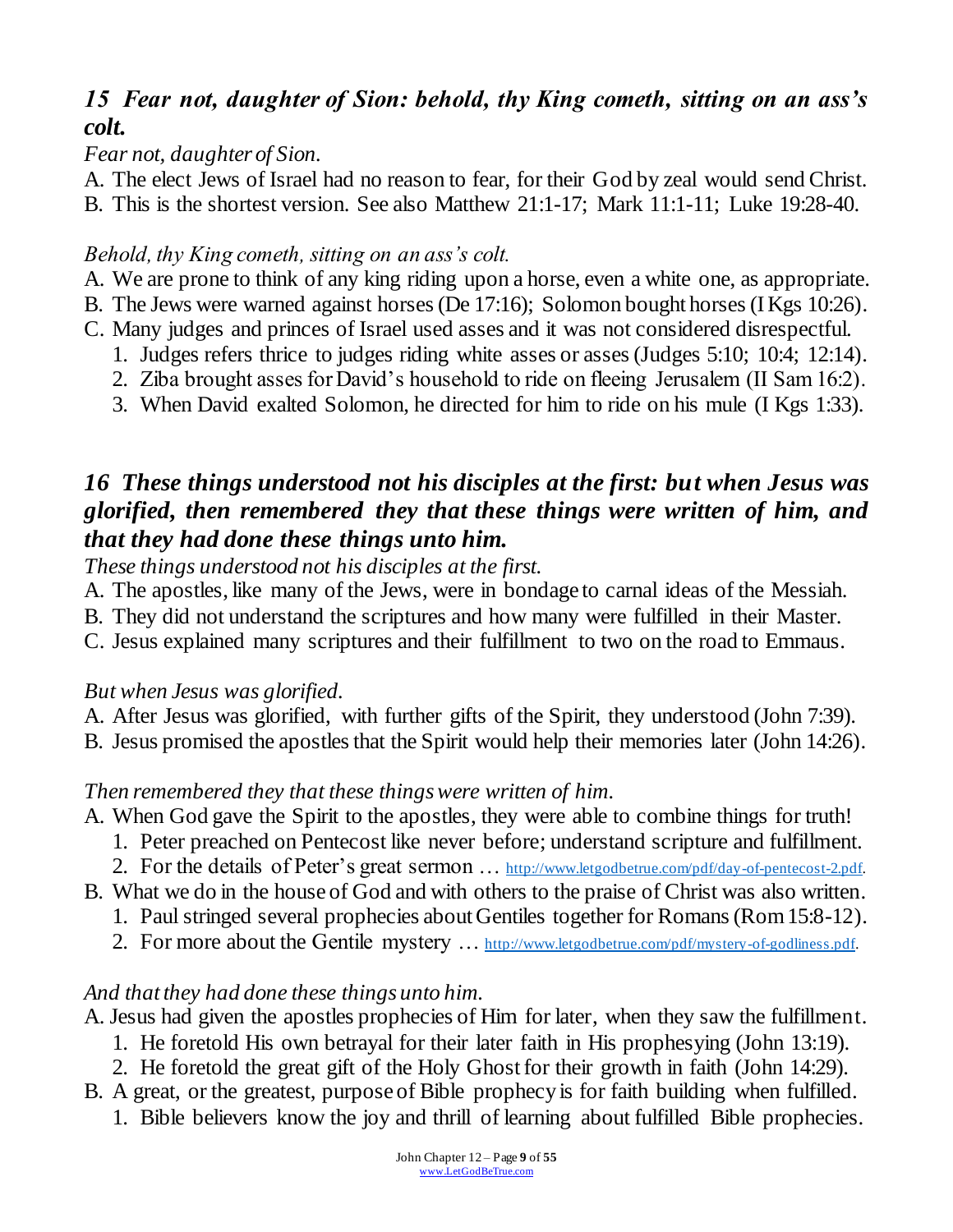2. The single greatest proof of the divine origin of the Bible is its fulfilled prophecies.

3. *Fulfilled Prophecy* … <http://www.letgodbetrue.com/sermons/prophecy/glory-of-fulfilled-prophecy/sermon.php>.

C. The next two verses will explain how and why this crowd met Jesus unlike other times.

\*\*\*\*\*\*\*\*\*\*\*\*\*\*\* Lazarus' Resurrection Led to Faith or Fear (17-19) \*\*\*\*\*\*\*\*\*\*\*\*\*\*

## *17 The people therefore that was with him when he called Lazarus out of his grave, and raised him from the dead, bare record.*

*The people therefore that was with him when he called Lazarus out of his grave.* A. Remember the many people that had come two miles from Jerusalem to mourn (11:19). B. This body of people returned to Jerusalem believing on Christ for the miracle (11:45).

### *And raised him from the dead, bare record.*

A. These people returned to Jerusalem and caused much interest in the Lord Jesus Christ.

B. They bare record that Jesus of Nazareth had indeed raised Lazarus from four days dead.

## *18 For this cause the people also met him, for that they heard that he had done this miracle.*

#### *For this cause the people also met him.*

A. There are several groups that made up the large crowd escorting Jesus into Jerusalem.

- B. We should be able to see three sources of the audience with some degree of overlap.
	- 1. Some came from the countryside to the Passover looking for Him (John 11:55-56).
	- 2. Some were those of Jerusalem that had seen Jesus raise Lazarus from death (12:17).
	- 3. Those witnesses had bare record of Him adding yet more by *also* from Jerusalem.

### *For that they heard that he had done this miracle.*

A. The demonstrable and provable miracle of Lazarus was instrumental in the increase.

B. It was valuable to see a living Lazarus, but much more to seek the One who raised Him.

## *19 The Pharisees therefore said among themselves, Perceive ye how ye prevail nothing? behold, the world is gone after him.*

*The Pharisees therefore said among themselves.*

A. The combined recent events – Lazarus' resurrection – caused more followers of Jesus.

- B. This caused the Pharisees to realize they were losing the battle they had started (11:57).
- C. Despite threats against them, the evidence of Lazarus' resurrection increased believers.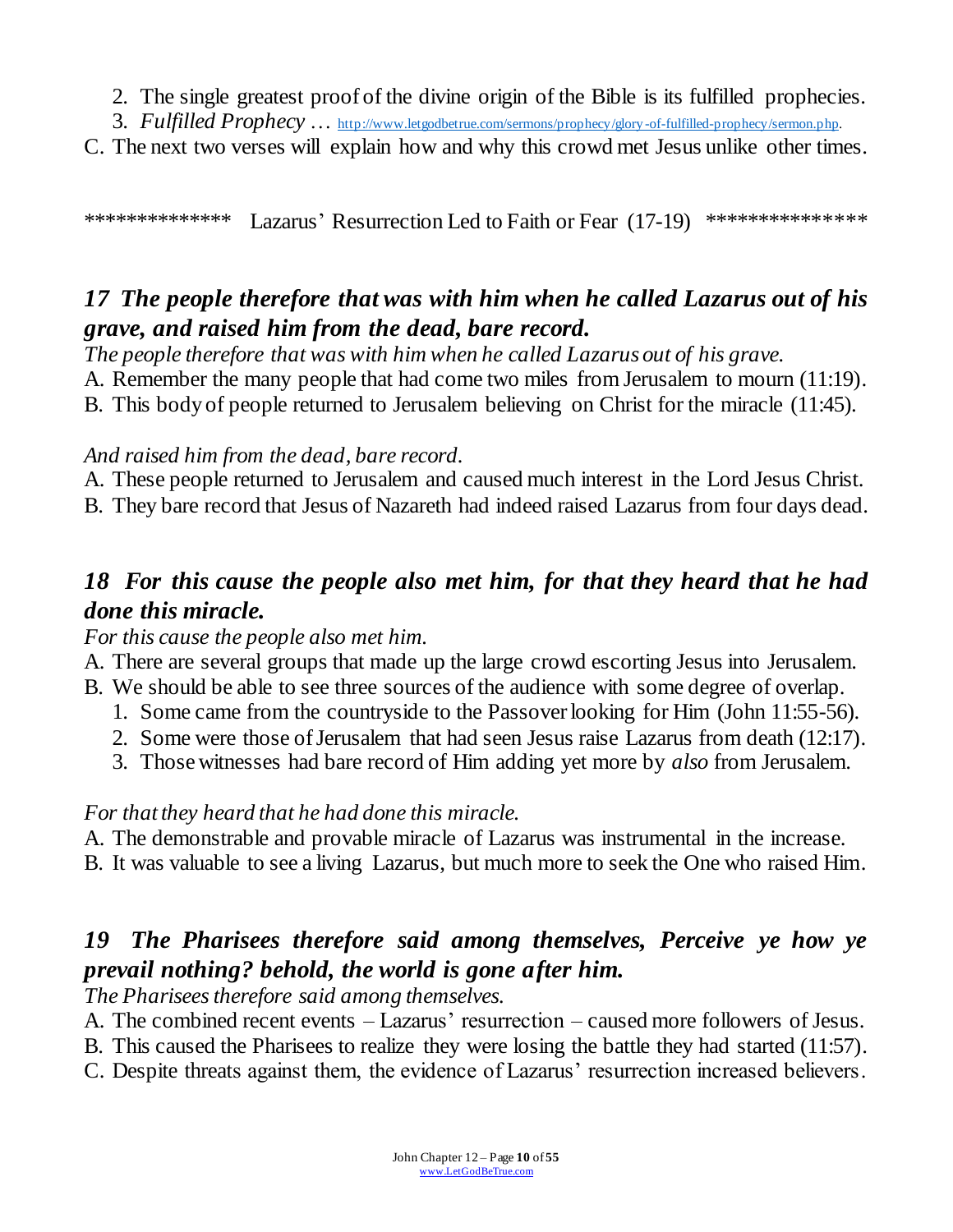#### *Perceive ye how ye prevail nothing?*

- A. These Jews mumbled to themselves how they were losing and our Lord was winning.
- B. Their efforts so far to undermine Jesus and to threaten His followers were both losing.

#### *Behold, the world is gone after him.*

- A. Here is another example, among many, of the word *world* meaning a small part of it.
- B. Any doctrine that must rely heavily on a universal sense of *world* must be heresy.

\*\*\*\*\*\*\*\*\*\*\*\*\*\*\*\*\*\* Certain Greeks Desire to See Jesus (20-22) \*\*\*\*\*\*\*\*\*\*\*\*\*\*\*\*\*\*

## *20 And there were certain Greeks among them that came up to worship at the feast:*

#### *And there were certain Greeks.*

- A. We assume these were Gentile Greeks, not Jews from Greece, by the circumstances.
	- 1. There appears some reluctance by Andrew and Philip to introduce them to Jesus.
	- 2. Bethsaida is identified, long before established (John 1:44), thus a geographical fact.
	- 3. They came up to worship, which Gentile proselytes could do (Acts 2:10; 13:43).
	- 4. Greeks were a synonym for Gentiles among Jews and in the Bible (Acts 20:21; etc.).
	- 5. The results of our Lord's death (12:24) could hardly be much fruit if merely Jews.
- B. Ah, my friend, are you a certain Gentile of some sort that individually loves Christ?
- C. These Greeks were not infatuated with Plato and Aristotle; they wanted to see Jesus.

#### *Among them that came up to worship at the feast.*

- A. They were proselytes to the Jewish monotheistic faith in Jehovah according to Moses.
- B. Since the city had been moved by our Lord's entrance, they sought Him out (Mat 21:10).
- C. There was something that intrigued them more than the Jews' Passover its fulfillment.

## *21 The same came therefore to Philip, which was of Bethsaida of Galilee, and desired him, saying, Sir, we would see Jesus.*

*The same came therefore to Philip.*

- A. The *therefore* indicates nobility they did something for their curiosity or conviction.
	- 1. These certain Greeks had to ask around and seek out an apostle of Jesus of Nazareth.
	- 2. Like the Bereans later, they showed nobility by their efforts and respect (Acts 17:11).
- B. Due to the next words, they were likely Syrophenicians of his home area (Mark 7:26).
	- 1. A Syrophenician was named as combination of Syria and Phenicia in area or people.
	- 2. Though Jesus spent more time in Galilee, Lazarus and His entrance raised attention.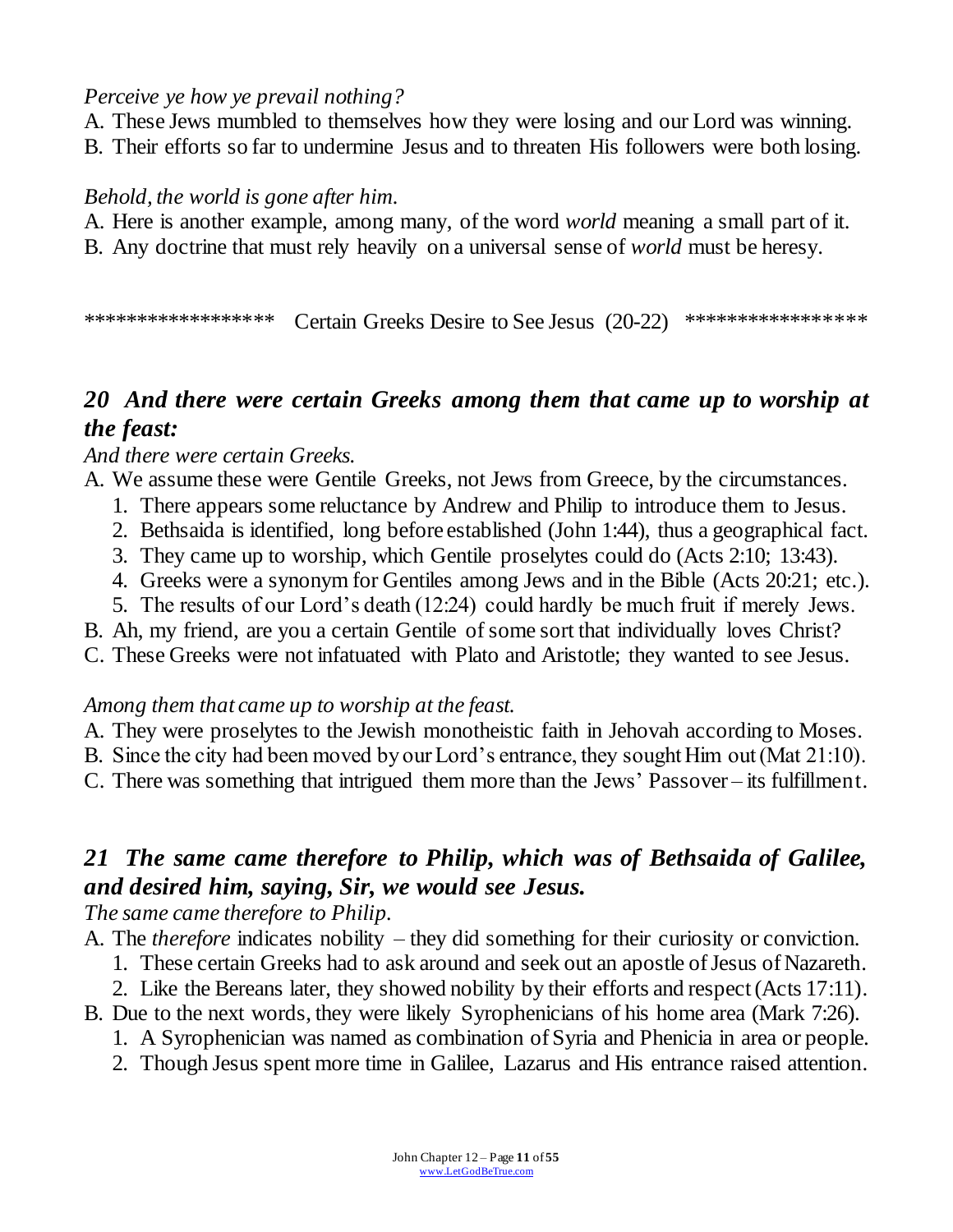### *Which was of Bethsaida of Galilee.*

- A. John had introduced Philip in his first chapter as from Bethsaida with Andrew and Peter.
- B. A simple look at a man indicates that Bethsaida was close to Syria and Phenicia.
- C. These Greeks from that part of the country might have known Philip or known of him.

### *And desired him, saying, Sir, we would see Jesus.*

- A. Whether this was mere curiosity or conviction by the Spirit, we are not told directly.
- B. There is good cause for it, because our Lord's entrance moved the city (Matthew 21:10).
- C. However, the Lord's response is of His great work of calling the Gentiles (12:23-24).
- D. For more about Greeks seeing Jesus ... [http://www.letgodbetrue.com/pdf/we-would-see-jesus.pdf.](http://www.letgodbetrue.com/pdf/we-would-see-jesus.pdf)

## *22 Philip cometh and telleth Andrew: and again Andrew and Philip tell Jesus.*

### *Philip cometh and telleth Andrew.*

- A. Philip was likely nervous to go straight to Jesus, since the apostles avoided Gentiles.
- B. Jesus had told them to go the lost sheep of the house of Israel only (Matt 10:6; 15:24).
- C. Philip and Andrew were of the same city of Bethsaida, which John told us (John 1:44).

### *And again Andrew and Philip tell Jesus.*

- A. Together the two apostles had enough courage to tell Jesus about Gentiles seeking Him.
- B. Think how things changed very soon in the great mystery of godliness (I Timothy 3:16).

\*\*\*\*\*\*\*\*\*\*\*\*\*\*\*\*\*\*\* Jesus Had to Die to be Glorified (23-24) \*\*\*\*\*\*\*\*\*\*\*\*\*\*\*\*\*\*\*

## *23 And Jesus answered them, saying, The hour is come, that the Son of man should be glorified.*

*And Jesus answered them, saying.*

- A. The context is Andrew and Philip informing our Lord that certain Greeks sought Him.
	- 1. They were apparently nervous of the situation due to Jewish hostility toward them.
	- 2. These Greeks were Gentiles, which were not of the lost sheep of the house of Israel.
	- 3. The ministry of Jesus and apostles had thus far focused on Israel (Matt 10:6; 15:24).
- B. Why did Jesus respond to Gentiles seeking Him with this particular two-verse answer?
	- 1. Saving Gentiles was a huge event, extensively prophesied, and very shortly fulfilled.
	- 2. These few Greeks were nothing compared to what would happen in the whole world.
	- 3. The great mystery of godliness was preaching to them and faith in them (I Tim 3:16).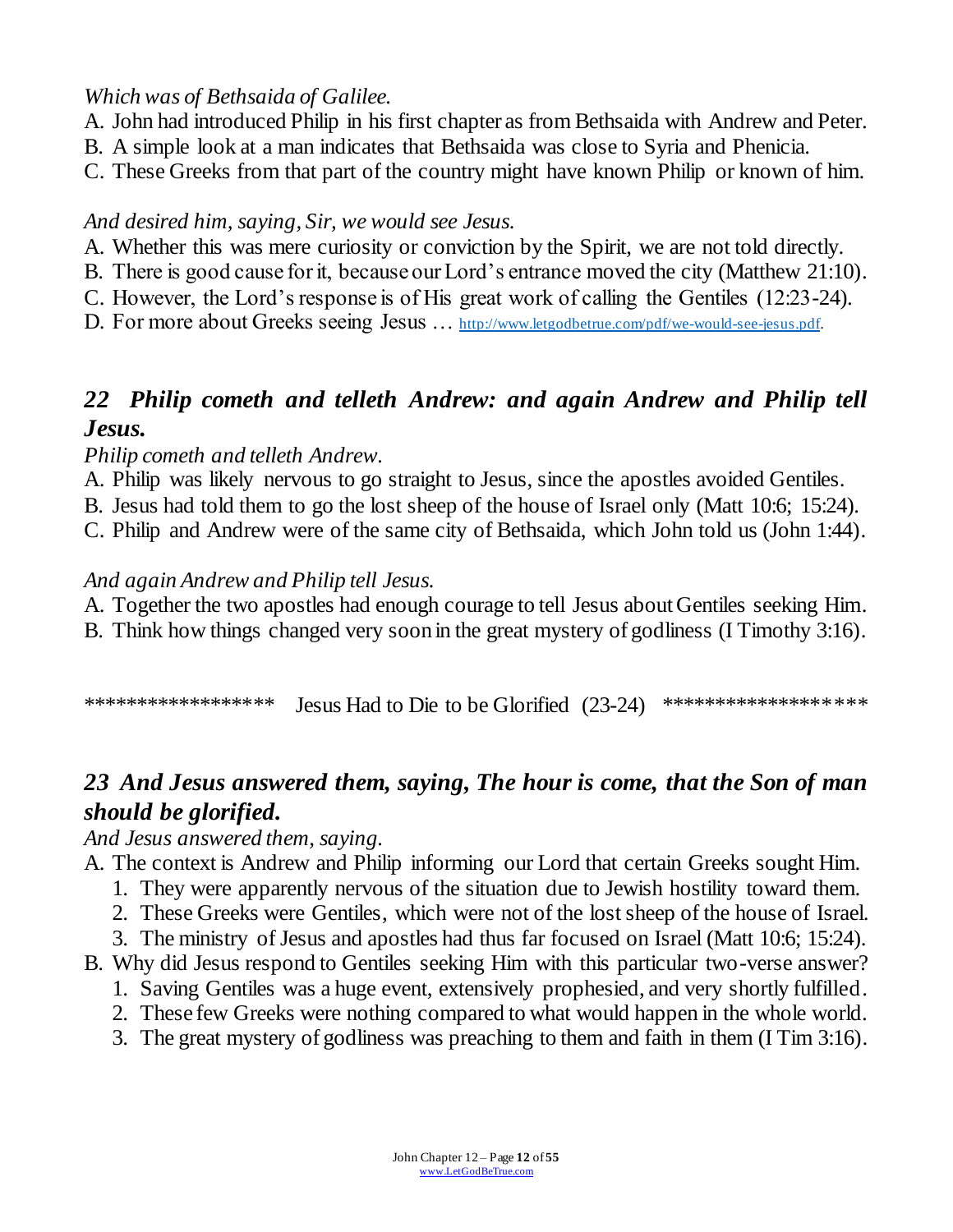### *The hour is come.*

- A. Of course, an *hour* can be sixty minutes for them and for us (Matt 20:1-6; John 4:6; 11:9; Acts 2:15; 5:7; 10:9; 19:34; 23:23).
- B. Rather than think of sixty minutes of time, think of an event of relatively short duration.
	- 1. **Hour**. A definite time in general; an appointed time; an occasion.
	- 2. We refer to the *hour* of a person's death, but we do not think of sixty minutes at all.
	- 3. Jesus used *hour*for coming religious change for Samaritans and Jews (John 4:21,23).
	- 4. Jesus used *hour*for the resurrection of dead bodies, a mere twinkle of time (Jn 5:28).
	- 5. Jesus used *hour*for the appointed time of a woman's labor for a birth (John 16:21).
- C. Jesus used *hour*for His trial and crucifixion (John 7:30; 8:20; 12:27; 13:1; 16:32; 17:1).
- D. He referred to the overall occasion of His death as the *hour* (Matt 26:45; Luke 22:53).
- E. Though the appointed time or occasion was His death, it was for Him to be glorified.

### *That the Son of man should be glorified.*

- A. We often think of our Lord's trial and crucifixion in gory details, not glorious results.
	- 1. The enemies of Jesus Christ thought they had humiliated and destroyed Him forever.
	- 2. He knew the evil aspects of it as well (John 12:27; 13:21; Luke 22:42-44; Heb 5:7).
- B. But He also knew it was by His death (and what would follow) that would glorify Him.
	- 1. Jesus dreaded death but knew it was for great glory for God and Him (Jn 13:31-32).
	- 2. His prayer to His Father in the final hours described glory several ways (Jn 17:1-5).
	- 3. This reward of glory from God for dying had been prophesied before (Is 53:10-12).
	- 4. Isaiah prophesied more of God glorifying Christ for salvation (Is 49:5-6; 55:5; 60:9).
	- 5. Jesus explained this view of things to two on the road to Emmaus (Luke 24:13-27).
	- 6. Paul told of God highly exalting Jesus for His humility to die for us (Phil 2:5-11).
	- 7. The great mystery of godliness involved incarnation but required death (I Tim 3:16).
	- 8. He was crowned with glory and honor over the angels after His death (Heb 2:5-13).
	- 9. The throne room of heaven rang with praise when Jesus was glorified (Rev 5:1-14).
	- 10.Jesus gathered the huge elect family of God of both Jews and Gentiles (Rev 7-9).
- C. It was promised joy at God's right hand by which He endured the cross (Heb 12:1-2).
- D. The great multitude of Gentiles out of all lands and peoples are a large part of His glory.
	- 1. Jesus took up the aspect of much fruit in the next verse explaining His glory further.
	- 2. He fulfilled the great promise of Shiloh and the gathering of the people (Gen 49:10).
	- 3. Many O.T. prophecies and N.T. accomplishments were fulfilled for Christ's glory.

# *24 Verily, verily, I say unto you, Except a corn of wheat fall into the ground and die, it abideth alone: but if it die, it bringeth forth much fruit.*

*Verily, verily, I say unto you.*

- A. Here again is the powerful introduction to an important declaration  $-25$  times in John.
- B. But this is the only occurrence of this attention-getting introduction in this great chapter.
- C. Jesus is about to lay a glorious two-fold truth on the apostles that needed to embrace.
	- 1. First, He would die in Jerusalem this time unlike all the other times He had escaped.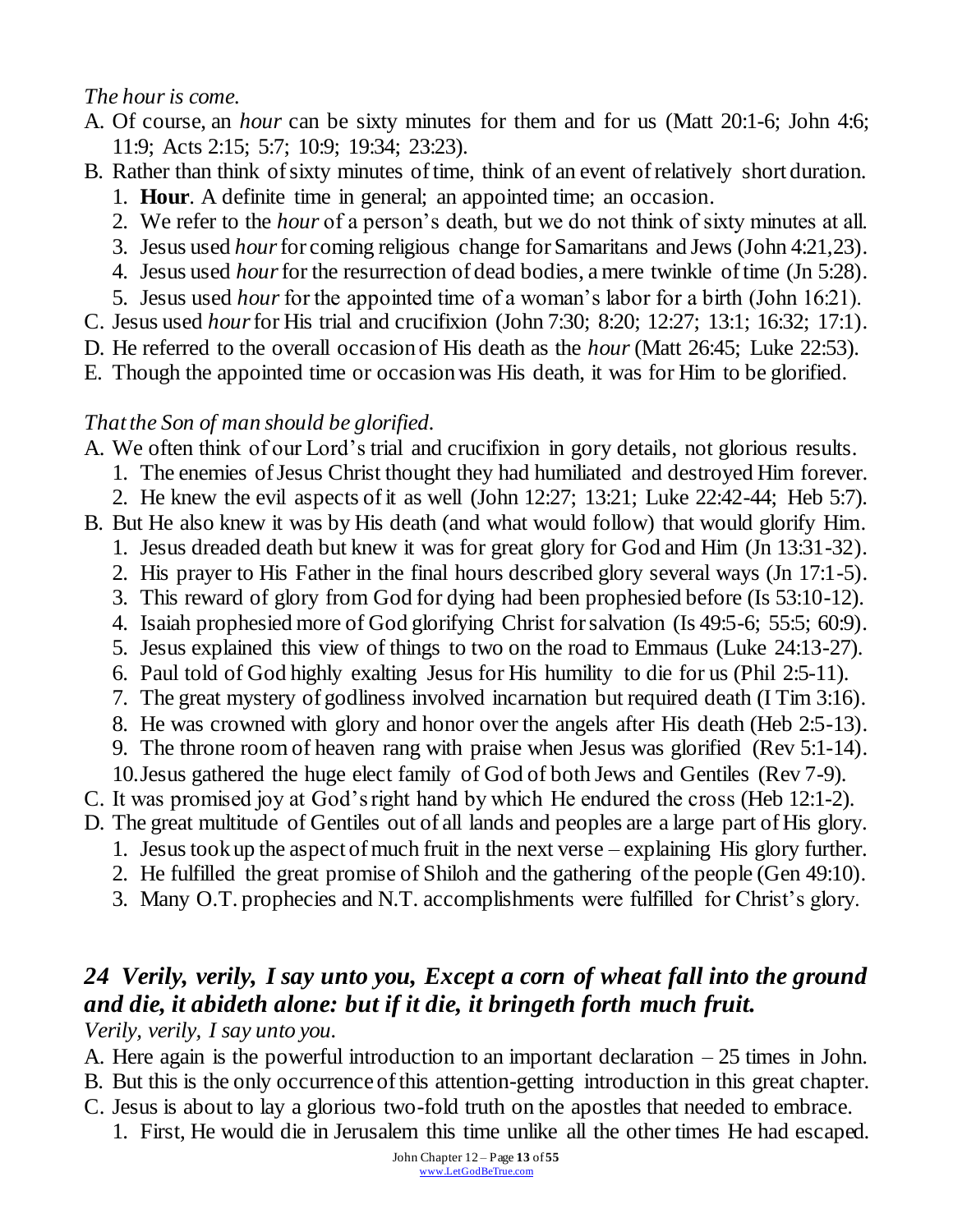- 2. Second, His death would result in much evangelistic fruit, especially many Gentiles.
- 3. Consider that the apostles had just witnessed a royal entrance of Jesus to Jerusalem.
- D. Jesus just declared His glorification (12:23), and here He explained it included death.
	- 1. If we grasp both verses together, we can see great glory that Jesus saw (Isaiah 53:10).
	- 2. Jesus did not die as a martyr example or such a thing, but to give eternal life to many.
	- 3. His death would not just save the elect among the Jews, but many more Gentiles.
	- 4. His death was not contradictory to His glory; it was the great means of His glory!

#### *Except a corn of wheat fall into the ground and die, it abideth alone.*

- A. **Corn**. A grain, a seed. The small hard seed or fruit of a plant. A seed of one of the cereals, as of wheat, rye, barley, etc. The seed or fruit of various other plants.
- B. Any plant seed is of no reproductive value if kept in storage or display; it stays by itself.
	- 1. A seed in a decorative display in a museum of natural science will stay unchanged.
	- 2. Large quantities of seed kept in the storage bin of a barn will also remain unchanged.
	- 3. We understand the word seed, or *corn* here, to indicate the harbinger of reproduction.
	- 4. Something drastic must happen to a seed, or *corn* here, for any reproduction to occur.
- C. Jesus had to die. Jesus came to die. Jesus was designed to die. Jesus' death produces us.
	- 1. Like a seed of wheat, Jesus died and was buried underground for fruit (I Co 15:1-4).
	- 2. Like a seed of wheat, Jesus planned to die to save God's elect (John 18:11; Phil 2:8).
	- 3. Like a seed of wheat, Jesus was designed to die with a human body (Hebrews 2:14).
	- 4. Like a seed of wheat, Jesus' death was the means for many to be saved (Matt 20:28).
- D. We will not further develop our Lord's use of wheat, since there is no direction for it.
- E. The event here described by this symbolism is the glorious death of Jesus Christ for us.
	- 1. For facets of salvation ... [http://www.letgodbetrue.com/sermons/salvation/facets-of-salvation/sermon.php.](http://www.letgodbetrue.com/sermons/salvation/facets-of-salvation/sermon.php)
	- 2. For Jesus Christ's unsearchable riches ... [http://www.letgodbetrue.com/pdf/unsearchable-riches.pdf.](http://www.letgodbetrue.com/pdf/unsearchable-riches.pdf)
- F. Paul used a similar metaphor and symbol of our own resurrection (I Cor 15:33-49).

### *But if it die, it bringeth forth much fruit.*

- A. A seed put in the earth dies it decomposes and changes greatly then it springs forth.
	- 1. It requires moisture and warmth to dissolve and begin the germination of a new plant.
	- 2. As seeds imbibe water, they expand, and enzymes and food supplies are hydrated.
	- 3. Hydrated enzymes become active and the seed increases its metabolic activities.
	- 4. It sends forth a root and a shoot, which reaches for sunlight for photosynthesis.
	- 5. Once the seedling emerges into light, it changes drastically by photomorphogenesis.
	- 6. Videos of this process are found on the Internet showing Creator-assigned direction.
- B. This seedling then grows into the exact kind of plant that had before produced the seed.
	- 1. A kernel or seed of corn (here called a corn of corn) will produce a full corn plant.
	- 2. A typical Iowa field corn plant will be ten feet or taller with roots seven feet down.
	- 3. Jesus by His death guaranteed many more to be conformed to His glorious image.
- C. The much fruit here is the many souls that would result from His one body in the grave.
	- 1. The apostles could only see the mustard seed resemblance of His kingdom then.
	- 2. But the mustard seed grows into a bush/tree that is 30 x 30 and a very great bush/tree.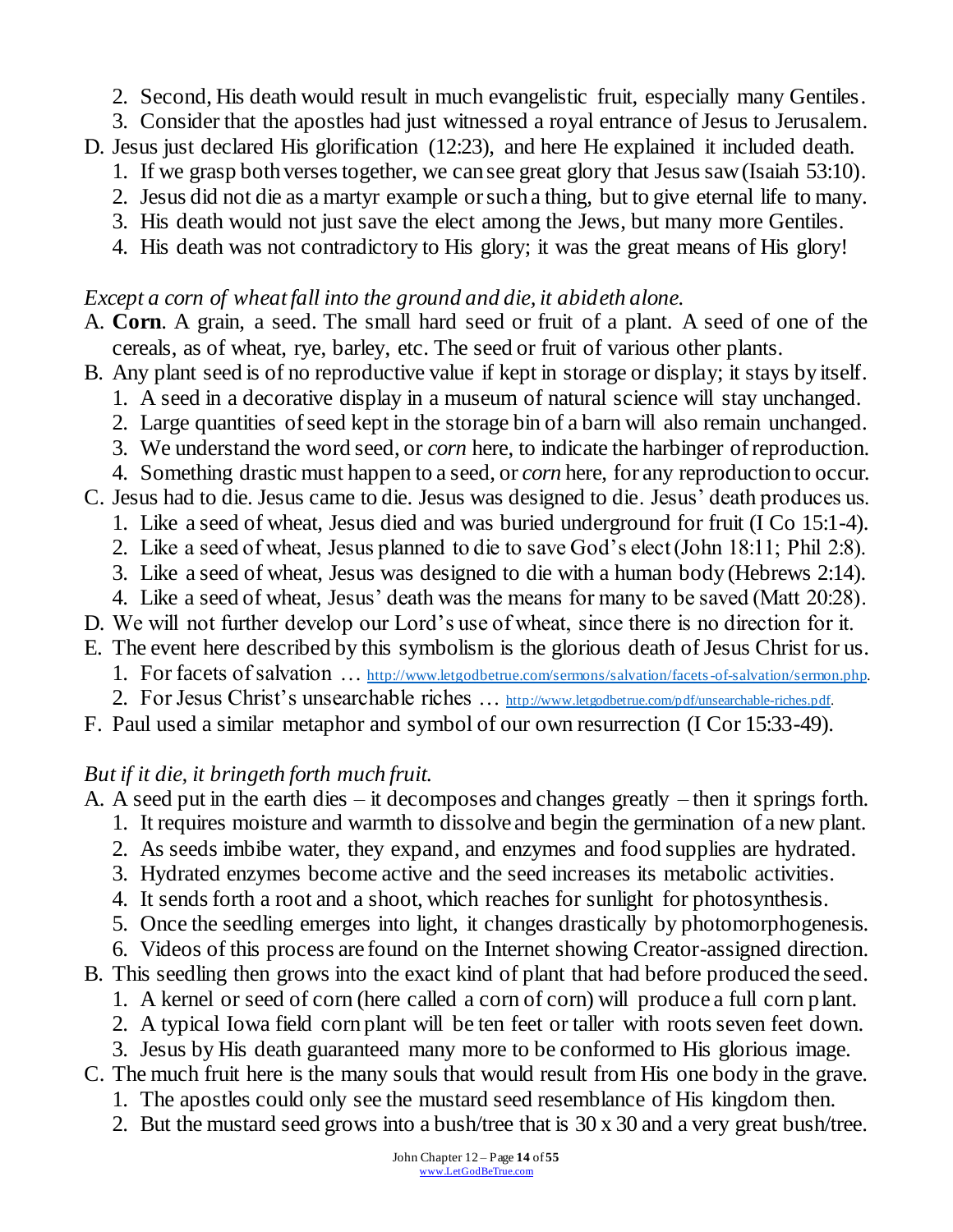- 3. There is a multitude in heaven that no man can number by His death (Rev 5:9; 7:9).
- 4. The apostles in their lives turned the world upside down with Gentile conversions.
- 5. The prophet asked, *Who shall declare his generation?* (Is 53:8), but it was very large.
- 6. For more of His generation ... [http://www.letgodbetrue.com/pdf/who-shall-declare-his-generation.pdf.](http://www.letgodbetrue.com/pdf/who-shall-declare-his-generation.pdf)

D. What a glorious picture of the cross, its results, and the glory resulting (Luke 24:13-27)!

\*\*\*\*\*\*\*\*\*\*\*\*\*\*\*\*\*\*\* Discipleship Requires Sacrifice (25-26) \*\*\*\*\*\*\*\*\*\*\*\*\*\*\*\*\*\*\*\*

## *25 He that loveth his life shall lose it; and he that hateth his life in this world shall keep it unto life eternal.*

*He that loveth his life shall lose it.*

A. Keep several issues of context in mind to properly appreciate and interpret this verse.

- 1. Jesus continued His response to Philip and Andrew, either with or about the Gentiles.
- 2. He had declared that He would obtain further glory for His coming death (Jn 12:23).
- 3. Jesus identified death in the previous verse as the means to glory and fruit (Jn 12:24).
- 4. As His apostles, not only did they need such a view, they would in fact die as well.
- 5. The real fruit of Jesus' death the truly saved multitude live sacrificially for Him.
- 6. The Greeks asking to see Jesus needed to think about much more for discipleship.
- 7. The great glory of Jesus Christ was reserved in heaven, which is gained by sacrifice.
- B. This valuable rule of Jesus is repeated often and is very important for successful living.
	- 1. Here are some of the many obvious repetitions very similar in language (Matt 10:39; 16:25-26; 19:29; Mark 8:35-36; 10:28-31; Luke 9:23-24; 14:26,33; 17:33).
	- 2. If God created us and saved us, then He absolutely knows how to have the best life.
	- 3. Holding on to this earthly life will cost you true joy now and eternal life to come.
	- 4. It is a shame that some men and women hug themselves to death in this earthly life.
	- 5. Some presume fatalistically on eternal life, but the truly saved will live sacrificially.
	- 6. The sovereignty of God, election and predestination, cannot comfort selfish souls.
	- 7. Pursuit of pleasure in this life is like Esau selling his birthright for a mess of pottage.
	- 8. On the other hand were three Hebrew men not careful to answer Nebuchadnezzar!
- C. This rule is the standard for disciples indeed who will follow Jesus Christ at any cost.
	- 1. The value of any thing is measured by the value you will exchange for that thing.
	- 2. True discipleship is economic counting the cost … and paying it (Luke 14:25-33).
	- 3. Therefore, if you are not suffering losses of some sort, you are not a true disciple.
	- 4. Paul counted all things loss and dung for total pursuit of Jesus Christ (Phil 3:7-12).
	- 5. John Mark was first a loser by deserting Paul and Barnabas (Acts 13:13; 15:37-40).
	- 6. Demas loved this present world; he wasted his life and could be in hell (II Tim 4:10).
	- 7. Paul's doctrine for himself and others was all in for Jesus (Phil 1:20-21; Ro 14:7-9).
	- 8. Great followers of Jesus martyrs overcame the devil by such sacrifice (Re 12:11).
	- 9. The hard warnings and promises by Jesus to Asia were to be overcomers (Rev 2-3). 10.So we do not baptize children or teenagers that know little or nothing of discipleship.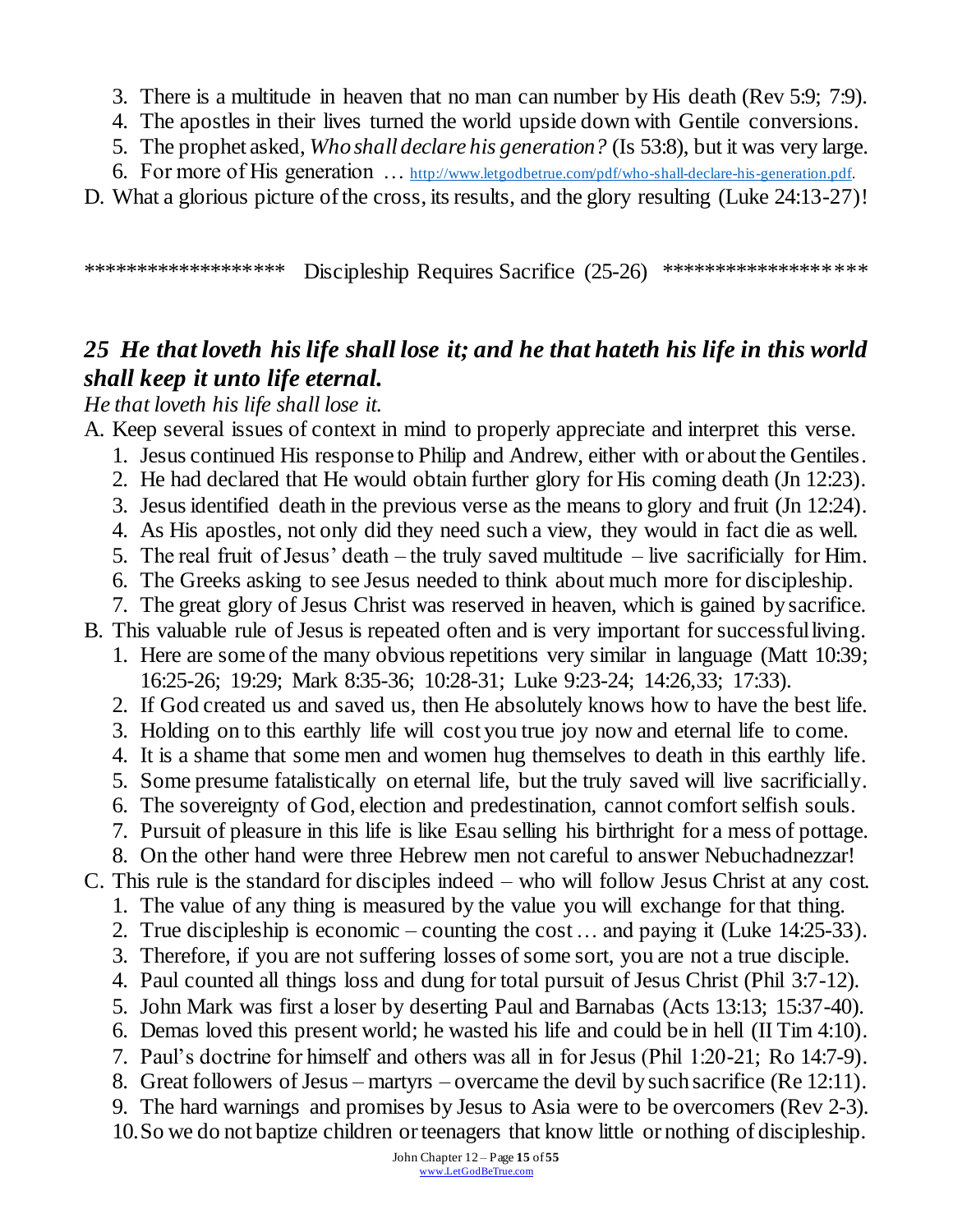11. For more about the right age for baptism ... [http://www.letgodbetrue.com/pdf/baptism-policy.pdf.](http://www.letgodbetrue.com/pdf/baptism-policy.pdf) D. How can Christians keep this rule? What does it really mean to lose your life for Him?

- 1. You make your life choices based on Christ and His gospel over all earthly things.
- 2. Paul counted all things dung and loss in his obsession to follow Jesus (Phil 3:7-12).
- 3. Christians choose their friends, music, entertainment, spouses to please Jesus Christ.
- 4. They change life priorities from hitting the world's goals to hitting the Lord's goals.
- 5. If your actual life were at stake, as many before us, would you give it for Christ?
- 6. *Your Body is His*, so live like it … [http://www.letgodbetrue.com/pdf/your-body-is-the-lords.pdf.](http://www.letgodbetrue.com/pdf/your-body-is-the-lords.pdf)
- 7. *He is Lord of all*; live like it … <http://www.letgodbetrue.com/sermons/christ/he-is-lord-of-all/sermon.php> .
- 8. *Perfecting Holiness* is living all in … [http://www.letgodbetrue.com/pdf/perfecting-holiness.pdf.](http://www.letgodbetrue.com/pdf/perfecting-holiness.pdf)
- 9. *Measure Your Life* only God's way … [http://www.letgodbetrue.com/pdf/make-your-life-count.pdf.](http://www.letgodbetrue.com/pdf/make-your-life-count.pdf)
- E. How can Christians rejecting this rule lose their lives? What is the cost of full self-love?
	- 1. You will be unfulfilled; a born again soul is dissatisfied with even the world's best.
	- 2. You will waste your life; your productivity in fruit, souls, and praise will disappear.
	- 3. You will likely be found wanting on Judgment Day and sent down (Matt 7:12-29).
- F. Man at his best state here is altogether vanity and lighter than vanity (Psalm 39:5; 62:9).
- G. What if a man gained the whole world and lost his soul (Matt 16:25-26)? Do the math!

#### *And he that hateth his life in this world.*

- A. See the notes above for the first clause in this verse, since they are not repeated here.
- B. Hate is a strong word, but appropriate for discipleship, for nothing else should compete.
	- 1. Husbands are to love wives, but they should *hate* them in comparison (Luke 14:26).
	- 2. The first command is to love God with all you have in every part (Mark 12:28-34).
	- 3. Your hatred includes your own life and earthly pleasures, they are lying destroyers.
	- 4. The stories of the martyrs reflect those that *hated* their lives in comparison to Christ.
- C. True discipleship, *disciples indeed* as Jesus called it, is serious business (John 8:31-32)
	- 1. If you understand baptism, you will realize your life is hid in Christ (Col 3:1-4).
	- 2. If you understand the cross, you will glory only in it and crucify the world (Gal 6:14).
	- 3. If you understand God, He is Jealous and jealous and wants all of every part of you.
	- 4. If you understand the world is God's enemy, flirting is spiritual adultery (James 4:4).
- D. You will gladly give up relationships, job openings, or fleshly pleasures to please Christ.
- E. If suffering is a part of the Christian life, then you must prepare for it by hating ease.
	- 1. Suffering is a part of the Christian life for many or most (Acts 14:22; Romans 8:17).
	- 2. The closer you follow Jesus Christ in godliness, expect more pain (II Timothy 3:12).

## *Shall keep it unto life eternal.*

- A. Note carefully that *it* refers to life in this world and then eternal life in another world.
	- 1. Peter tried to boast of forsaking things for Jesus; he was corrected (Mark 10:28-30).
	- 2. Jesus gives 10,000% more satisfaction in this life for any earthly things you forsake.
	- 3. He gives eternal life in the world to come when your good time on earth has ended.
	- 4. There will be persecutions as well, but the combined blessings are well worth it.
	- 5. Jesus promised earthly mercy and heavenly rewards for the overcomers (Rev 2-3).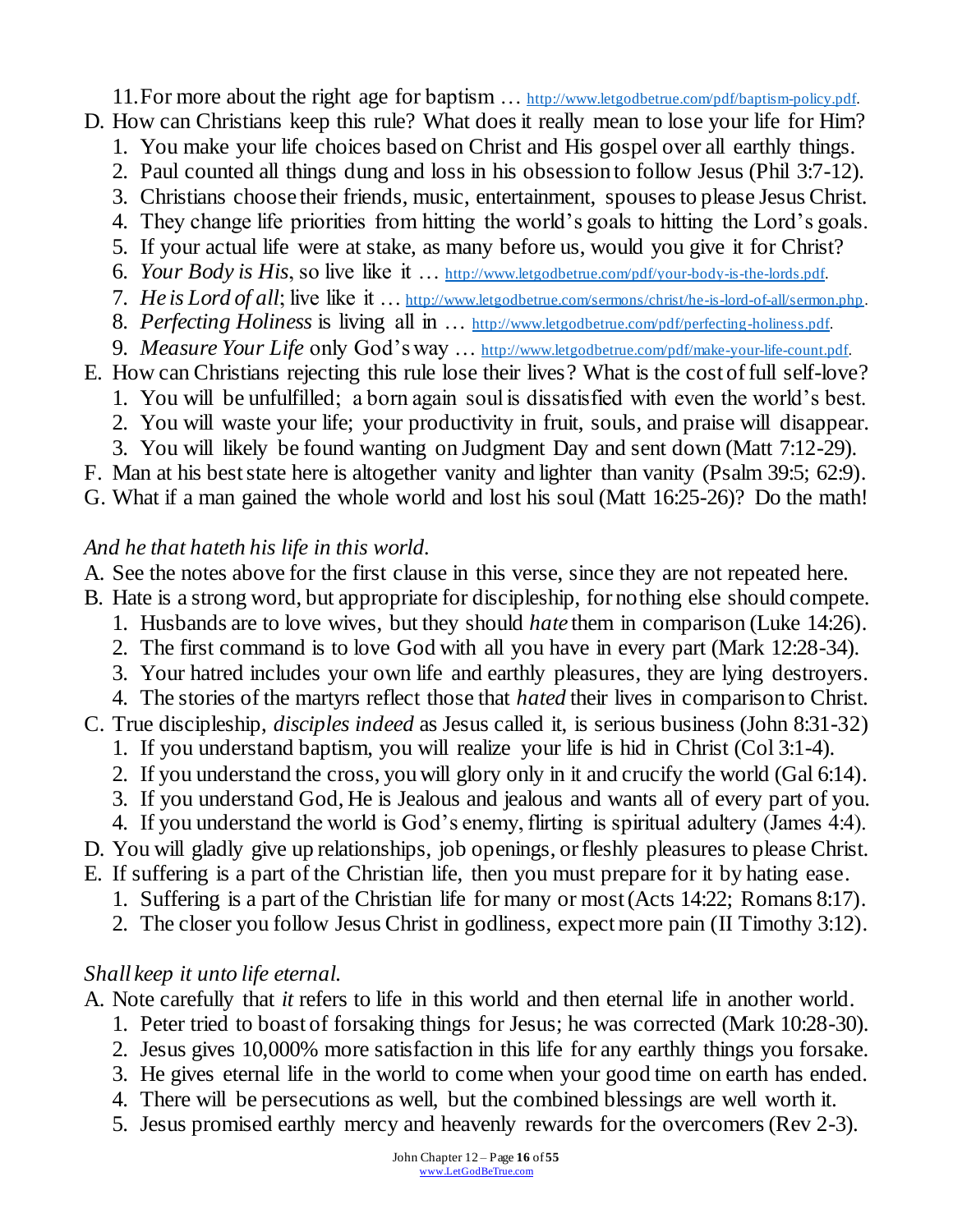- B. Following Jesus Christ sacrificially makes your earthly life worthwhile and productive.
- C. Such also has the reward of eternal life for those who choose to be overcomers for Him.
- D. We are not Arminians with faith and no works or Fatalists with election and no works.
	- 1. The gospel describes those gaining eternal life as living sacrificial lives for Him.
	- 2. The implied warning here is that living for yourself is evidence you are not saved.

# *26 If any man serve me, let him follow me; and where I am, there shall also my servant be: if any man serve me, him will my Father honour.*

*If any man serve me, let him follow me.*

- A. Matthew combined similar statements from Jesus that help shed light (Matt 16:24-26).
	- 1. To choose to be servant of Jesus Christ required self-denial and a cross like Jesus.
		- 2. The apostles and their followers, especially in that time, would suffer for following.
	- 3. Jesus warned that servants would endure the suffering of the Master (John 15:20).
- B. Never forget the context of Jesus answering Philip and Andrew with or about Gentiles.
	- 1. We cannot neglect the apostles here, for they were servants that fulfilled the verse.
	- 2. It is nothing to *see Jesus* curiosity or conviction are worthless without sacrifice.
	- 3. He had just explained that true disciples hate their own lives unto eternal life (12:25).
	- 4. Paul, our best example, loved being a servant of Jesus Christ (Romans 1:1; Phil 1:1).
	- 5. We want to serve Jesus we want to be His bondslaves though He has adopted us.
- 6. We do not want to be belly worshippers by not obeying our Master (Rom 16:17-19). C. The words *serve* and *follow* seem similar for discipleship unless we rightly divide them.
	- 1. Service is mentioned three times in this verse, which is obedience to a Master.
		- 2. Following Christ includes following His example and lifestyle (I Corinthians 11:1).
		- 3. Following Christ is doing what He did to end up in the same place with Him (13:36).
- D. Who will serve Christ? Let him be my servant by following me in both life and death. 1. This was the choice the apostle Paul made and explained to Corinth (II Cor 5:6-11). 2. This is the choice the apostle Paul taught the saints at Rome to make (Rom 14:7-9).
	- 3. Discipleship in the N.T. era could involve loss of life (Rom 8:17,35-39; Rev 2:13).
- E. As Jesus had identified death (12:24), the apostles would also follow Him in this way.

#### *And where I am, there shall also my servant be.*

- A. Jesus got to where He was going by the death of the cross, and they could do the same.
	- 1. The previous verse (12:25) also taught the sacrificial way to eternal life in heaven.
	- 2. The reason and result of living and dying for Jesus Christ is to be with Him forever.
- B. True service sacrificial discipleship gains eternal life (Rom 8:17-18; II Cor 4:16-18; II Tim 2:10-13; 4:6-8; I Tim 6:12,17-19; Rev 2:10; Luke 21:16-19; James 1:12; etc.).
- C. The hope of eternal life with Christ is comfort and motive (I Thes 4:13-18; I Cor 15:19).
	- 1. Jesus elaborated more very shortly of them being together in mansions (Jn 14:1-3).
	- 2. Jesus shortly asked the Father to bring believers to heaven to be with Him (Jn 17:24).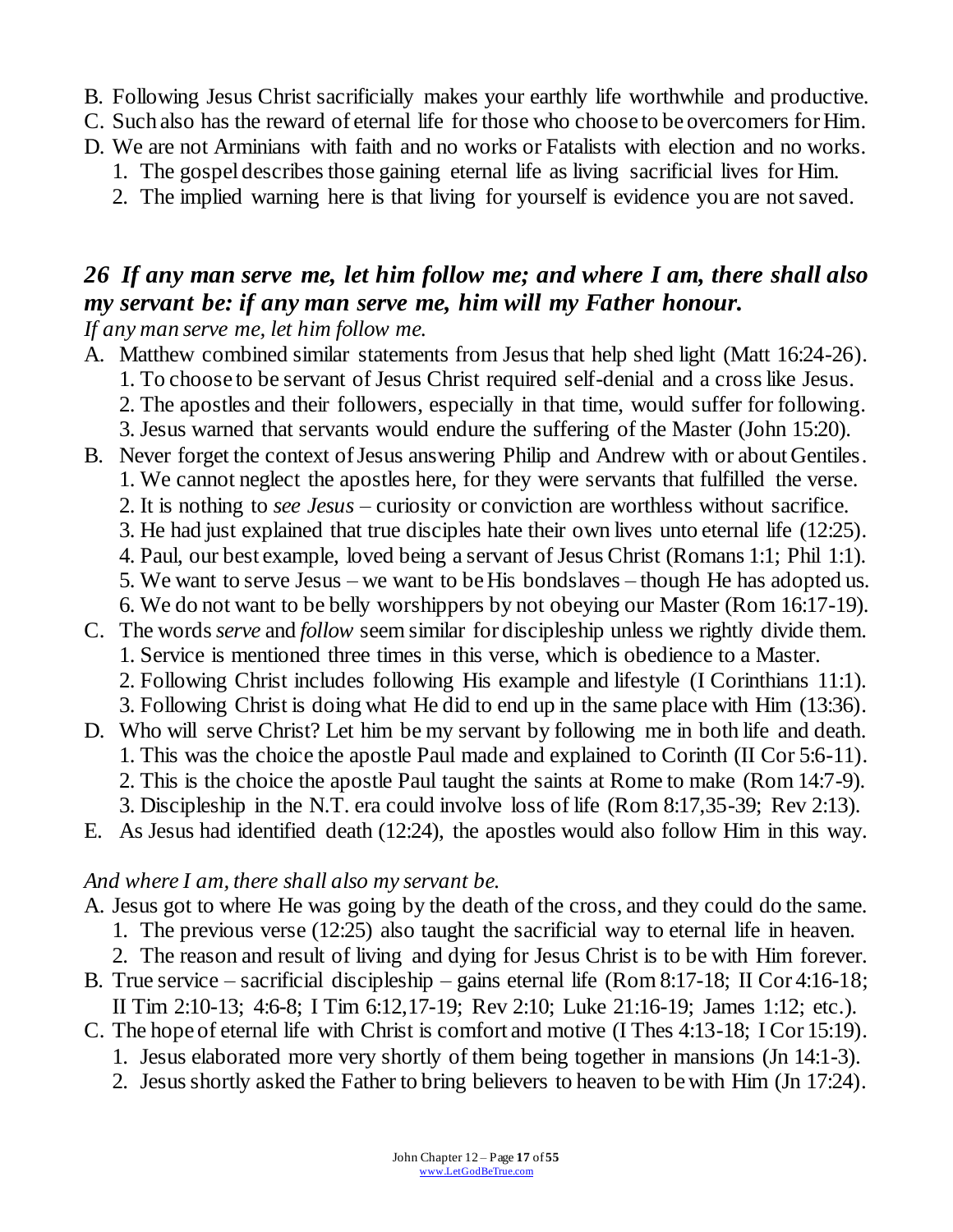*If any man serve me, him will my Father honour.*

A. Jesus introduced in this context that it was time for His Father to glorify Him (12:23).

- 1. Prophecies foretold the honors of heaven for Christ's service (Ps 16:8-11; Is 53:12).
- 2. With these rewards before Him, Jesus endured the cross and its shame (He 12:1-2).
- B. The true servants of Jesus Christ, especially these apostles, would also be glorified.
	- 1. In heaven there are 24 elders, including 12 of the New Testament (Rev 4:4; 19:4).
	- 2. In heaven, the holy city, there are foundations named after 12 apostles (Rev 21:14).

C. Jesus offered the pastors and members of Asia's seven churches great honors (Re 2-3).

D. Never forget that there are degrees of honor for obedience (John 14:21-23; Rev 2-3).

\*\*\*\*\*\*\*\*\*\*\*\*\*\*\*\*\* Jesus Sought God's Glory Before Death (27-30) \*\*\*\*\*\*\*\*\*\*\*\*\*\*\*\*

## *27 Now is my soul troubled; and what shall I say? Father, save me from this hour: but for this cause came I unto this hour.*

*Now is my soul troubled.*

- A. Jesus was only a few days from His cruel trial, torture, and death by crucifixion (12:1).
- B. As His soul grieved for Lazarus's death, He had the same for Himself (John 11:33-38).
	- 1. See all the comments made in that place for the empathy and sympathy of the Lord.
	- 2. Gethsemane shows His trouble facing the cross (Matthew 26:38; Luke 22:39-44).
	- 3. Paul later explained that Jesus has strong crying to His Father about death (Heb 5:7).
	- 4. The second half of this verse explains that the focus of His sorrow was about death.
- C. Only a misunderstanding of the two natures of Jesus Christ should cause confusion here.
	- 1. Jesus was fully God and fully man, and His human nature had our vulnerabilities.
	- 2. As a man, He dreaded the violent death of the cross, which is ordinary and not sinful.
	- 3. It is this soul trouble that makes Jesus the perfect priest for you to trust (Heb 2:18).
	- 4. You will never face grief or trouble that He cannot commiserate with (Heb 4:15-16).
	- 5. While God is merciful, He does not have the experience of life like our Lord does.

D. We can further understand this trouble by its next occurrence regarding Judas (13:21).

## *And what shall I say?*

A. What could He say? He was exceeding sorrowful, even unto death, with the dread of it.

- 1. What recourse did Jesus have for comfort or relief? There was no way to avoid it.
- 2. The psalmists show us talking to one's self about grief of soul (Psalms 42; 43; 73).
- 3. God sent an angel from heaven to strengthen Him another writer told (Luke 22:43).
- B. What could He say? This was His Father's business; He prepared for it His whole life.
	- 1. He knew there was no alternative; He knew it was His to do; He could not reject it.
	- 2. Jesus, showing us, should limit talking to a request of God and submission to Him.
- C. David encouraged himself in the Lord when he faced extreme difficulties (I Sam 30:6).
- D. It is neither sin nor weakness to be afraid and call on God for any help (Psalm 56:3-4).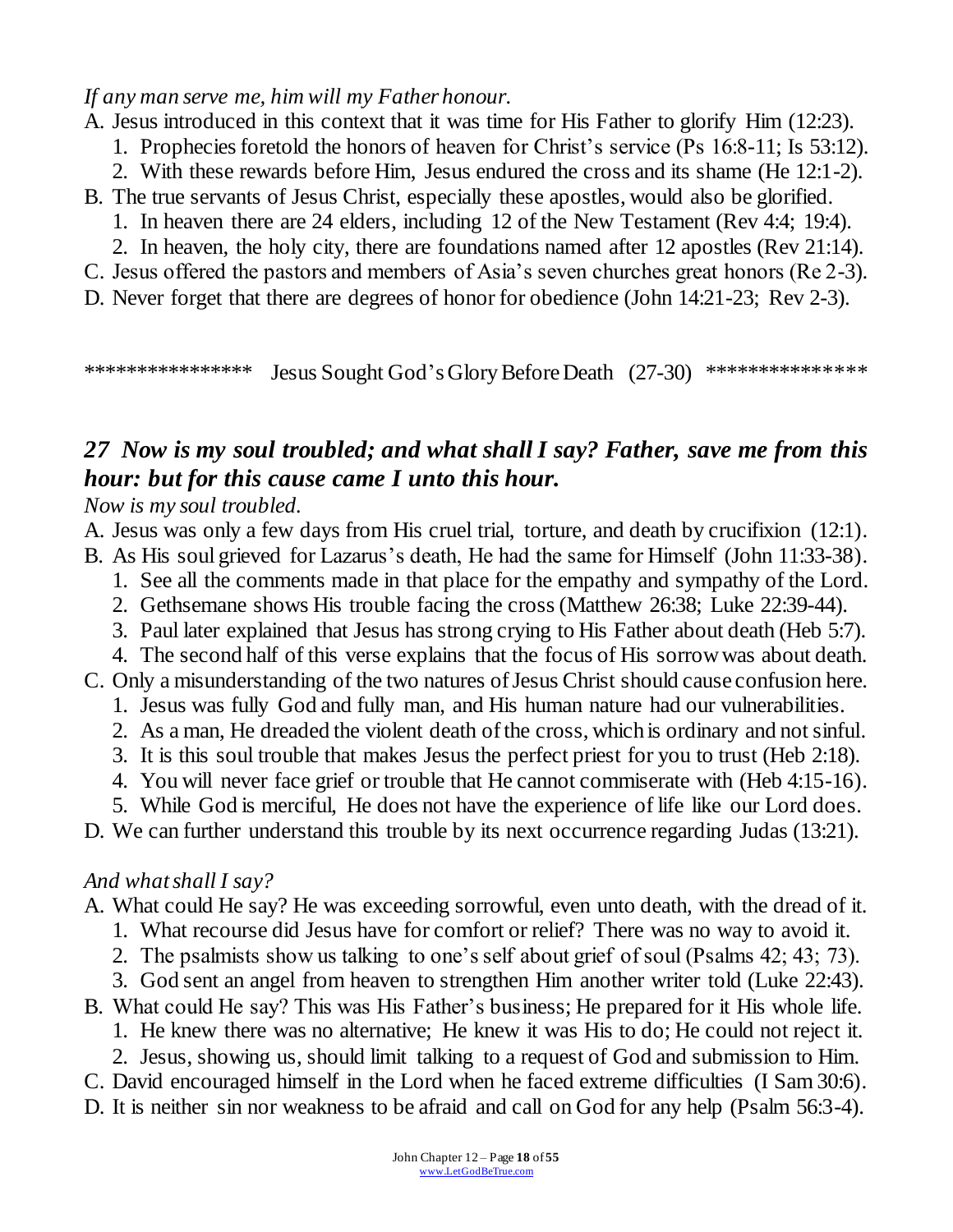### *Father, save me from this hour.*

- A. Jesus here, like in Gethsemane shortly, asked His Father if there were any alternatives.
- B. We may ask for similar mercies in trouble, but we should then submit to His will for us.
- C. If Jesus had been like you or me, He would have avoided the cross, condemning us all.
- D. No matter how desperate our situation, we should always submit our will to His will.

### *But for this cause came I unto this hour.*

- A. Jesus knew his hour had come that he should return from the world to His Father (13:1).
- B. Jesus here, as in Gethsemane shortly, fully submitted to God's plan for His crucifixion.
- C. He had known all along that He would die, and He would submit to it (Matthew 16:21).
- D. No matter what becomes of us, we should by faith pursue the glory of God, as follows.
- E. After all, it is God's glory for which we were created and designed (Pr 16:4; Rev 4:11).

## *28 Father, glorify thy name. Then came there a voice from heaven, saying, I have both glorified it, and will glorify it again.*

### *Father, glorify thy name.*

- A. The response of a perfect heart and mind is to seek God's glory in the worst of trouble.
- B. This is the prayer that should guide all choices, sacrifices, and persecutions in our lives.
- C. For this reason, we often pray for God to glorify Himself to us and through us. Amen.
	- 1. We want to see His glory, as Moses begged Him for his comfort (Exodus 33:12-23).
	- 2. We want to show His glory by His power in our lives (Mat 5:13-16; II Cor 12:7-10).
- D. However, there is more here in this prayer by our Lord, for it is focused on His death.
	- 1. Jesus began this section of John 12 and this speech by declaring His glory (12:23).
	- 2. His death is the cause (12:27); He asked God, with knowledge, to use it for Himself.
	- 3. A full explanation is given in the opening words of His great prayer (John 17:1-5).
	- 4. Jesus knew there were honors for His obedience (Ps 16:8-11; Is 53:12; Heb 12:1-2).

## *Then came there a voice from heaven, saying.*

- A. As we shall learn shortly (12:30), the voice came not for Jesus as much as those present.
- B. God could have communicated by the Spirit with His Son but chose the audible witness.
- C. God can be very merciful with repetitive testimonies for weak faith, like with Gideon.

## *I have both glorified it.*

- A. God had glorified Himself in Jesus Christ already by many, many displays and miracles.
	- 1. By angelic announcements to individuals and shepherds, the display was significant.
	- 2. By speaking from heaven and sending a dove at His baptism, He had glorified Him.
	- 3. By speaking from heaven again and glorifying Jesus on the mount of transfiguration.
	- 4. By miracles very diverse and many, He had given Him power to display His glory.
	- 5. By doctrine glorious and true, God had blessed Jesus with the tongue of the learned.
- B. John, the writer of these words, declared the glory of God in Christ (Jn 1:14; 2:11; 11:4).
- C. By the use of *both* and what follows, there was more glory for God and His Son Jesus.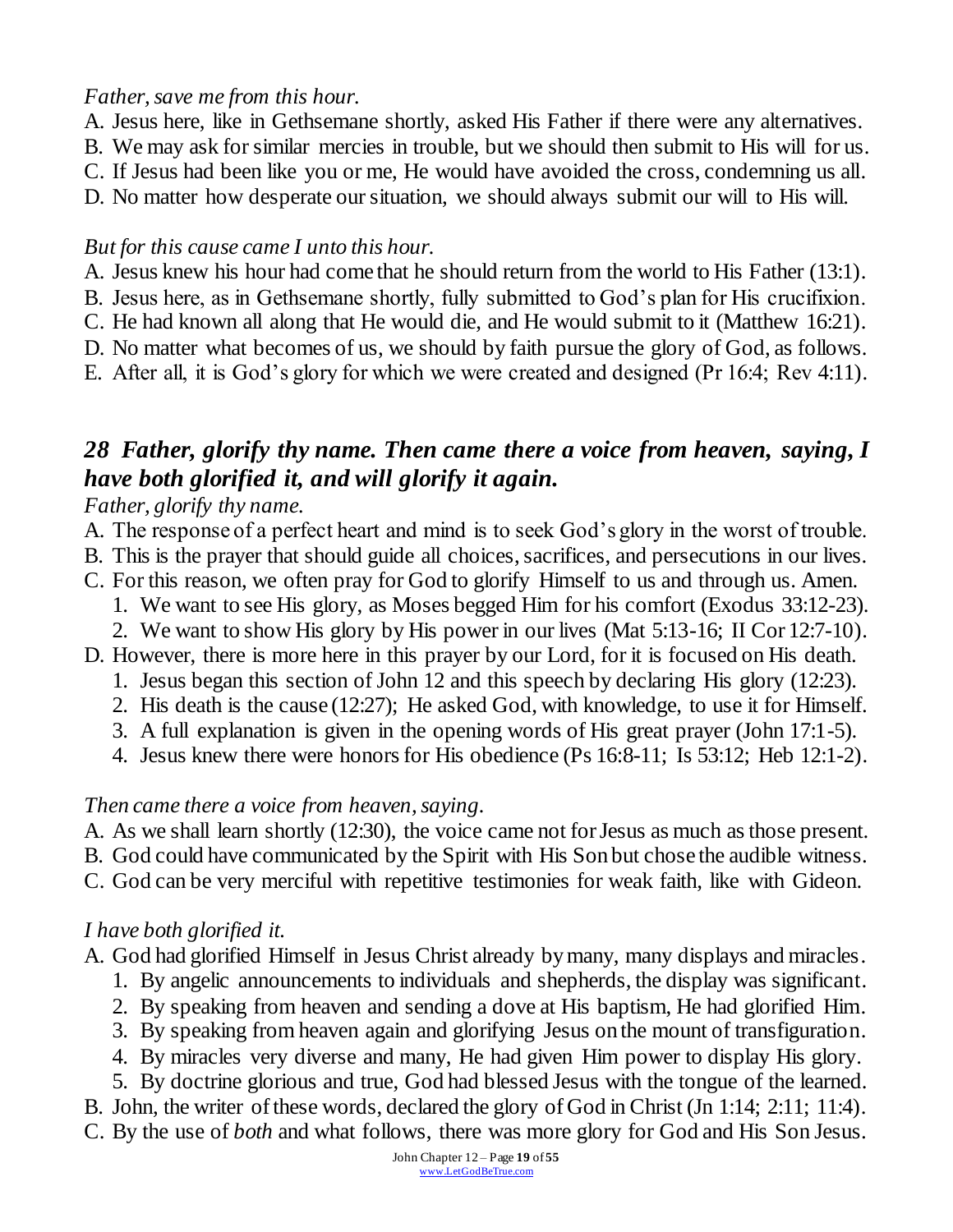### *And will glorify it again.*

- A. Notice *both* in the previous clause and *again* in this clause for two displays of glory.
- B. God had already glorified Christ by angels, heavenly displays, miracles, and doctrine.
- C. His Father would yet glorify Himself through Christ by His death and following events.
	- 1. There was His death and all the attendant events that declared the glory of God in it.
	- 2. There was His resurrection and the attendant events that furthered showed His glory.
	- 3. There was His ascension into heaven to sit on the right hand of God over all powers.
	- 4. There was the spread of the gospel into all the world to declare His Son (I Tim 3:16). 5. There are three witnesses in heaven and three in earth for Jesus Christ (I Jn 5:6-8).
- D. The ascension of Jesus and its events do not generally receive the emphasis they should.
	- 1. For more about His ascension ... [http://www.letgodbetrue.com/pdf/he-ascended-powerpoint.pdf.](http://www.letgodbetrue.com/pdf/he-ascended-powerpoint.pdf)
	- 2. For more about His ascension ... <http://www.letgodbetrue.com/pdf/he-ascended-up-on-high.pdf>.
	- 3. For His coronation … <http://www.letgodbetrue.com/sermons/christ/coronation-of-jesus/sermon.php>.

## *29 The people therefore, that stood by, and heard it, said that it thundered: others said, An angel spake to him.*

*The people therefore, that stood by, and heard it.*

- A. We have an audience here that was likely present since Andrew and Philip's approach.
- B. The people that heard it were close enough to know it was directed to him, as they said.
- C. This supernatural event, as explained shortly, was for the benefit of these very people.

## *Said that it thundered.*

- A. The voice of God is compared or related to thunder (Rev 4:5; 6:1; 8:5; 11:19; 14:2).
- B. Thunder is merely loud noise without any signification, so some missed God's voice.
- C. Christ's voice to Paul was similar, they heard the noise but not words (Acts 9:7; 22:9).

## *Others said, An angel spake to him.*

- A. The Jews generally presumed that God primarily or only spoke by angels (Heb 2:2).
- B. Whether this second category of hearer heard and understood the words, we know not.
- C. It does not matter whether they heard or understood or not, because we know precisely!

# *30 Jesus answered and said, This voice came not because of me, but for your sakes.*

## *Jesus answered and said.*

A. A supernatural phenomenon had occurred, and our Lord gave the perfect explanation.

B. They varied in opinion, like at other times, from mere thunder to an angel's message.

## *This voice came not because of me.*

A. Jesus explained that the voice came from heaven for other than His personal benefit.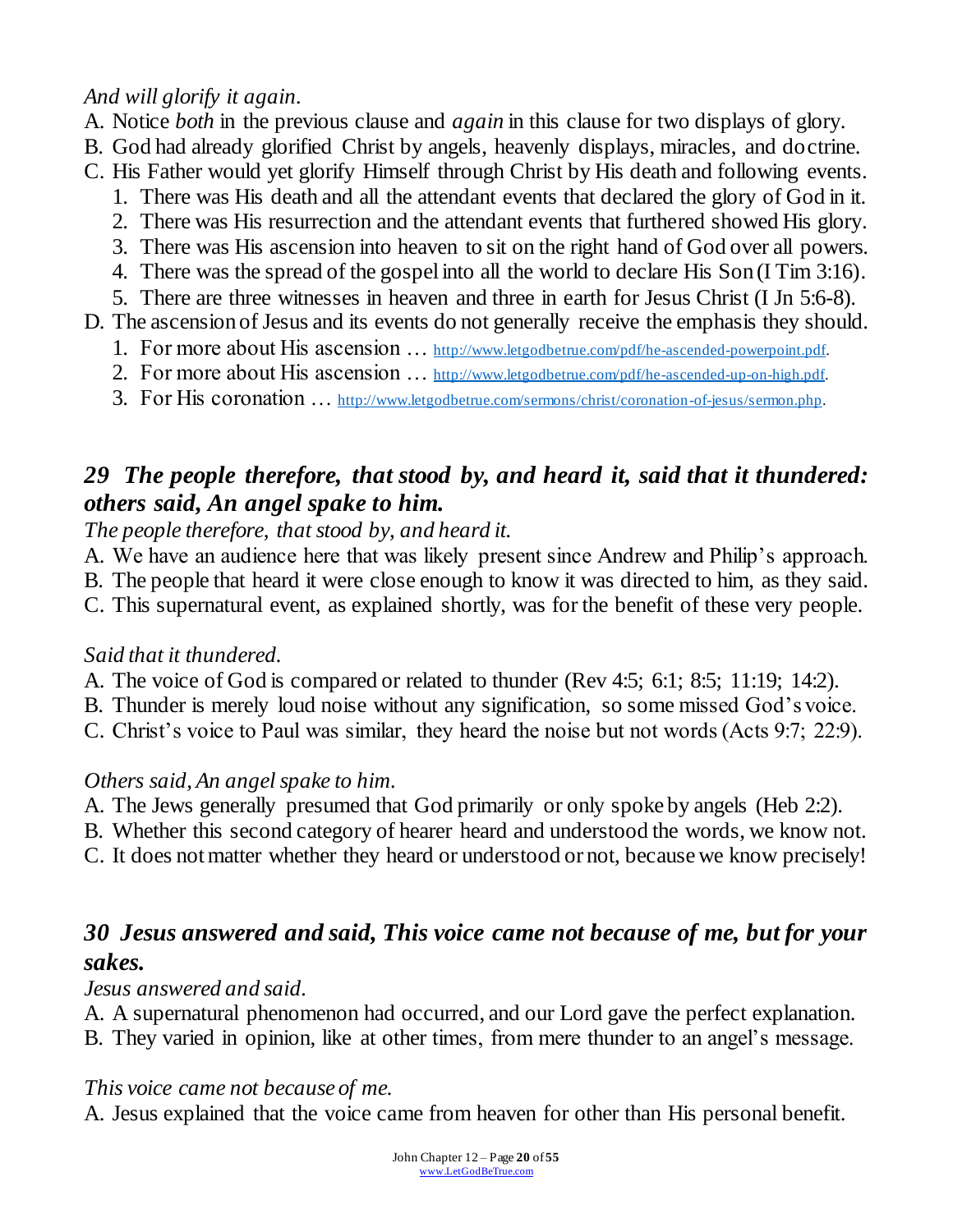- B. We do not take an absolute view of His explanation, for He certainly benefitted as well.
- C. It is our wisdom to understand absolute versus relative statements found in the Bible.
	- 1. Did Paul preach only the crucifixion (I Cor 2:2)? Did God care for oxen (I Cor 9:9)?
	- 2. For much more of this interpretive rule ... [http://www.letgodbetrue.com/pdf/absolute-or-relative.pdf.](http://www.letgodbetrue.com/pdf/absolute-or-relative.pdf)

### *But for your sakes.*

- A. God gave divine and powerful confirmation to His Son and present declarations by Him.
- B. Jesus initiated the response from heaven by talking to His father two ways (12:27-28).
- C. What follows is transcendentally glorious in its own right, but here is added emphasis!

# **Jesus Christ's death initiated three transcendent events.**

- A. Our faith is summarized elsewhere by six related transcendent events (I Tim 3:15-16).
	- 1. These six are indeed a summary of truth that Christ's churches defend and promote.
	- 2. The Holy Spirit declared that the six are great above any debate or question. Glory!
	- 3. Our salvation from hell, eternal inheritance, and such are ignored for His great glory.
	- 4. For slides of these six events … [http://www.letgodbetrue.com/pdf/mystery-of-godliness-powerpoint.pdf.](http://www.letgodbetrue.com/pdf/mystery-of-godliness-powerpoint.pdf)
	- 5. For greater details of these six events … [http://www.letgodbetrue.com/pdf/mystery-of-godliness.pdf.](http://www.letgodbetrue.com/pdf/mystery-of-godliness.pdf)
- B. These three events are closely tied to the glory of Jesus Christ for His redemptive work.
	- 1. *The judgment of this world* a new world order under the Lord Christ set in motion.
	- 2. *The prince of this world cast out* Satan deposed from power and cast out of heaven.
	- 3. *Jesus lifted up from earth to draw men* to build His kingdom with many Gentiles.
	- 4. The three events are very closely connected and related to each other quite tightly.
	- 5. Once they are properly understood, there is a measure of overlap among all three.
- C. His glorification is the overriding theme of this section (Jn 12:23,28; 13:31-32; 17:1-4).
	- 1. Do not miss this emphasis very clearly stated that is in context with seeking Gentiles.
	- 2. The Bible in both testaments describes our Lord's exalted position over the universe.
	- 3. When, why, and how was Jesus given the great glory that He now has in the heavens. 4. The RCC gives Jesus Christ's glory to Mary; futurists give it to a Jewish millennium.
	- 5. Prophecy and reality declared He was glorified after death (Luke 24:26; I Tim 3:16).
- D. His death is the basis, condition, and means for His glorification (John 12:24,27,32).
	- 1. When troubled in spirit about dying, God declared He would glorify Him (12:28).
	- 2. Hours from death He reminded His Father of their reciprocal glory (John 17:1-5).
	- 3. The great prophecy of Isaiah 53 ended with God giving Him spoils for it (Is 53:12).
	- 4. Jesus knew there was great reward after His death (Ps 16:8-11; Heb 2:7-9; 12:1-2).
	- 5. God highly exalted Jesus (past tense) for coming to earth to die for us (Phil 2:5-11).
- E. Therefore, the timing of at least the initiation of each of the events is at Calvary's cross.
	- 1. The darkness, earthquake, and veil should shout to you His death was transcendent.
	- 2. The three events cannot be relegated to the unknown as futurists do with prophecies.
	- 3. They are not to be restricted to 70 A.D. and the destruction of Jerusalem and temple, though this very significant event fulfilled many prophecies and proved Him king.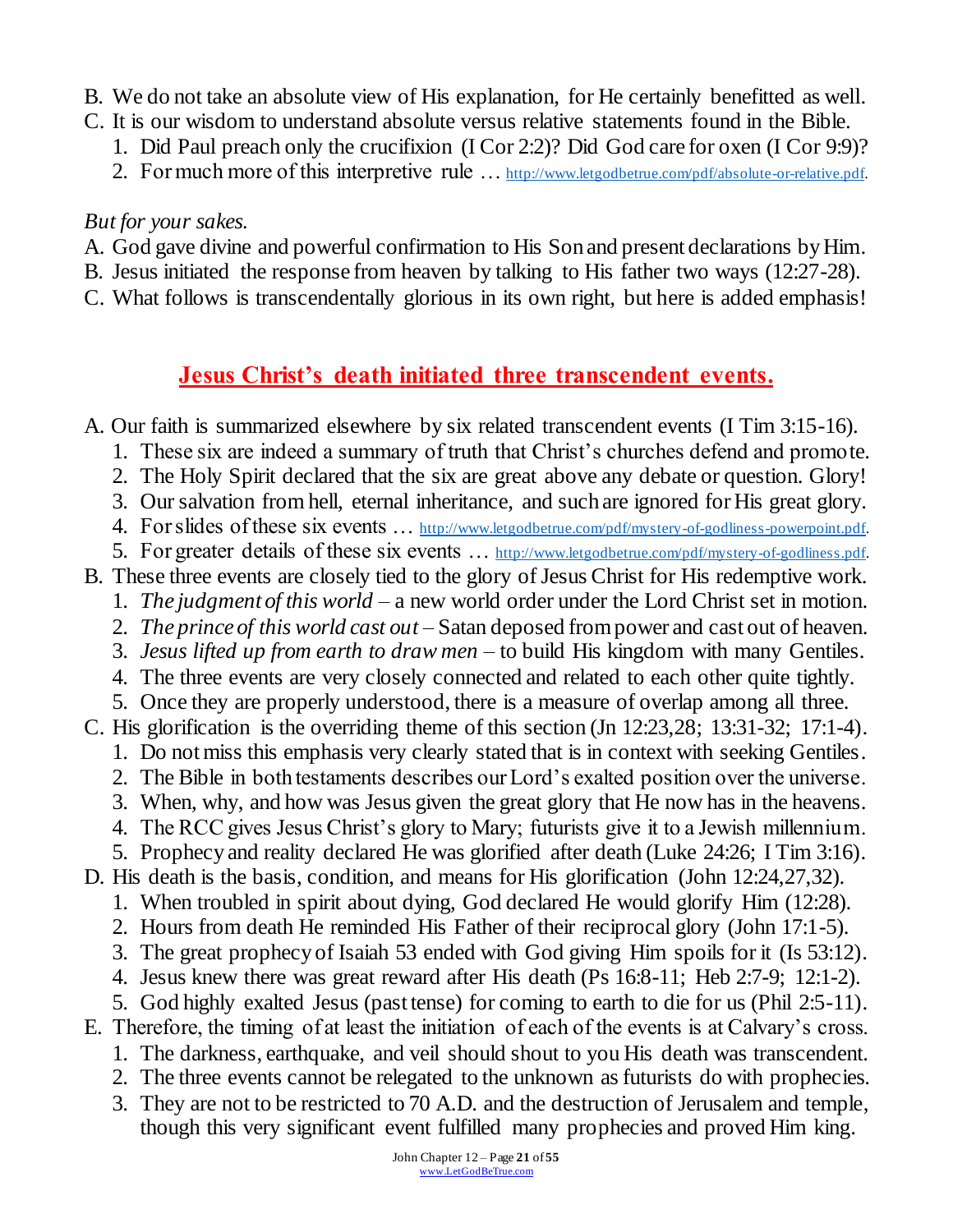- 4. References used in support or explanation must be proven to be of the same timing.
- 5. References used in support or explanation must be proven to be related to His death.
- F. It is a common error of interpretation to separate His death from its very related events.
	- 1. This point is extremely important to avoid isolating any connected or greater events.
	- 2. For example, many emphasize His death for justification, but what of Rom 4:23-25?
	- 3. For example, many emphasize His death for salvation, but what of Rom 5:10; 8:34?
	- 4. Without His resurrection, His death is worthless to save from sin (I Cor 15:14,17).
	- 5. Without ascension, He is on earth without reward (Lu 24:26; I Ti 3:16; Heb 12:1-2).
	- 6. Without coronation, His ascension only changed location (Heb 2:5-9; Eph 1:19-23).
	- 7. Without Gentile converts, His kingdom is tiny and unfulfilled (I Tim 3:16; Ps 2:8; 72:8,11,17; Isaiah 2:2; 11:10; 49:1-6; Haggai 2:7; Rev 5:9; 7:9).
	- 8. Do not neglect His ascension and events of glorification (Dan 7:13-14; Rev 5:1-14).
	- 9. When was Jesus made better than angels and named Son of God (Heb 1:4-5; 2:5-9).
- G. Jesus in close timing to John 12 stated similar things about the Holy Spirit (Jn 16:7-11).
	- 1. The Comforter was to comfort and assist apostles (Jn 14:16,26; 15:26-27; 16:12-14).
	- 2. The Holy Spirit would reprove the world through the apostles' preaching ministries.
	- 3. Great gospel success with Gentiles was told (Is 2:1-5; 11:1-5; Mic 4:1-5; 7:15-17).
	- 4. **Reprove**. To express disapproval of (conduct, actions, beliefs, etc.); to censure, condemn. To reprehend, rebuke, blame, chide, or find fault with (a person). To disprove; to prove (an idea, statement, etc.) to be false or erroneous. **Reprove** as used by the Spirit should be compared (Luke 3:19; Jn 3:20; Ep 5:11,13; II Tim 4:2).
	- 5. The Holy Spirit, with and through the apostles, reproved the Jewish/Gentile world.
	- 6. They rebuked sinfulness in general, but also rejecting God's Son, the only remedy.
	- 7. They rebuked all false salvation, for only Christ's finished work in heaven justifies.
	- 8. They warned of eternal judgment, proven by Jesus Christ's judgment of the devil.
	- 9. Peter by the Spirit did this on Pentecost and to Cornelius (Acts 2:33-36; 10:34-43).
	- 10.Paul by the Spirit did this to Felix and others (Acts 13:4-12,16-41; 17:30-31; 24:25).
- H. Jesus overcame the world, judged it in various ways, to comfort the apostles (Jn 16:33).
	- 1. Jesus judged the world sufficiently for us to be conquerors in Him (Rom 8:35-37).
	- 2. Greater is He in us because of Jesus than He in the world (I Jn 2:12-17; 4:4; 5:4-5).
	- 3. By His legal death … we also have vital, practical, and final deliverance (Gal 1:4).
	- 4. His blood shed for us, the gospel of our faith, and sacrificial lives win (Rev 12:11). 5. Great efforts have been made to extirpate Christianity to no avail both now and later!
- I. Dispensationalists exalt Jewish fables to steal Christ's glory in general and these events.
	- 1. They say, God has dealt by seven covenants or dispensations; this is manmade error.
	- 2. They say, all scripture, especially prophecy, is to be taken literally, not symbolically.
	- 3. All prophecies, at least for the greater part, are in the future, opposite the Preterists.
	- 4. The O.T. prophecies of a kingdom were of an earthly, physical, Jewish kingdom.
	- 5 John and Jesus announced this rabbinical fantasy of earthly supremacy to Israel.
	- 6. The Jews rejected that kingdom, so the offer was withdrawn until the Millennium.
	- 7. The present church age is a parenthesis that the prophets did not see happening.
	- 8. There is yet to be Jewish restoration and preeminence in a carnal, earthly kingdom.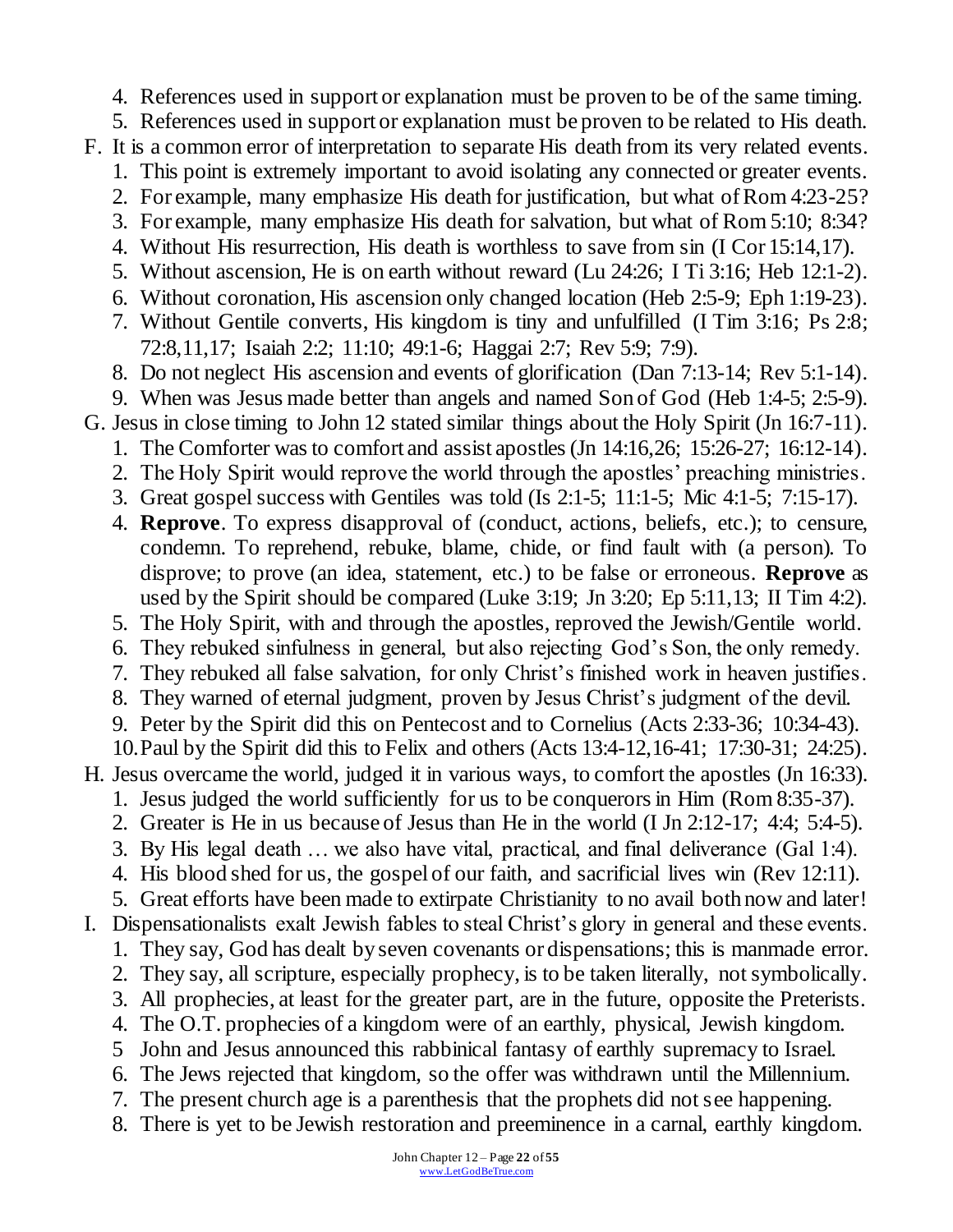9. God still owes the physical descendants of Abraham most or many of His promises. 10.Their millennium has temple three, Jesus here, lion/lamb junk, animal sacrifices, etc. 11.You need Scofield's Bible to see this wonderful explanation of Bible prophecies. 12.Premillennialism is Jesus coming before the millennium and establishing it on earth. 13.Pre-trib rapture is Jesus coming before the antichrist and seven years of hell on earth. 14.They take 70 weeks determined by God and force an unknown gap (Dan 9:24-27). 15.They claim the gospel of the kingdom and the gospel of grace to be different gospels. 16.They claim the Sermon on the Mount is Law for the Millennium, not for this age. 17.They make promises like the land to be unconditional and eternal, both wrong. 18.One of the best books refuting them is, The Gospel of the Kingdom, by Philip Mauro. 19.For false claims to the land … [http://www.letgodbetrue.com/bible/heresies/dispensationalism.php.](http://www.letgodbetrue.com/bible/heresies/dispensationalism.php) 20.For the true seed of Abraham … [http://www.letgodbetrue.com/bible/prophecy/seed-of-abraham.php.](http://www.letgodbetrue.com/bible/prophecy/seed-of-abraham.php) 21. For their most important verse ... <http://www.letgodbetrue.com/pdf/dispensationalists-best-verse.pdf>. 22. For the gospel millennium ... [http://www.letgodbetrue.com/sermons/prophecy/gospel-millennium/sermon.php.](http://www.letgodbetrue.com/sermons/prophecy/gospel-millennium/sermon.php) 23. For a few of the many lies of C.I. Scofield ... [http://www.letgodbetrue.com/pdf/scofield-lies.pdf.](http://www.letgodbetrue.com/pdf/scofield-lies.pdf)

## **The death of Jesus Christ cannot be overstated in its significance.**

## *31 Now is the judgment of this world: now shall the prince of this world be cast out.*

*Now.*

- A. This is a timing word that helps narrow down the interpretation of these related verses.
	- 1. We are not futurists that think Jesus is in Limbo waiting until He can rule something.
	- 2. We are not preterists that spiritualize away the reign of Jesus to be only in 70 A.D.
- B. **Now**. 1. At the present time or moment. 2. In the time directly following on the present moment; immediately, forthwith. 4. At this time; at the time spoken of or referred to.
- C. *Now* is used 1,321 times in the Bible with various senses as also used in ordinary speech.
	- 1. The combination of *now is the* occurs here twice (12:31; 13:31) and in II Cor 6:2.
- 2. The combination of *now is* found here (12:27,31; 13:31) relates to His ascension.
- D. *Now* does not have to be the present minute or hour but rather a soon-approaching time. 1. Jesus combined *coming hour* with *now* for N.T. worship and new birth (4:23; 5:25).
	- 2. Jesus used *now* for Judas's role with the Jews for His glorious crucifixion (13:31).
	- 3. Jesus used *now* to tell Peter he could not follow his Lord in a few days (13:36-37).
	- 4. Jesus used *now* to tell His apostles about timing of His ascension in 43 days (16:5).
	- 5. Jesus used *now* to tell His apostles they would leave Him in a few hours (16:32).
	- 6. Jesus used *now* in His prayer to His Father for events still 43 days away (17:5,11,13).
	- 7. It must mean by these and other examples an event or era in context that is approaching, impending, and soon, at least in its initiation and first stages.
- E. The surrounding context for this verse and use of *now* identifies His death and its results.
	- 1. This chapter is in the final week of our Lord's life before His death (Jn 12:1,7; 13:1).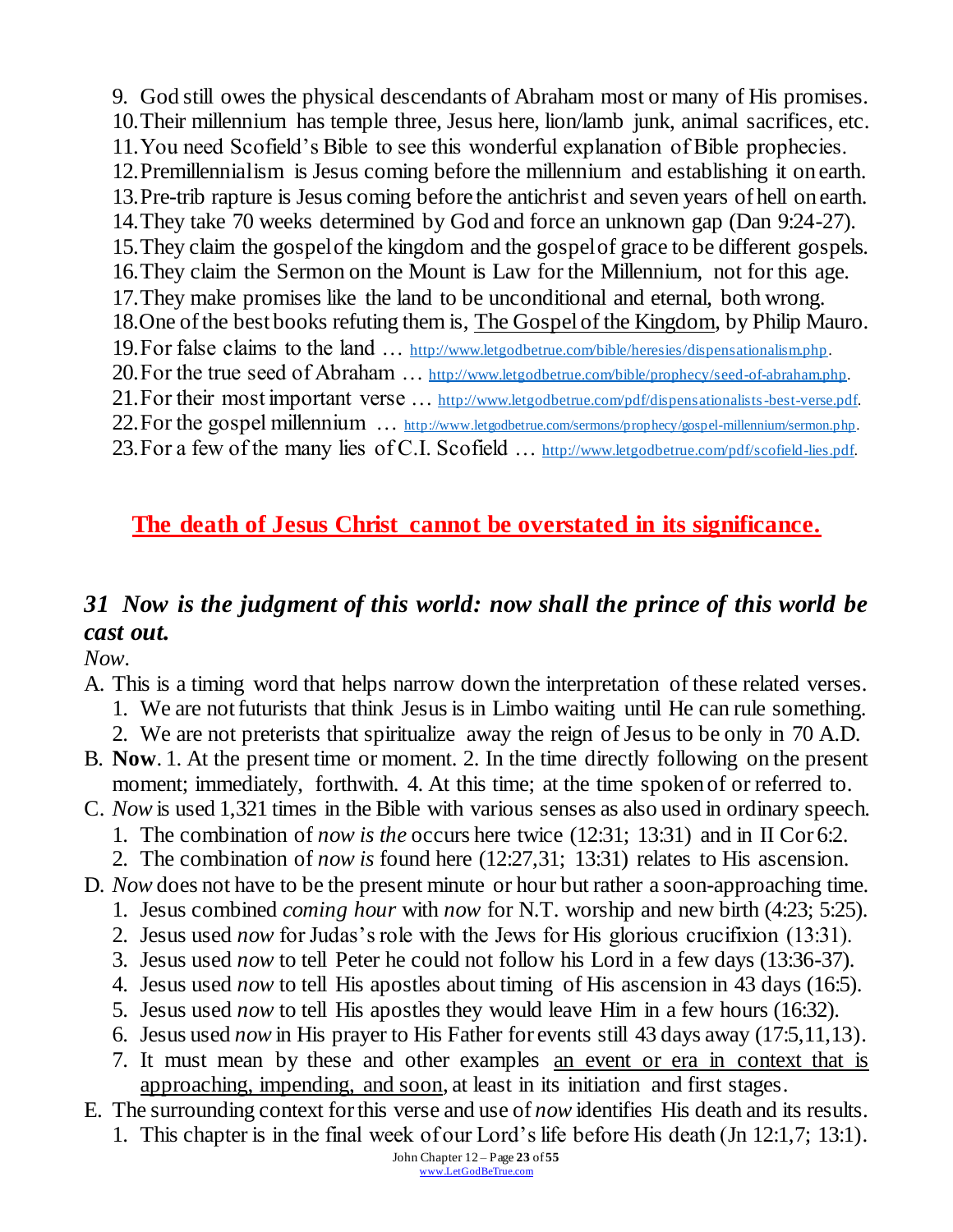- 2. Jesus introduced this section by saying *the hour had come* (12:23), but not 60 mins.
- 3. Jesus combined *now* and *this hour* (12:27) as He foretold His coming death (12:33).
- 4. God glorifying Jesus Christ after death is a key aspect of this prophecy (12:23,28).
- 5. He used *now* twice in this our subject verse for two events related to His soon dying.
- 6. We understand this timing word to describe His death and glorious events following.
- 7. The two events here in this single verse are definitely to be connected (John 16:11).
- 8. Our Lord's suffering and death led to glorification (Luke 24:26; Hebrews 2:5-9).
- F. Bible timing words and verses (*Timing Fallacies*) … [http://www.letgodbetrue.com/pdf/preterism.pdf.](http://www.letgodbetrue.com/pdf/preterism.pdf)
- G. The Jews had their hour with the power of darkness, but it did not last long (Luke 22:53).

#### *Is the judgment of this world.*

- A. The use of *world* cannot be the driving force for interpretation due to its many meanings.
	- 1. **World**. I. Human existence; a period of this. II. The earth or a region of it; the universe or a part of it. III. The inhabitants of the earth, or a section of them.
	- 2. This word that many superficial heretics emphasize is limited by context (Luke 2:1).
	- 3. In one verse it can mean believers/elect or the opposite of believers/elect (John 3:17).
	- 4. It can mean Gentiles in distinction from Jews or with Jews (Rom 11:12; I John 5:19).
	- 5. For more about the word *world,* see John 3:16 … [http://www.letgodbetrue.com/pdf/john-three.pdf.](http://www.letgodbetrue.com/pdf/john-three.pdf)
	- 6. We take *this world* here to be the spiritual-religious-political kingdom under Satan.
- B. The sense must be driven by the contextual event, the timing, and the connected event.
	- 1. The context is crucifixion, burial, resurrection, ascension (Jn 12:1,7,24,27,33; 13:1).
	- 2. The timing is *the hour had come,* use of *now* twice, present tense *is* (12:23,27,31).
	- 3. The end goal is clearly the glorification of Jesus by God for His death (12:23,28).
	- 4. The connected event is casting out of the devil in association with His death (12:31).
	- 5. Another connected event is Jesus being lifted up to draw Gentiles to Him (12:24,32).
	- 6. Therefore, we consider only events resulting from and in close timing to His death.
- C. Jesus ascended into heaven and was glorified and gave gifts to men to alter the world.
	- 1. Both God and Jesus in this context declared the great glory coming (John 12:23,28).
	- 2. Jesus will pray about this glory in much clearer terms very shortly (John 17:1-5,24).
	- 3. For His atoning death God crowned Jesus with glory and honor over all (He 2:9-13).
	- 4. His death defeated the devil and death and broke his bondage (He 2:14-15; I Jn 3:8).
	- 5. He sat down beside God with enemies His footstool (Ps 110:1; Ac 2:33-36; Ep 1:22).
	- 6. He gave His apostles great Holy Ghost power (Acts 1:8; Mark 16:14-20; Ep 4:8-11).
	- 7. He sent them to all nations with power and Satan bound (Mat 18:18-20; Re 20:1-3).
	- 8. Six aspects of the incontrovertibly great summary of truth includes these (I Ti 3:16).
- D. *Judgment* can also mean a variety of things, so we must limit it by the rest of scripture.
	- 1. The word *judgment* occurs 285 times in our English Bibles by the inspiration of God.
	- 2. Judgment quite often means fair and equitable assessment or treatment (John 7:24; Prov 1:3; 2:9; 13:23; etc.; Matt 23:23; I Cor 7:25,40; Phil 1:9; etc.).
	- 3. Judgment is often the final judgment at Christ's second coming as the *day of judgment*(Matt 10:15; 11:24,24; 12:36; Mark 6:11; II Pet 2:9; 3:7; I Jn 4:17).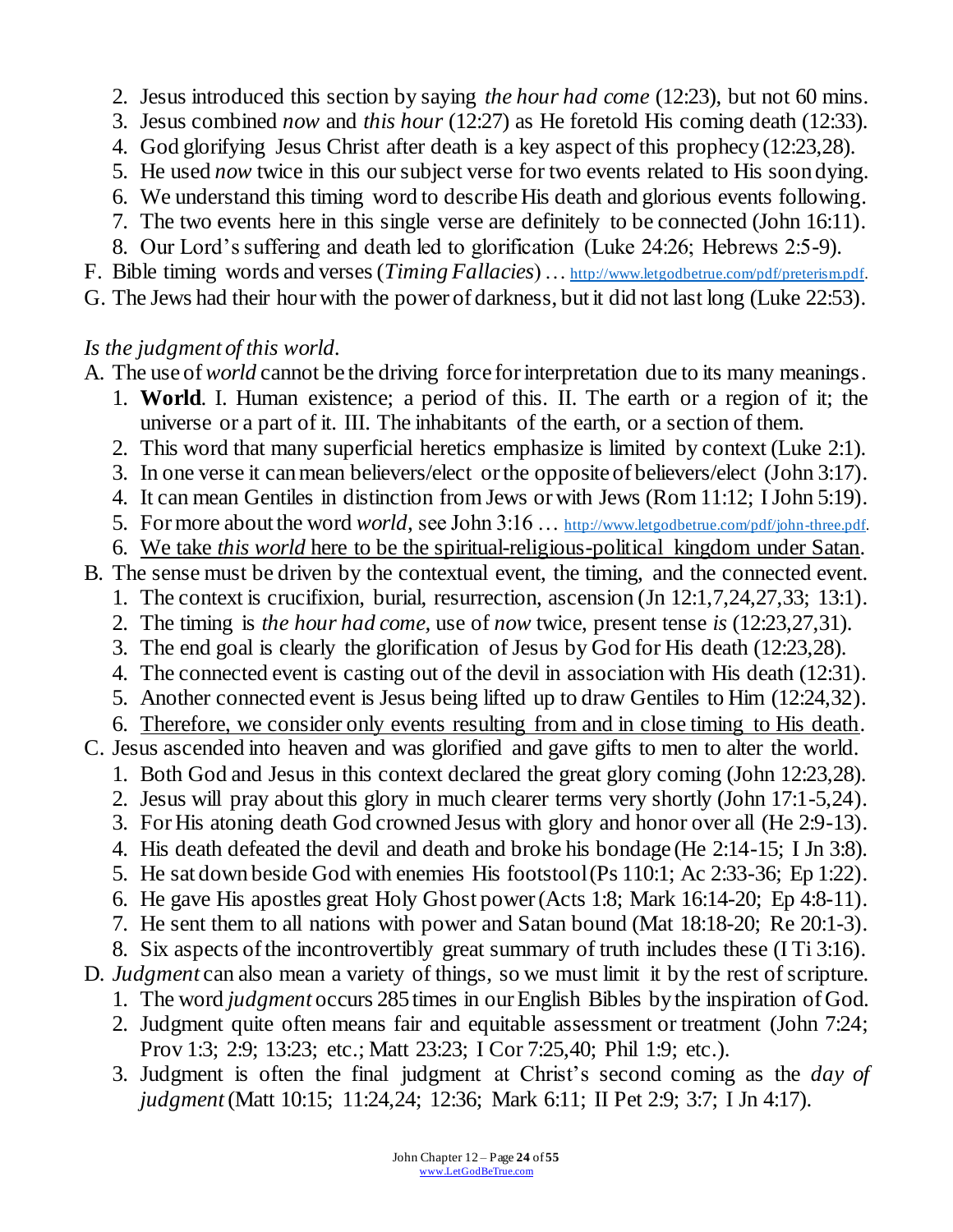- 4. Judgment is often the final judgment at Christ's coming without *day of judgment* (Eccl 12:14; Matt 5:21-22; 12:41; John 5:27; Acts 24:25; Ro 2:2-5; 14:10; Heb 9:27).
- 5. Judgment can be a ruling or sentence against a party for crimes (Lev 19:15; Num 35:12; Deut 1:17; 16:19; Acts 25:15; Rom 1:32 cp 1:18; etc.).
- 6. Judgment can be the destruction, overthrow, or punishment of an enemy (Exodus 12:12; Deut 32:41; II Sam 25:6-7; II Chron 20:9; 22:8; Isaiah 34:5; Heb 10:27).
- 7. Judgment can even be the persecution and suffering of God's people (I Peter 4:17).
- 8. We reject any judgment events not resulting from and in close timing to His death.
- 9. Therefore, we understand it to be a sentence of guilt, promise of punishment, and overthrow of the existing spiritual-religious-political world kingdom under Satan.
- E. First identify those events or eras not intended here by correctly dividing (II Tim 2:15).
	- 1. It is not the final day of judgment, because that is at His second coming, otherwise we are Preterist heretics combining *now* (70 A.D. to them) with that future day.
	- 2. It is not judgment of condemnation to hell, because Jesus did not condemn or judge the reprobate world in this way at His first coming (John 3:17-18; 12:47-48; 8:15).
	- 3. It is not judging the world's sins in Himself in a legal way, because salvation is not called judgment, and this judgment is related to the devil's world (Jn 16:8-11; 17:9).
	- 4. It is not primarily Jerusalem's destruction, for it was Jewish, and not directly related to our Lord's death; the judgment of the world here is broader, involving Gentile nations and all men (12:20-24,32), though 70 A.D. certainly displayed His lordship.
	- 5. It is not directly the political overthrow of Rome, because that specifically occurred later, though the kingdom of Jesus did break the world's political system (Dan 2:44); Rome could not stop the gospel, and it even became "Christian" in 313 A.D.
	- 6. It is not a judgment of the physical world, since no asteroid event occurred; the darkening of the sun and the great earthquake can hardly fulfill these words; God had previously judged the physical world of Noah's day and again at Babel; He would bring judgment and plagues in the future (see II Peter 3:1-14 and Revelation).
	- 7. It is not a World War, the Bubonic Plague, or Y2K, for His death and the events surrounding it did not bring such ordinary events, and there have been many more.
	- 8. For a thorough refutation of Preterism ... [http://www.letgodbetrue.com/pdf/preterism.pdf.](http://www.letgodbetrue.com/pdf/preterism.pdf)

## F. **Jesus' death set in motion the overthrow of the existing world order for a new one.**

- 1. His death on the cross and connected events did more than pay the elect's sin debt.
- 2. A new king and kingdom had been prophesied for that time right then (Gen 22:16- 18; 49:8-10; Psalm 2:1-12; 45:1-7; 89:3-4,19-36; 110:1-7; Isaiah 9:6-7; 11:1-10; 52:13; 55:1-5; Jeremiah 23:5-6; 30:9; 33:15-26; Ezek 33:23-24; Dan 2:35,44; 7:13- 14,18; 9:24-27; Hos 3:5; Amos 9:11-12; Mic 5:2; Zech 9:9-10; Luke 1:30-33; etc.).
- 3. There was no offer of an earthly kingdom of any kind; there was a promise of David's Son dying, rising, ascending, exalted, and ruling. Dispensationalists lie!
- 4. It was fulfilled and present then (Matt 3:2; 4:17,23; 11:12; 24:14; Mk 1:15; Lu 9:2; 10:9,11; 16:16; Jn 7:39 cp Acts 2:33-36; 13:34; 20:25; 28:23,30-31; Rev 1:9; 12:10).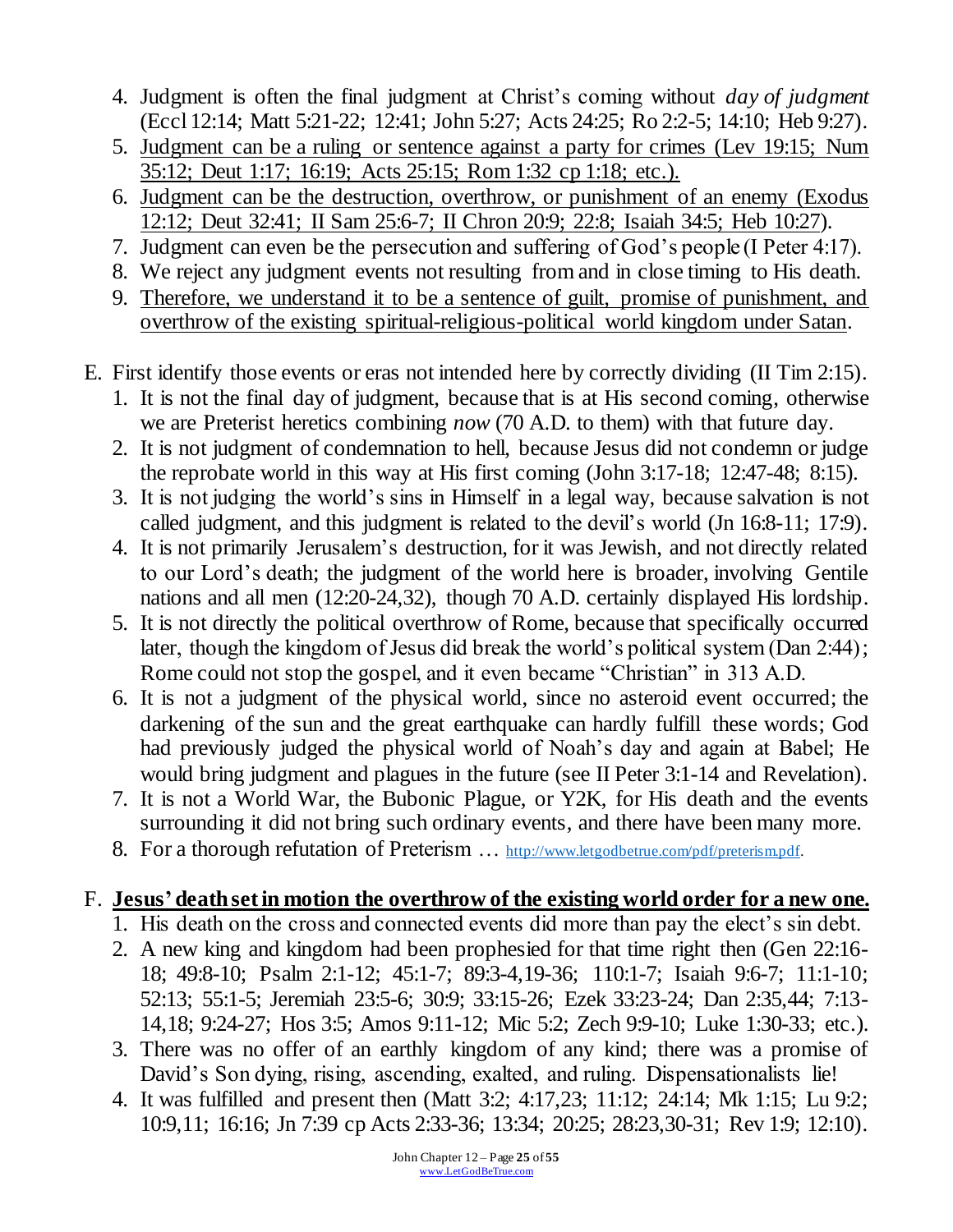- 5. It is fulfilled and present now, primarily made up of Gentiles (Acts 8:12; 15:13-18; 19:8; Rom 14:17; 15:7-12; I Cor 4:17-21; 15:24; Col 1:13; Heb 12:22-29).
- 6. This kingdom is called the *kingdom of God, heaven, Christ,* and *David* in the N.T.
- 7. This kingdom is *universal* over all (Dan 7:14; Matt 28:18; John 3:35; 13:3; I Cor 15:27; Eph 1:21-22; Phil 2:9-11; Heb 2:8-9; I Pet 3:22; Rev 1:5,18; 5:11-13).
- 8. This kingdom is *everlastingly* forever (Dan 7:14,18,27; 2:44; 4:3; 6:26; Psalm 45:6; Isaiah 9:7; Luke 1:32-33; I Tim 1:17; II Tim 4:18; Heb 1:8; 12:28; Rev 1:6).
- 9. The kingdom began small but soon filled the whole earth (Dan 2:35; Mat 13:31-33).
- 10.It was an invisible and spiritual kingdom, infinitely superior to but like Satan's invisible kingdom (Luke 17:20-25; John 18:33-38; Dan 2:34; Ep 1:20-22; 6:12; Col 1:16; I Pet 3:22; *II Cor 4:17-18; 5:7; Rom 8:24-25; 14:17; Heb 11:1*).
- 11.If you seek visible evidence and observable phenomena, you make the same error of the blind Jews and heretical Dispensationalists, who demand literal fulfillments and a carnal, earthly kingdom to satisfy their worldly thinking. Instead, think spiritually!
- 12.Spiritual is greater than natural; *literal can be spiritual or natural*;spiritual trumps!
- 13.It had everything to be a kingdom a king, a throne, citizens, authority, a religion, an army (angelic at least), ambassadors, victory (conquest), relationship of king to people, a constitution or law, famous leaders, territory, possessions, duration, identification/distinction, promises, benefits, requirements, internal rule, external power, judicial branches, executive branches, legislative branches, etc.
- 14.It opposed the world in all significant ways God, truth, righteousness, love, peace.
- 15.Men were translated into it, and they also pressed into it (Luke 16:16; Col 1:13).
- 16.Kingdom enemies said it had turned the world upside down (Acts 17:6; 19:25-27).
- 17.Paul said its effect was to crucify the world for him and him for the world (Gal 6:14).
- 18.Rome tried to extirpate it; Caesar had family saved; Constantine became "Christian."
- 19.Apostles blasted Jews and Gentiles to repent of ignorance (Acts 2:33-36; 17:16-31). 20.It was a whole new religion different from the Jews and the Samaritans (Jn 4:20-24).
- 21.Idolatry declined, temples (churches) were everywhere (Am 9:11-12; Ac 15:13-18).
- 22.Christian influence went into every country worldwide until it was and is largest.
- 23.Total dominion, eternal revenge, and a new universe are coming (I Cor 15:24-28).
- 24.The world uses BC and AD; America once inhabited by savages is quite Christian.
- 25.Nothing else was offered or is offered to Jews or Gentiles but the eternal, final phase.
- 26.The Jews were given Hebrews 12:22-29 as the only kingdom Paul knew for them.
- 27.Earthly Jerusalem is forever rejected (Lu 21:24; Gal 4:26; Heb 11:10; 12:22; 13:14).
- 28.All elect Jews will be saved, for the Deliverer was crucified for them (Ro 11:25-28). 29.The church age, as Dispensationalists say, is blasphemous heresy and a Jewish fable.
- G. The new kingdom rule of the world has unique features to be recalled for interpretation.
	- 1. As stated in the previous section, it is an invisible, spiritual, supernatural kingdom.
	- 2. It does not come with observation, so you cannot identify it that way, like Satan's.
	- 3. Prophetic language is symbolic, opposite futurist dreamers (Hos 12:10; Is 13:1-22).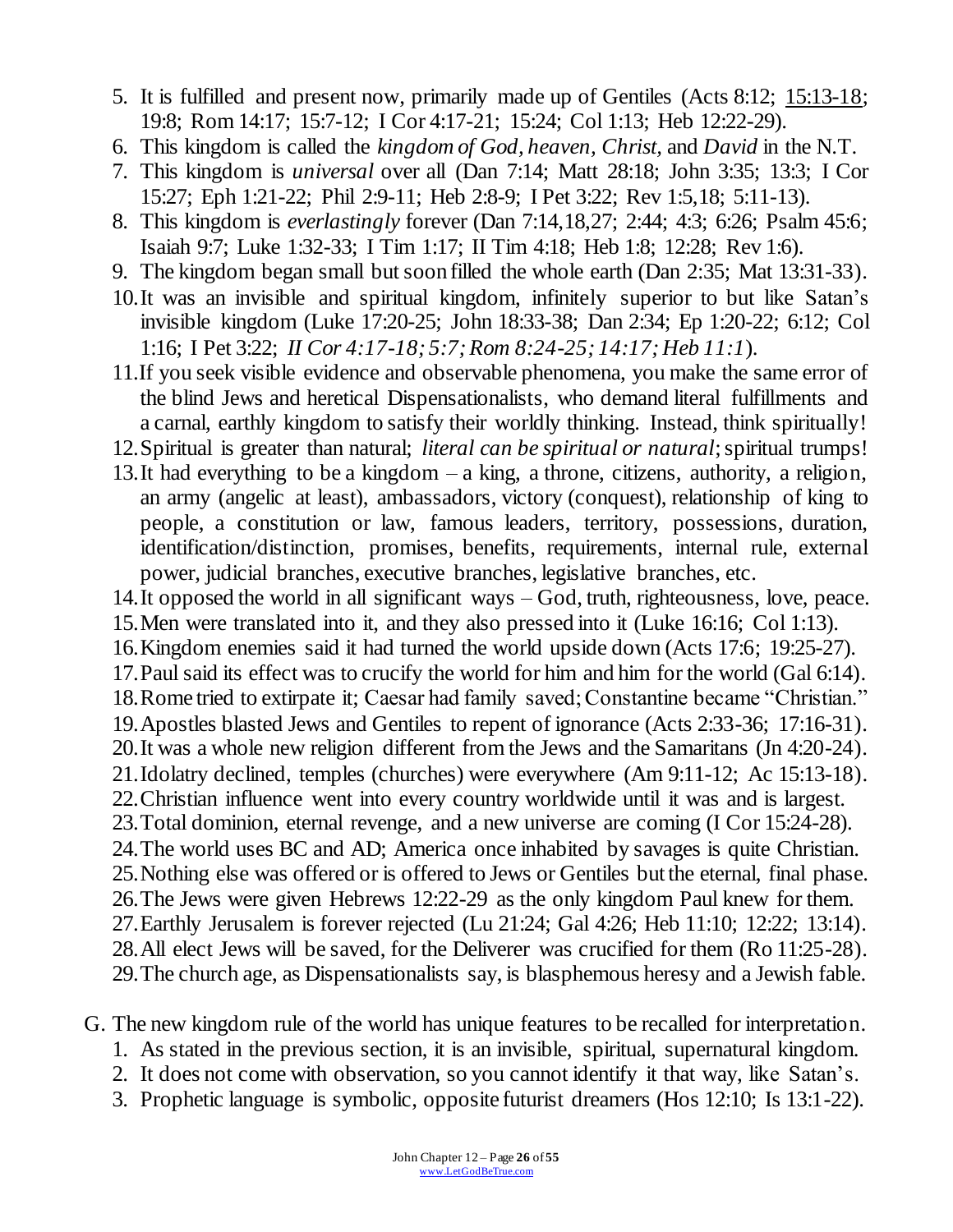- 4. Spiritualizing is essential (Ps 2:7 cp Acts 13:33 cp Heb 1:4-5 and Ps 8:3-8 cp Heb 2:5-9 and Mal 4:5-6 cp Matt 11:7-15; 17:10-13; Luke 1:17; Jn 1:21 and Hag 2:6-9 cp Heb 12:25-29; etc., etc.), for unseen spiritual things trump visible earthly things.
- 5. Associated events around Jesus' death should not be removed or isolated from it.
- 6. It began small with little fanfare in the world but grew to have outposts everywhere.
- 7. Gentiles expanded it to the great kingdom of God far greater than anything of David, of which the O.T. prophets spoke repeatedly of all nations flowing to it.
- 8. Note stages of it from announcement (Matt 3:2; 4:17) to power (Jn 7:39; Acts 2:33) to power (Mark 9:1; Luke 17:20-25) to conclusion (I Cor 15:24; II Pet 1:11), etc.
- 9. There is much more yet to come (I Cor 15:24-28; II Thess 1:7-10; II Peter 3:10-14).
- H. It was indeed a *judgment* against a defiant and wicked world and its leader the devil.
	- 1. We choose senses of *judgment* here to be primarily the discovery, then sentence, and then punishment of an enemy, but all less than what shall befall the wicked later.
	- 2. We do not ignore a judgment of discovery by responses men and nations make to Christ and His cross (John 16:8-11; I Cor 1:18-24; 2:14-16; II Cor 2:14-17; 4:1-4).
	- 3. Jesus altered, condemned, defeated, overthrew, raided, and took captive the world.
	- 4. We choose *world* here to be the spiritual-religious-political kingdom under the devil.
	- 5. We connect the two events in this verse closely by grammar, *this world,* and 16:11.
	- 6. We know from many other places, as shown below, the two events are quite related.
	- 7. The events were imminent by timing in context *now, the hour is come, this hour.*
	- 8. The central event was just days/hours away *the death of Jesus* (12:23-24,27-28,32).
	- 9. How can the world be judged, without judging prince (12:31) and god (II Cor 4:4)?
- I. It included Jesus Christ's judgment on the enemies of the Jews that crucified Him.
	- 1. It was preached worldwide so all knew what 70 A.D. meant (Matt 24:14), for the overthrow of Jerusalem proved Jesus on His throne (Mark 9:1; Luke 21:29-33).
	- 2. Much of the Old Testament was fulfilled by Jerusalem's total ruin (Luke 21:22).
	- 3. The Jews were Satan's people, part of the devil's world, and children of the devil.
	- 4. Their religious temple, no longer God's, was left to them desolate with all else.
	- 5. The kingdom was taken from Israel and given to Gentiles in the world (Matt 21:43).
- J. Judgment included dividing men by their salvation both now and later (John 5:19-30).
	- 1. Judgment included leaving some in blindness and opening others' eyes (John 9:39).
	- 2. A new sheriff and judge in town He rode into Jerusalem in a triumphant way with praise of His reign (12:12-16) – and He took rod of iron rule (Ro 14:10; II Co 5:10).
	- 3. Future judgment of all men is revealed by the gospel as part of the present judgment (Ac 24:25; 17:30-31; Phil 2:9-11; Matt 25:32; I Cor 6:2; II Pet 3:5-7; Rev 15:4).
	- 4. The seven judgments found in Revelation 6 and following cannot be fully ignored.
- K. Jesus, the new prince of the world, deposed its ruler (Rev 1:5; 12:1-20; Eph 1:15-23).
	- 1. Satan had ruled the world's nations and given them to whom he chose (Luke 4:5-6).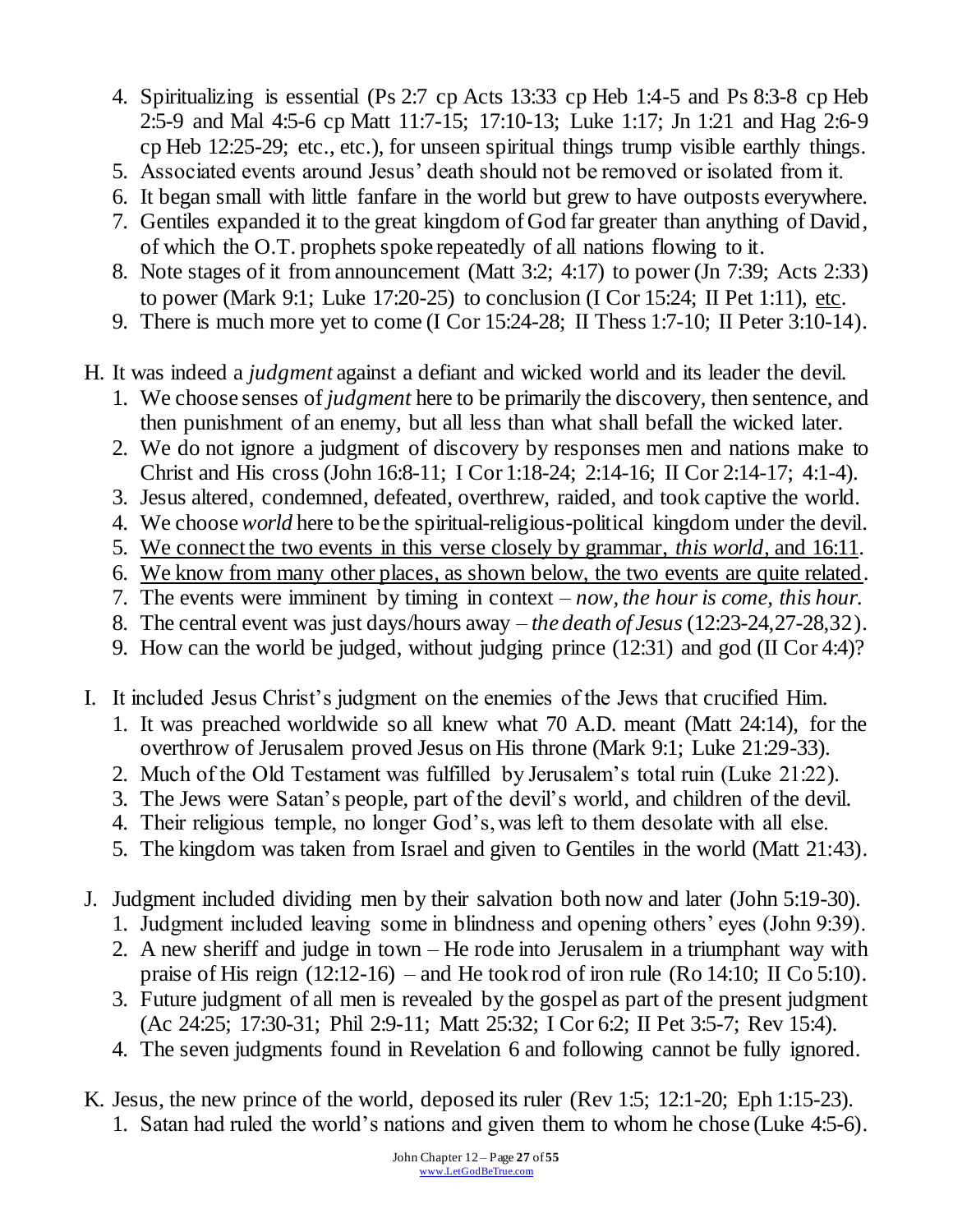2. Satan had offered Jesus the world's kingdoms for treason, but He took them away!

- 3. Jesus, the stronger Man, spoiled the devil's possessions (Luke 11:20-22; Eph 4:8).
- 4. Jesus, the new King, crushed nations (Ps 2:8-10; Dan 2:35,44; Rev 2:26-27; 19:15).
- 5. He ordered His ambassadors to blast the world's religions (I Ti 3:16; Ac 17:29-31).
- 6. In effect, Jesus said, *Now I shall strike this world with a smashing blow of authority.*
- 7. Jesus was crowned king with Satan sent down (Rev 12:5-12; 20:1-4; 2:26-27; 3:21).
- 8. The universe was put under Jesus then (Ephesians 1:15-23; I Pet 3:22; Phil 2:5-11).
- 9. The only aspect yet future is the final, formal crushing of enemies (I Cor 15:24-28).
- 10.Jesus destroyed the devil's claim of death against men and their fear of it (Heb 2:14).
- 11.Tremendous religious change by Jews teaching all nations (Matt 28:19; Luke 24:47). 12.Jesus spoiled principalities and powers – the devil's own kingdom (Col 1:13; 2:15).
- L. The world had been the devil's by our first parents choosing Him over God (Ge 3:1-6).
	- 1. Their wicked choice was seen quickly when Cain killed righteous Abel (I John 3:12).
	- 2. God judged the world by a Flood for His children mingling with them (Gen 6:1-7).
	- 3. In Noah's day there were only found 8 righteous souls (7 suspect), but now many.
	- 4. He also judged the world linguistically at Babel for defying His order (Gen 11:1-9).
	- 5. God had no relationship with the ungodly world (Deu 7:6-8; Am 3:2; Ps 147:19-20).
	- 6. This world had stood united in defiance against God for 4000 years; Jesus blasted it.
	- 7. Daniel presented Christ's kingdom over all other kingdoms (Dan 2:35,44; 7:13-14).
	- 8. God shook the earth's nations religiously for a NRO (Hag 2:6-9 cp Heb 12:22-29).
	- 9. The transition from the O.T. to the N.T. was incredible (Heb 9:1-10; John 4:20-24).
	- 10.God shook the heavens and earth politically for a NWO (Hag 2:20-23 cp Ps 2:1-12).
	- 11.The whole world worshipped God Jehovah, whom it had not known (Malachi 1:11).
	- 12.The sun never set on the British Empire? what of Jesus Christ's worldwide gospel kingdom (Mal 1:11; Ps 22:27-31; Isaiah 11:9; 25:6-8; Dan 2:35; 7:14; Luke 2:10)?
	- 13.This stupendous change in people's allegiance and lives is what must be preached.
	- 14.It makes heroes of little people to have a great king and victory over foes the world.
- M. Where this world had always resisted truth, the truth was now heard loudly (Is 9:1-2).
	- 1. Jesus claimed universal power over the earth to spread His gospel (Matt 28:18-20).
	- 2. His ambassadors and their successors reproved the world (John 16:8-11; Is 2:1-5).
	- 3. He gave the gifts of ministry after His ascension into heaven (Ps 68:18; Eph 4:8-11).
	- 4. This is the great mystery of godliness following Him and His ascension (I Tim 3:16).
	- 5. The gates of hell would not be able to withstand the assault of the gospel (Mat 16:18).
	- 6. God had winked at idolatry, but now commanded all to repent (Acts 17:30; 14:16).
	- 7. All kinds of men repudiated worldly loyalty for baptism in allegiance to a new king.
	- 8. Nero killed Christians directly and indirectly, but some family converted (Phil 4:22).
	- 9. Note Paul's glorious conclusion to the Roman believers in Rome (Rom 16:24-27).
	- 10.The world's educational and intellectual elite heard many new things (Ac 17:18-21).
	- 11.Christ's gospel penetrated the darkest lands to turn the world upside down (Ac 17:6).
	- 12.Silversmiths and craftsmen hated Paul for condemning idolatry (Acts 19:24-27).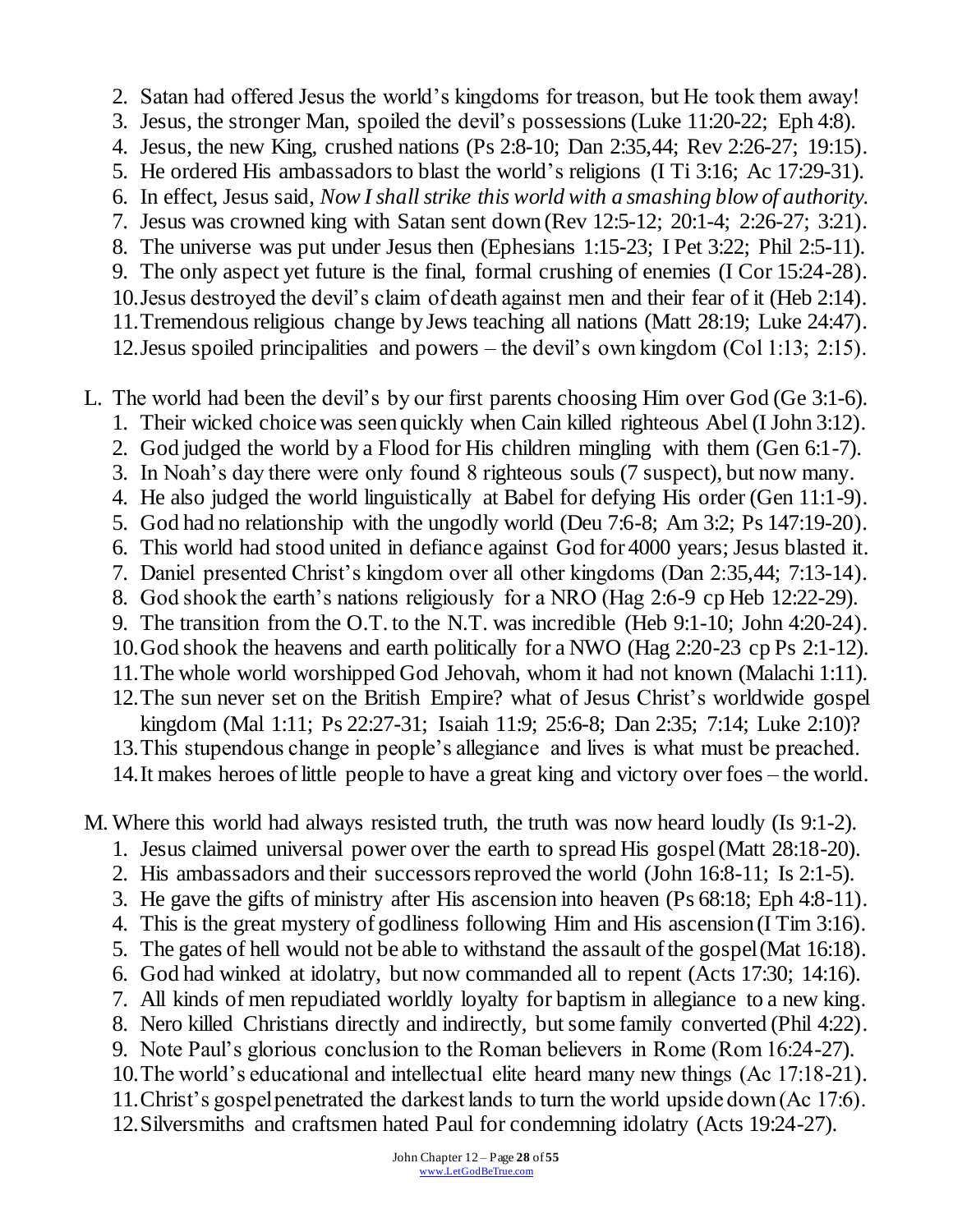13.The forest of this world had a Seed planted that brought forth much fruit (Jn 12:24). 14.The lifted-up Redeemer drew men of all kinds of every nation to Himself (Jn 12:32). 15.The apostles moved from preaching to Israel only to the whole world (Ac 13:44-49). 16.The apostles reproved this world (John 16:8-11; I Cor 1:20-24; 2:6-8; 3:18-19). 17.He broke down the middle wall of partition to bring Gentiles in (Ephesians 2:11-22). 18.Lions and lambs became gospel friends (Isaiah 11:6-9; Isaiah 2:1-5; Micah 4:1-7). 19.All nations of the earth were blessed in Jesus Christ (Genesis 22:17-18; Gal 3:7-9). 20.All nations hated the apostles, which proves their message of judgment (Matt 24:9). 21.Believers overcome the world, join in its judgment, by faith (I John 4:1-5; 5:4-5). 22.The gospel quickly went into all the world and produced change (Ro 1:8; Col 1:13). 23.We crucify the world by Jesus Christ's cross, and they crucify us for it (Gal 6:14). 24.Satan was bound (more in the next clause) from deceiving the nations (Rev 20:1-3). 25.Jesus defeated Satan and his claim to lift the world's bondage to sin and darkness. 26.Jesus dethroned its king and made successful inroads into all corners of his empire. 27.The stone made without hands filled the earth and broke previous empires to chaff. 28.He so greatly altered its authority and claims that they said He turned it upside down. 29.The world and its nations were the kingdom of Satan, sin, blindness, and idolatry. 30.The world was judged as well by its princes being shown very ignorant (I Cor 2:8). 31.The world heard about the Messiah and His crucifixion before 70 A.D. (Matt 24:14). 32.Our Lord shall yet show that His reign and kingdom are very great (I Cor 15:24-28).

N. Futurists and other heretics have confused things so most Christians cannot see clearly.

- 1. Futurists are ignorant … they reverse order of events (II Thess 2:1-3) … they leave the Great Commission unfinished (Matt 24:14) … Jewish fables of a millennium tickle their ears (Tit 1:14) … lions and lambs bring thoughts of zoos (Is 11:6-9)!
- 2. Worst of all they limit the authority and glory of Jesus Christ to an unknown future.
- 3. Did Satan have a kingdom? Yes, indeed, but were all boys and girls Luciferians?
- 4. Jesus Christ's kingdom is also invisible in many respects (Luke 17:20-21; Jn 18:36).
- 5. Are spiritual things greater than physical? Yes (II Cor 4:17-18; 5:7; Eph 6:10-13).
- 6. The devil can be bound in some ways and not in others, but they cannot separate.
- 7. They will quote O.T. verses and Revelation over and over and ignore Paul's proof.
- O. Consider the effects of this incredible change in world history unknown by most people.
	- 1. The world uses this epoch as the dividing of time for human history B.C. and A.D.
	- 2. B.C. (*before Christ*) and A.D. (*the year of our Lord*) state His death and the events.
	- 3. What is America? A land of savages used by European idolaters for gospel freedom!
	- 4. America is great, not for founders, laws, or resources, but for its followers of Jesus.
	- 5. Foaming devil possession like the Gadarene has been driven mostly into corners.
	- 6. Who is our friend D.P.? A preacher of the gospel to the aborigines of Malaysia!
	- 7. Since Rome, all attempts at a world empire have come drastically short of reality.
	- 8. A world map is a quilt of many colors showing hundreds of independent nations.
	- 9. We cannot be PB fatalists and understate the role and effect of worldwide preaching.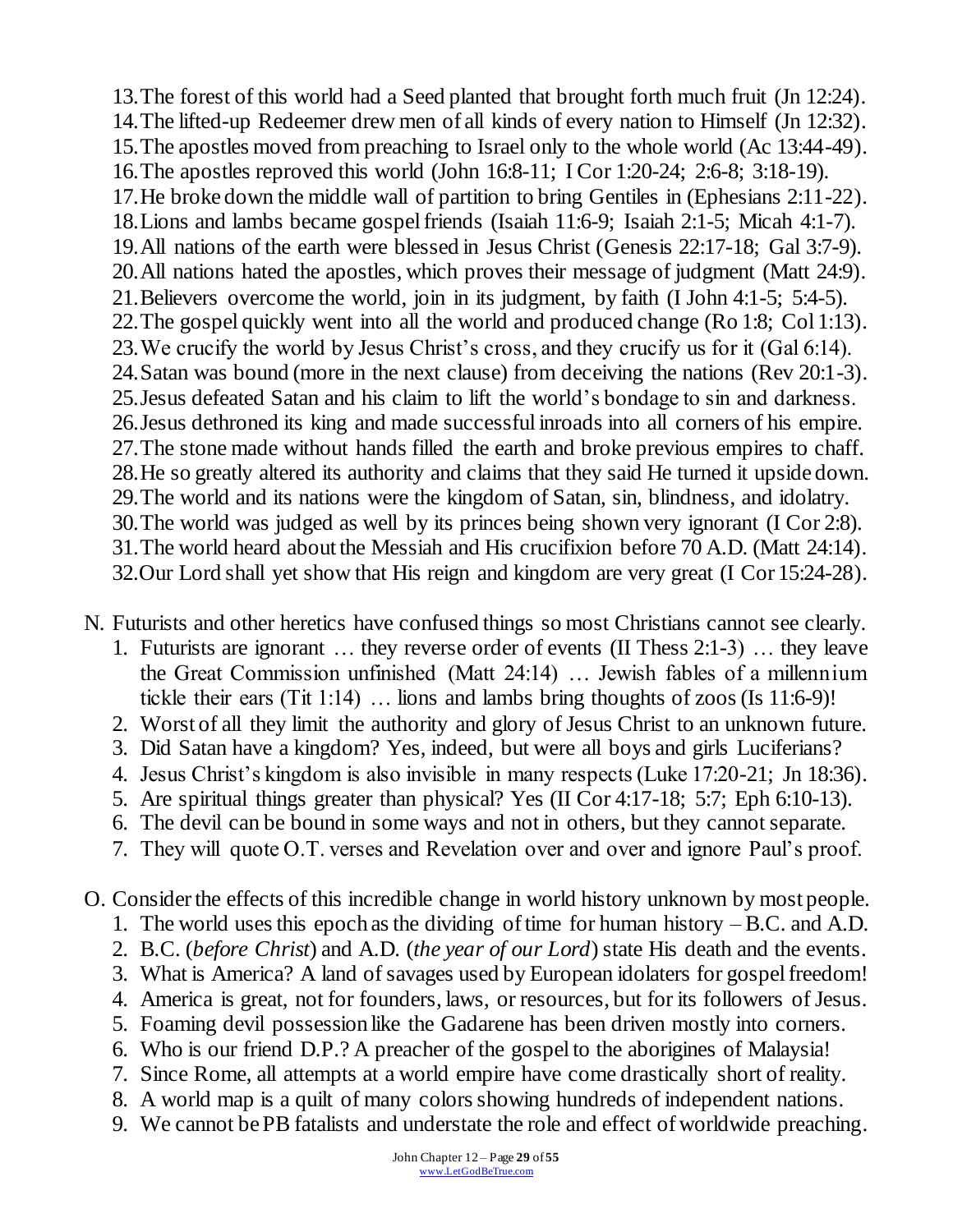10.Even Constantine had to "convert" to Christianity to retain control of the empire! 11.Christianity, though much of it false, is by far the largest religion, from a Nazarene? 12.National desirability and prosperity are in proportion of Christ and without idolatry. 13.There are around 500,000 Baptist churches with 100,000,000 adherents in the world.

P. Jesus will show even greater authority and judgment over the world soon (Matt 25:31- 46; Rom 14:10-12; I Cor 15:24-28; II Cor 5:10-11; II Thess 1:7-10; II Pet 3:10-14; Rev 19:11-21; 20:11-20; etc.).

### Q. For more information on this incredible change in the world, consider other passages.

- 1. Mystery of godliness (slides) ... <http://www.letgodbetrue.com/pdf/mystery-of-godliness-powerpoint.pdf>.
- 2. Mystery of godliness (outline) … <http://www.letgodbetrue.com/pdf/mystery-of-godliness.pdf>
- 3. Five kingdoms of the world … [http://www.letgodbetrue.com/pdf/five-kingdoms.pdf.](http://www.letgodbetrue.com/pdf/five-kingdoms.pdf)
- 4. Satan as the Strong Man … [http://www.letgodbetrue.com/sermons/christ/stronger-man/sermon.php.](http://www.letgodbetrue.com/sermons/christ/stronger-man/sermon.php)
- 5. The Great Commission Fulfilled … [http://www.letgodbetrue.com/pdf/great-commission.pdf.](http://www.letgodbetrue.com/pdf/great-commission.pdf)
- 6. The Gospel Millennium … [http://www.letgodbetrue.com/sermons/prophecy/gospel-millennium/sermon.php.](http://www.letgodbetrue.com/sermons/prophecy/gospel-millennium/sermon.php)
- 7. He Ascended Up on High … [http://www.letgodbetrue.com/pdf/he-ascended-up-on-high.pdf.](http://www.letgodbetrue.com/pdf/he-ascended-up-on-high.pdf)
- 8. The Coronation of Jesus … [http://www.letgodbetrue.com/sermons/christ/coronation-of-jesus/sermon.php.](http://www.letgodbetrue.com/sermons/christ/coronation-of-jesus/sermon.php)

# Summary of the **JUDGMENT OF THIS WORLD** by Jesus' Death

## **Initiating event – His death**

*The short heard round the world* (*Concord Hymn* of 1837 by Ralph Emerson Waldo) refers to the start of the Revolutionary War on April 19, 1775 when British troops encountered Minutemen in Concord at the Old North Bridge, and the first shots of the war were fired.

*"By the rude bridge that arched the flood, Their flag to April's breeze unfurled; Here once the embattled farmers stood, And fired the shot heard round the world."*

But this phrase, dear to Americans, cannot compare to the cry heard from Calvary's cross, which went into the holy of holies and tore the temple veil wide open, down into the earth to cause an earthquake and open graves, into the centurion's and others' minds to confess Jesus the Son of God, into the pages of Bible history, and to the throne of heaven!

## Jesus cried, *It is finished!*

He had finished what He referred to in John 12:23-30 that would result in His great glory. His death on the cross paid the elect's sin debt and justified them and bought their adoption. His death secured Him the throne of David to rule over the universe forever and ever.

But it also initiated more events that affected this world and the devil's tyranny over it.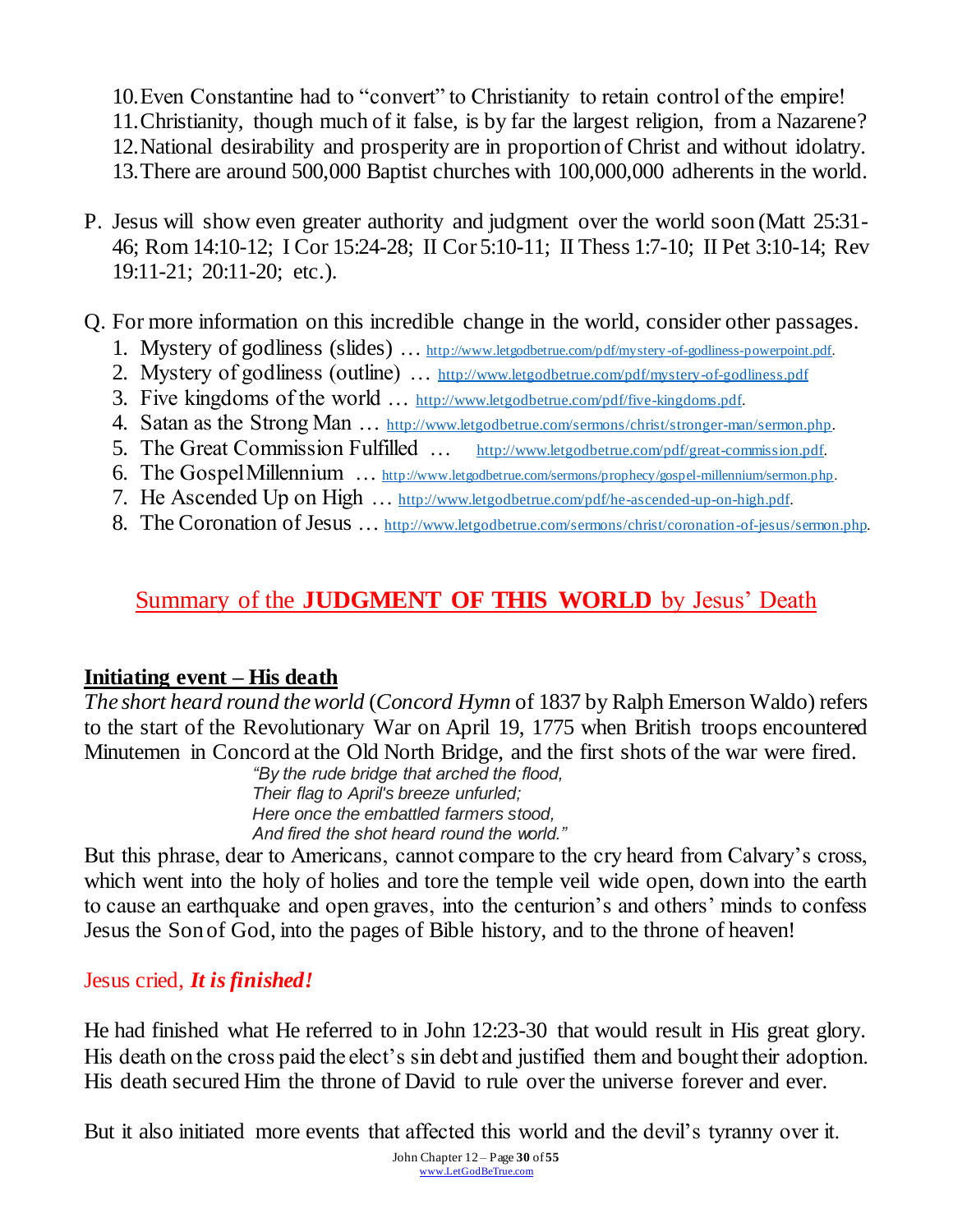A concussion or shock wave in authority rolled out from Calvary over distance and time. God shook the heavens and earth …. religious and politically and spiritually with Jesus! The timing whether by prophecy or fulfillment was right then with John Baptist and Jesus. The other events cannot be separated from it, for resurrection followed death and so forth. He was soon crowned and given authority to rule the universe and change the world.

#### **Nature of the changes resulting**

Do not separate His death from the conversion of Gentiles etc. (I Tim 3:16; Jn 12:32; xxx). Much is invisible … but that does not at all take from how incredible it was. It developed in stages … Matthew 28:18-20 not fulfilled until Acts 2? 8? 10? 13? A declaration of judgment and an execution of judgment, both are considered judgment. Relative, not absolute, for there is so much more yet to come, but unprecedented until then. It started small but grew to be very large, like Daniel 2' stone and Jesus' seed and leaven!

### **The changes of the new world order without regard to importance or time:**

Darkness at the crucifixion proved alteration of worldly things, even natural (Matt 27:45). The world's truest religion was ended by the tearing of the temple veil (Matt 27:50-54). A great earthquake occurred, and the rocks were rent, opening the graves (Matt 27:50-54). The sin debt of God's elect was paid, both Jews and Gentiles, both on earth and in heaven. Satan's claim against men was overthrown by Jesus defeating death (Heb 2:14; I Jn 3:8). Death and the fear of death used to make slaves of men were both destroyed by Jesus. Jesus took His throne in a new kingdom to reign over the universe, including this world. War in heaven occurred between Michael and angels against Satan and his angels. Rev 12. Jesus cast the devil out of heaven and from his previous rule of this world (Rev 12:10,12). Giving the Holy Ghost after Christ's glorification to reprove the world (Jn 7:39; 16:7-11). A sentence of judgment went out that would be communicated by the Spirit (Jn 16:7-14). God's wrath in final judgment, though not directly included here, is declared and promised

by the gospel (Rom 1:18; Acts 10:42; 17:29-31; 24:24-25; II Cor 5:9-11; Heb 6:12). Fishermen from Galilee had power to tread on Satan and scorpions (Luke 10:17-20). The part of the world responsible for His death was the Jews, who were destroyed; Jesus

warned Caiaphas they would see Him coming (Mt 26:63-64); the evidence of His kingdom was closely connected (Mt 16:28; 24:14; Mark 9:1); and this judgment of that people was the greatest tribulation ever (Mal 4:1-6; Matt 3:7-12; Lu 17:20-37; 19:40-

44; I Thess 2:14-15); and they were of the world (John 8:23-29; 16:20; 17:14; 18:20). Condemned by the light of Christ to burst forth brighter and to Gentiles (Jn 3:19; 9:39). Revelation starts with Christ's ascension  $\dots$  7 seals – 7 trumpets – 7 thunders – 7 vials (Rev

5:1-5; 6:1; 8:1-2; 10:3; 11:15; 15:1; 16:1). Jesus overcame the world Himself and for us (John 16:33; I John 4:4; 5:4-5; Rom 8:37). Gentiles were the main citizens of this kingdom (Acts 15:13-18; Revelation 5:9; 7:9). The kingdoms of the world were broken to pieces (Dan 2:34-35,44; Isaiah 25:12; Ps 2:8). Jesus as the executor of the Potter's will gave salvation to the vessels of mercy only.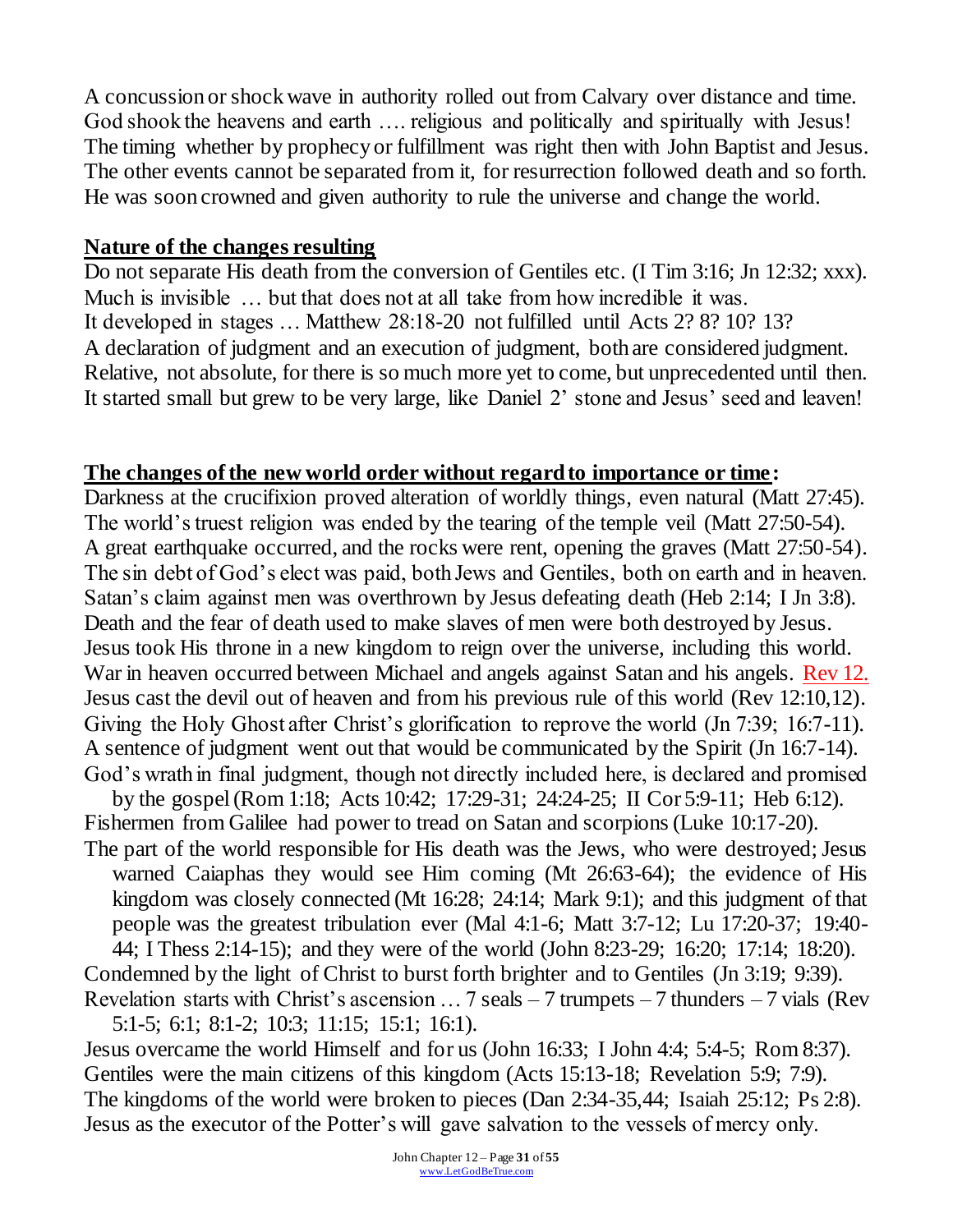Mass conversion of Gentiles throughout the world to spread His kingdom from sea to sea. What God has allowed the world to do in the past was now condemned (Acts 14:16; 17:30). Enemies said the apostles even in the miniscule beginning turned the world upside down. These Jews were bold enough to condemn and threaten the best the world had to offer. Outposts, called churches, with ambassadors from another king were all over the world. Idols and temples were thrown down or neglected by many turning to worship Jesus Christ. Jesus raided the palace of the devil – this world, his kingdom – and spoiled his goods! Gentile blindness was ripped away by translation to His kingdom (Col 1:13; Isaiah 25:7)! The king of the world's kingdom was thrown down and bound from his previous work. All spiritual power unseen by men that had been theirs now reported to the Lord Jesus. The whole world moved to worship Jehovah in various degrees/senses from idolatry. The gates of hell, the bondage of this world to Satan, could not resist the gospel blast. Martyrdom and all kinds of persecution could not halt it – they overcame it all easily. The world had to adjust its methods with even pagan Constantine confessing Christianity. B.C. (*before Christ*) and A.D. (*the year of our Lord*) state His death and the events. What is America? A land of savages used by European idolaters for gospel freedom! America is great, not for founders, laws, or resources, but for its followers of Jesus. Christianity, though much of it false, is by far the largest religion, from a Nazarene? National desirability and prosperity are in proportion of Christ and without idolatry. There are around 500,000 Baptist churches with 100,000,000 adherents in the world. A Baptist preacher lay in state this past week and was attended by presidents. B.G. The only plane in the skies over America on September 14 was one carrying B.G. Another Jesus, like the Galatians and Corinthians, was incredibly different than idolatry.

#### *Now shall the prince of this world be cast out.*

A. The context of the second of three transcendent events is as all three – Christ's glory.

- 1. The coming glory of Jesus Christ is the overriding theme here (John 12:23,26,28).
- 2. These three events should be seen alongside the six of the great mystery of godliness.
- 3. If you love the Lord Jesus Christ, His glory should be your greatest ambition to see.
- 4. As in all comparative contests, the greater the adversary the greater also the victory.
- 5. We know of no greater created being before Jesus Christ than the devil named Satan.
- 6. The devil's authority or rank among angels kept even Michael respectful (Jude 1:9).
- 7. When he had liberty, the man stood no chance against him (Gen 3:1-6; I Chr 21:1).
- B. We are not confused about Satan; he cannot do anything without God's permission.
	- 1. He is nothing more than Potter's clay for the Potter's personal pleasure (Prov 16:4).
	- 2. He could not touch Job unless God allowed him to do so by very specific limitations.
	- 3. Yet God gave him a role in the world, influence over men, and temptation of them.
	- 4. But this is also true of Jesus Christ, who is under God, yet rules over all (I Cor 15:28).
	- 5. He is a puppet in the hand of God; he could not touch pigs without Jesus' approval.
	- 6. But to ignore him is to be unprepared for his devices and to steal glory from Jesus.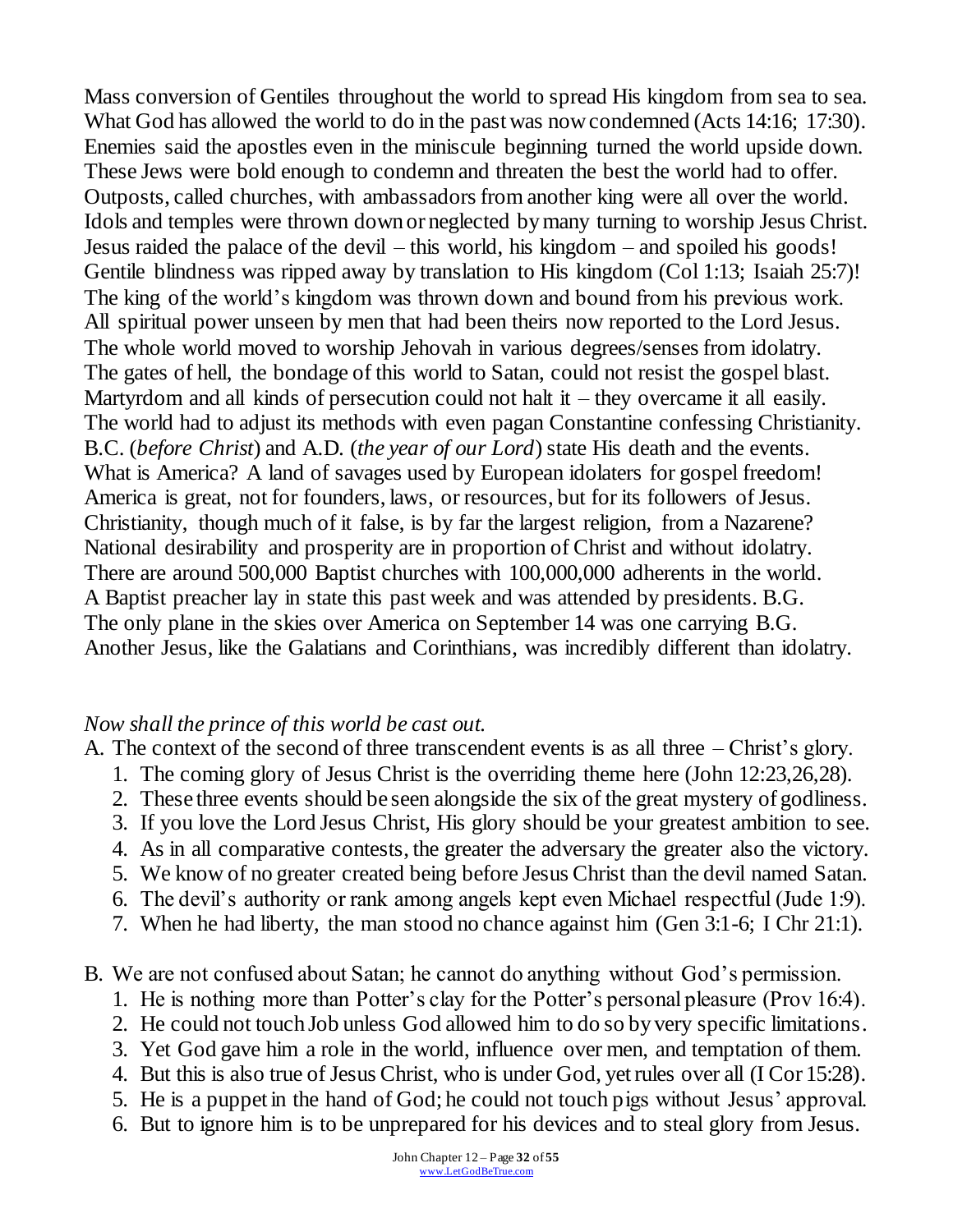C. The prince of this world is clearly Satan, the Devil himself, that old serpent from Eden.

- 1. Jesus and the Spirit refer to Satan as a prince (John 14:30; 16:11; Ephesians 2:1-2).
- 2. The Jews called him Beelzebub (lord of dung?), prince of devils (Matt 9:34; 12:24).
- 3. He is rightfully a prince, with a principality, by those devils under him and his rule.
- 4. He was the prince of the world with delegated authority over nations (Luke 4:5-6).
- 5. He or his devils influenced the governments of Greece and Persia (Da 10:13,20-21).
- 6. He is called the *god of this world,* which the Godman would vanquish (II Cor 4:4).
- 7. There is a sphere of ruling authority far greater than in Washington, D.C. (Eph 6:12).
- 8. It is a spiritual war that has little or nothing to do with politics, so we fight spiritually.
- D. This diabolical spirit is the enemy of Jesus and you and will do his best to destroy you.
	- 1. Your enemy is smarter than you, much stronger, does not die, does not move away, does not get distracted, will only accept your suicide, and plans to destroy you.
	- 2. Your enemy tricked your first parents to reject God and commit triple suicide for all.
	- 3. Your murderous enemy saw Abel as a son and stirred up his brother Cain to kill him.
	- 4. Your enemy invented polygamy for the world to multiply babes to ruin your fathers.
	- 5. Your enemy knew his Conqueror must come through Judah, so he perverted his sons.
	- 6. Your enemy knew his Conqueror must come by David, so he first moved Saul many times to try to kill him, and then he tempted David himself to several capital crimes.
	- 7. Your enemy knew his Conqueror would be a Jew, so he moved Haman in the kingdom of Persia to wickedly influence king Ahasuerus for genocide of the Jews.
	- 8. Your enemy knew his Conqueror came from Bethlehem, so he had Herod kill babies.
	- 9. Your enemy saw his Conqueror get baptized by John, so he tempted in the desert.
	- 10.Your enemy entered Judas's heart and incited him to betray your Saviour (Jn 13:27).
	- 11.Your enemy sifted Peter, a chief apostle, and led him to deny Him (Luke 22:31-32).
	- 12.Your enemy had you a willing slave without will or power to leave him (Eph 2:1-3).
	- 13.You did not care and could not see, for he blinded your eyes to God (II Cor 4:3-4).
	- 14.You opposed truth and even yourself as your enemy had you trapped (II Ti 2:25-26).
	- 15.Your enemy is the power of darkness, for he with blinding ignorance deceives men.
- E. Consider a condensed timeline of his position, activities, and history with God and men.
	- 1. H was created before Adam, and likely creation, in a holy condition (Job 38:4-7).
	- 2. He was a high and mighty angel, most likely the highest, like Michael the archangel.
	- 3. He sinned by pride and lost his office (Job 4:18; 15:15; 25:5; I Tim 3:6; Jude 1:6).
	- 4. Satan took about one-third of the angels with him in his rebellion (Rev 12:4,7-9).
	- 5. He deceived and seduced our first parents by Eve for the death penalty (Gen 3:1-6).
	- 6. He had the right to return to heaven, where he accused saints (Job 1:6-11; Zech 3:1); consider how great his wide power of destruction was without a hedge around Job.
	- 7. He moved David to number Israel, which cost the lives of 70,000 men (I Chr 21:1).
	- 8. Our Lord confronted and defeated many of his projects (Lu 10:17-20; Mark 5:1-20).
	- 9. The devils, even in His humiliation, knew He was Lord and their Judge (Matt 8:29).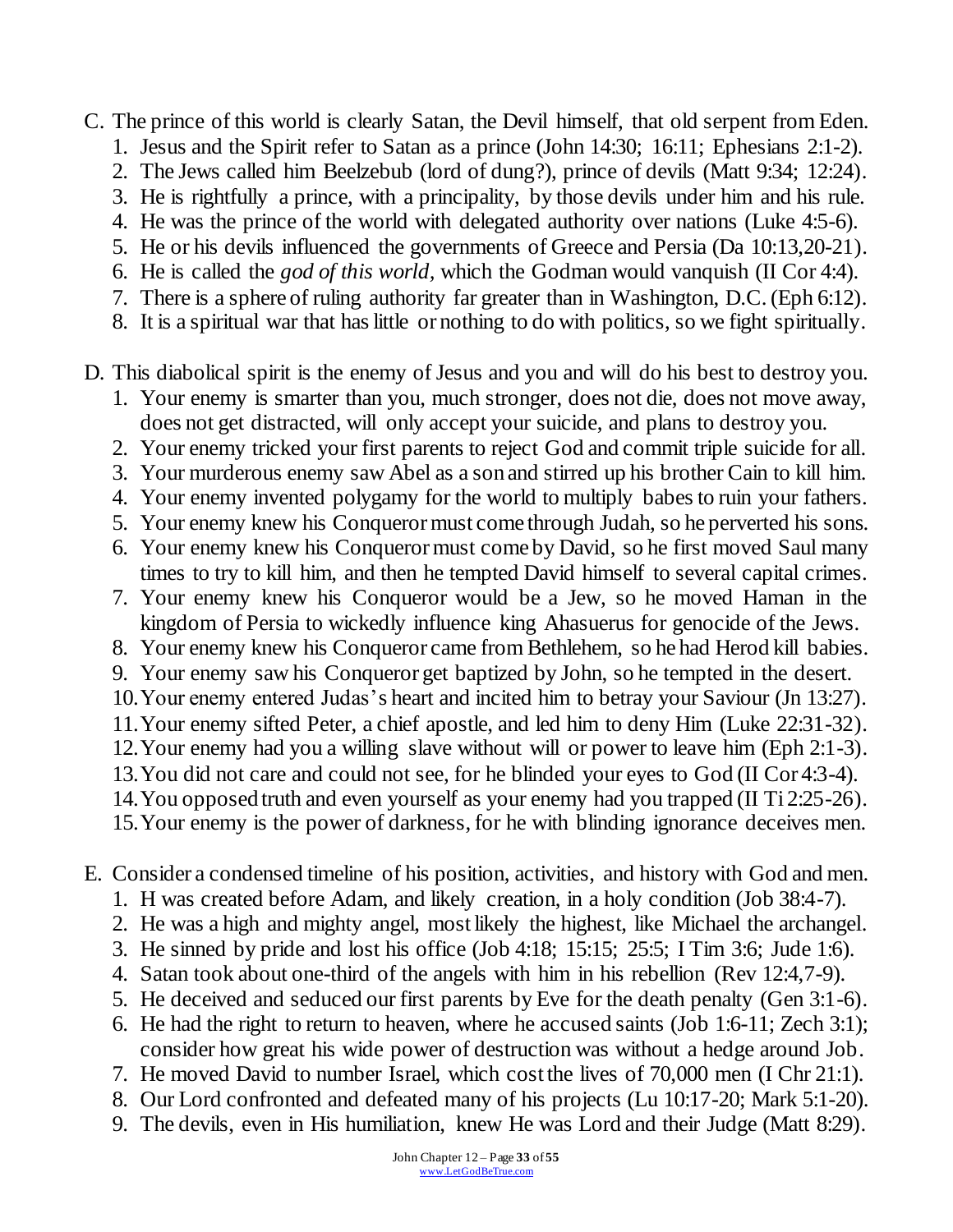10.When Jesus allowed Satan to have Peter, he denied Him within hours (Lu 22:31-32). 11.Michael could not rebuke Satan, but Jesus could even in his humiliation (Luke 4:8). 12.Our Lord destroyed sin; he was confined to earth (Rom 8:33; I Jn 3:8; Rev 12:7-10). 13.He was bound from further deceiving nations as before, until the end (Rev 20:1-10). 14.He will be cast into the lake of fire for eternal torment prepared for him (Matt 25:41).

F. The sense here must be driven by the context, the timing, and all the connected events.

- 1. The context is Jesus' crucifixion, burial, resurrection, ascension (12:1,7,24,27,33).
- 2. The timing is *the hour had come,* use of *now* twice, near future *shall* (12:23,27,31).
- 3. The connected events are judging the world and drawing men to Christ (12:31-32).
- 4. Therefore, we consider only events resulting from and in close timing to His death.
- 5. We also see that the emphasis is on the gospel and it among Gentiles by the context.
- 6. Other aspects of Satan remain much the same but for conversions in every nation.
- 7. Satan was cast out of heaven (Rev 12:10), but we include related events (Rev 20:3).
- G. First identify those events or eras not intended here by correctly dividing (II Tim 2:15).
	- 1. He was not cast out of his office, which occurred long before (I Tim 3:6; Jude 1:6).
	- 2. He was not cast out of all men, for he ruled men later (Acts 13:10; II Tim 2:25-26).
	- 3. He was not cast out of the earth, for he is very active in it (Eph 6:10-13; I Pet 5:8).
	- 4. He was not cast out of influence, for he still tempts men (I Co 7:1-5; II Co 2:10-11).
	- 5. He was not cast out of religion; he yet deceives many (II Co 4:4; 11:3-4; I Ti 4:1-3).
- H. Jesus defeated Satan at the cross and took His seat in heaven with power over the earth.
	- 1. Jesus came the way He did and died as He did to destroy Satan (Heb 2:14; I Jn 3:8).
	- 2. Jesus defeated his temptations; He was not vulnerable (Jn 14:30; Lu 4:1-13; 22:53).
	- 3. This legally fulfilled Eden's promise (Gen 3:15), with more to follow (Rev 20:10), even though Catholics, the profane blasphemers they are, give this to Mary.
	- 4. Jesus spoiled principalities and powers the devil's own kingdom (Col 1:13; 2:15).
		- a. Jesus defeated the devil and his death arts in Eden (Gen 3:15; Heb 2:14; I Jn 3:8). b. All claims against the elect were taken away to their joy (Rom 8:33; Rev 12:10).
		- c. Jesus raided the strong man's palace, the world, to save men (Luke 11:14-26).
		- d. He led captivity captive and gave gifts to men to raid his kingdom (Eph 4:8-11).
	- 5. There was war in heaven, not room for both (Rev 12:7-12); this was real Star Wars!
	- 6. Jesus was promoted far above all angels and principalities (Eph 1:20-23; I Pet 3:22).
	- 7. Jesus saw the present and future distress the gospel had on Satan (Luke 10:17-20).
	- 8. Satan was bound from deceiving the world as before (Rev 20:1-3,7-10; Is 25:7-8).
	- 9. Jesus sent the apostles into the world with all authority now in Him (Matt 28:18-20).
	- 10.Satan no longer had authority over nations that he once had (Luke 4:5-6; Matt 16:18).
	- 11.Paul's ministry was to turn men from Satan to the gospel (Acts 26:18), which we know is by God's mercy to give repentance (II Tim 2:25-26; II Cor 4:3-7; Ac 16:14).
	- 12.Jesus the Second Adam defied the first Adam to save (Rom 5:12-19; I Co 15:20-24).
	- 13.Consider well how the woman's cursed childbearing destroyed him (I Tim 2:13-15).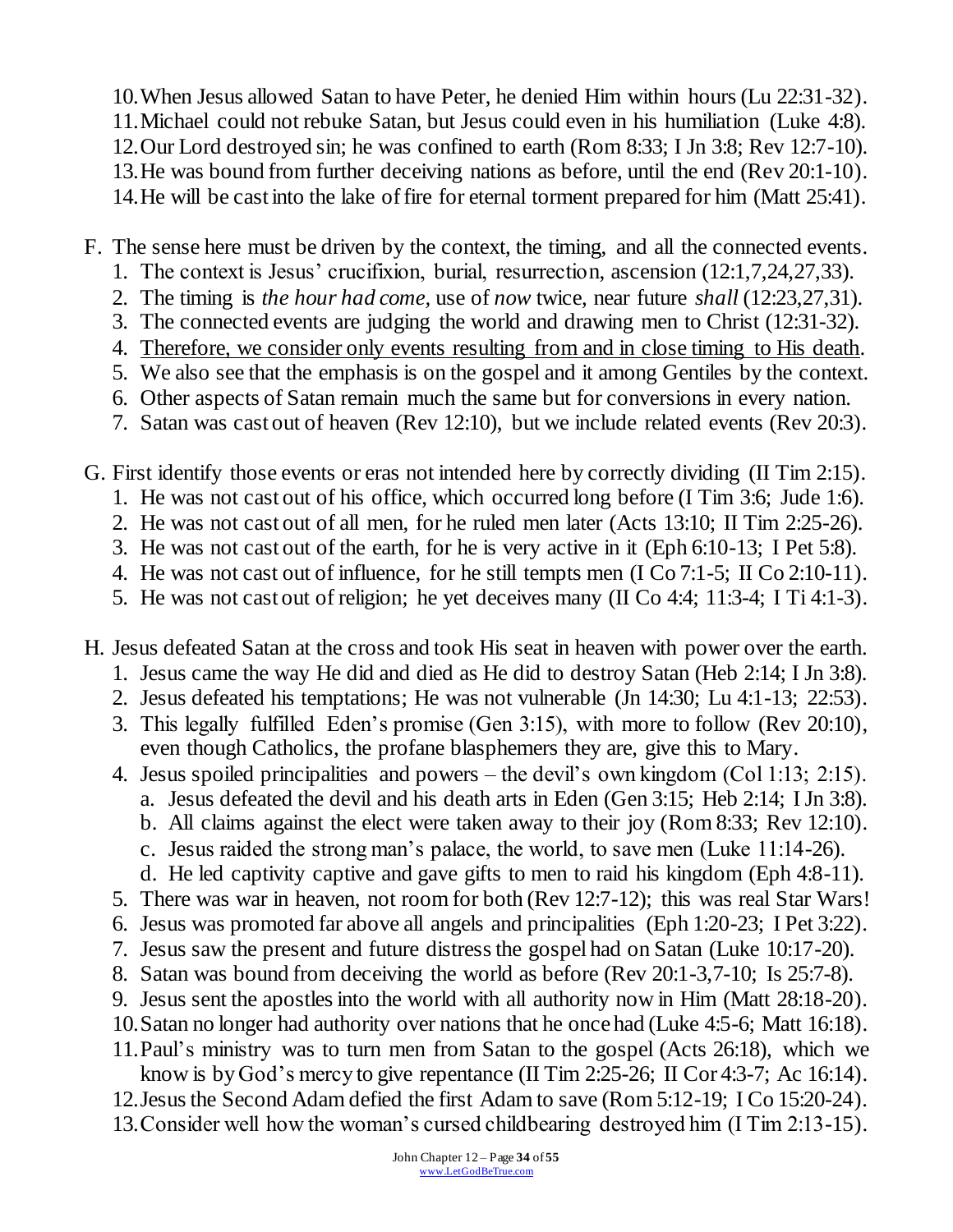14.Nothing can separate you from God or Christ, including any princes (Rom 8:35-39). 15.The Seed of the Woman … [http://www.letgodbetrue.com/sermons/christ/seed-of-the-woman/sermon.php.](http://www.letgodbetrue.com/sermons/christ/seed-of-the-woman/sermon.php)

I. Satan still has a role in the world, but it is not like his previous dominion over Gentiles.

- 1. There was very real devilish activity by Satan after the cross (Rev 2:9,13,24; 3:9).
- 2. If you are not careful, even right now, he can snatch away God's word (Lu 8:12,18).
- 3. He opposes the gospel by resistance and heresy (I Thess 2:18; II Cor 11:3-4,13-15).
- 4. He is behind the RCC and popes directly and indirectly (II Thess 2:9; I Tim 4:1-3).
- 5. If you do not resist him, he can easily tempt you into sin (Jas 4:7; Jn 13:27; Ac 5:3).
- 6. Resist the devil, and he will flee from (Ep 6:10-13; I Tim 5:15; Jas 4:7; I Pet 5:8-9).
- 7. He knows personal habits for advantage (I Co 7:1-5; II Cor 2:10-11; I Tim 5:11-16).
- 8. He can still destroy the flesh after exclusion (I Cor 5:5; I Timothy 1:20; II Cor 12:7).
- 9. We shall judge him with the Lord Jesus Christ (Rom 16:20; I Cor 6:2-3; Rev 19:14). 10.We do not have to give place in our lives; we know him (Eph 4:27; II Cor 2:10-11).
- 
- 11.For more about Satan and his power … [http://www.letgodbetrue.com/pdf/power-of-darkness.pdf.](http://www.letgodbetrue.com/pdf/power-of-darkness.pdf)
- 12.For the Stronger Man Jesus … [http://www.letgodbetrue.com/sermons/christ/stronger-man/sermon.php.](http://www.letgodbetrue.com/sermons/christ/stronger-man/sermon.php)
- 13.For Satan's future judgment (16:20) … [http://www.letgodbetrue.com/pdf/romans-sixteen.pdf.](http://www.letgodbetrue.com/pdf/romans-sixteen.pdf)
- J. Satan's future is a delightful game of tease by Jesus Christ before His final, total ruin.
	- 1. Knowing prophecy better than men, he knew defeat in heaven brought the end closer.
	- 2. The *short time* of Revelation 12:12 includes 1260 yrs. of church persecution (12:13).
	- 3. The *little season* of Revelation 20:3 is after papal persecution of the woman (20:4).
	- 4. The certain end, that Jesus and Satan know, is eternal torment in hell (Matt 25:41).
- K. Is there anything else we must know about the devil to be as knowledgeable as needed?
	- 1. Exorcism was an apostolic gift (Mark 16:17; Luke 10:17; Acts 8:7; 16:18; 19:12).
	- 2. Do not try to ape the apostles and power of their immediate hearers (Acts 19:13-17).
	- 3. We reject RCC exorcism games along with anointing with oil (Jas 5:14; Mark 6:13).
	- 4. If you are serious about devil possession, then fast and pray as told (Matthew 17:21).
	- 5. Get rid of anything in your life that has anything to do with sorcery or witchcraft.
	- 6. For a few ideas of compromise … [http://www.letgodbetrue.com/sermons/heresy/witchcraft/sermon.php.](http://www.letgodbetrue.com/sermons/heresy/witchcraft/sermon.php)
- L. If you give place to the devil or play with his temptations, consider your diabolical sins.
	- 1. Relational sins are devilish (Jas 3:14-19; John 8:44; II Cor 2:10-11; Eph 4:26-27).
	- 2. We must examine our spirits and hate anything different from Christ (Lu 9:51-56).
	- 3. Think about how terrible your treason against Jesus Christ to listen to Satan at all.
	- 4. Do you know his preferred choices of music, entertainment, haunts, and promoters?
	- 5. Think about how terrible your adultery against Jesus Christ to love worldly things?
	- 6. Spiritual armor and warfare clearly taught are sufficient against him (Eph 6:10-18).
	- 7. The word of God, like Jesus used against him, is for young men (I John 2:13-14).
	- 8. The more you try to obey Him may bring greater temptations as our Lord's baptism.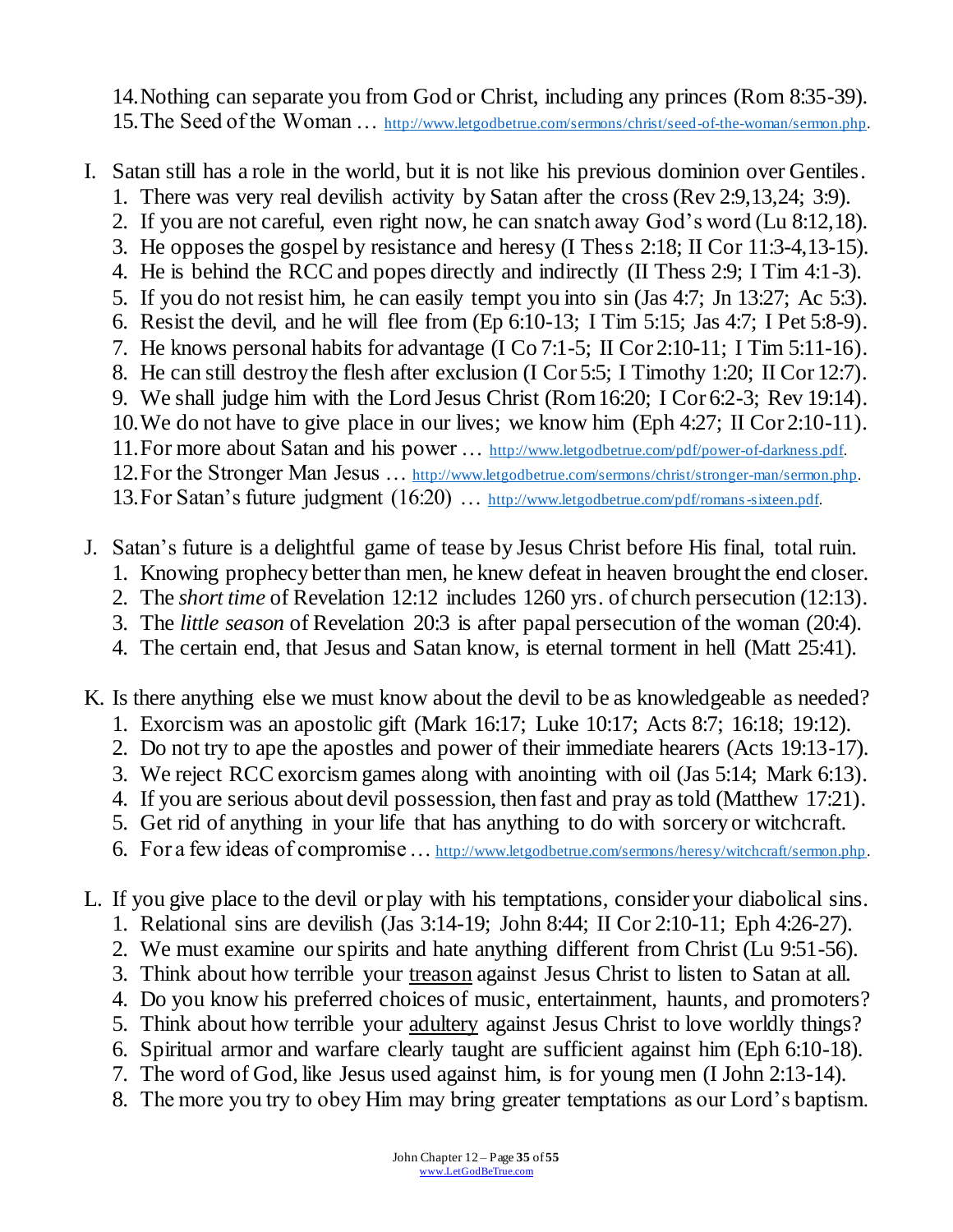## *32 And I, if I be lifted up from the earth, will draw all men unto me. And I.*

A. Here the Lord Jesus Christ gloriously declares in the first person what He would do.

- 1. The first two of three great events are stated passively, though He was active (12:31).
- 2. He was lifted up *passively*, since the Jews demanded it and the Romans executed it.
- 3. He drew His elect *actively* to Himself by dying, regenerating, and then converting.
- B. Embrace the greatest Man the universe ever has or ever will see and His achievement.
	- 1. This is the Seed of the woman sent to deliver the sons of God from Satan and death.
	- 2. His enemies thought to destroy Him and His religion, but they were very wrong.
	- 3. They conspired extreme measures to keep all men from going after Him (11:48).
	- 4. His greatest humiliation, the death of the cross (Phil 2:5-8), led to His great victory!
	- 5. The Seed of the Woman … [http://www.letgodbetrue.com/sermons/christ/seed-of-the-woman/sermon.php.](http://www.letgodbetrue.com/sermons/christ/seed-of-the-woman/sermon.php)

### *If I be lifted up from the earth.*

- A. The context says plainly that Jesus by these words described how He would die (12:33).
	- 1. The Jews tried to stone Him, but it could not be (Jn 8:59; 10:31-33; 11:8; 5:16-18).
	- 2. Though Pilate tried to get the Jews to execute Jesus, it could not be (John 18:31-32).
	- 3. Jesus did not die by stoning, lest bones be broken (Jn 19:31-36; Ex 12:46; Nu 9:12).
	- 4. Jesus had to die on a cross, on a tree, to fulfill scripture (Gal 3:13; Deut 21:22-23).
	- 5. Jesus used such words before to describe lifting up like Moses' serpent (Jn 3:14-15).
	- 6. Jesus had also used this phraseology on another occasion with the Jews (John 8:28).
	- 7. This phraseology also describes hanging to the horror of the baker (Gen 40:20-22).
- B. Jesus hung between heaven and earth as the great Daysman and Mediator of our souls.
	- 1. There is one Mediator between God and men, the Man Christ Jesus (I Timothy 2:5).
	- 2. See three trees … knowledge of good and evil, of life, and a cross (Acts 5:30; 10:39).
	- 3. Adam and Eve chose the tree of death and lost the tree of life (Ge 2:16-17; 3:22-24).
	- 4. Jesus hung on another tree to recover the tree of life for His elect (Rev 2:7; 22:2,14).
	- 5. Jesus as your Lawyer ... [http://www.letgodbetrue.com/sermons/christ/you-need-a-lawyer/sermon.php.](http://www.letgodbetrue.com/sermons/christ/you-need-a-lawyer/sermon.php)
- C. The preaching of the cross (crucifixion) of Jesus draws or repels all men (I Co 1:17-24).
- D. For details of I Corinthians 1:17-31 ... [http://www.letgodbetrue.com/pdf/first-corinthians-1-17-31.pdf.](http://www.letgodbetrue.com/pdf/first-corinthians-1-17-31.pdf)

#### *Will draw.*

- A. Whether God *drawing* or Jesus *drawing*, it succeeds by God's grace (Jn 6:37,44-45,65).
	- 1. Jesus did not say He would try to *draw* all men unto Him He would actually do so.
	- 2. Jesus did not say He would offer men the opportunity to *draw* themselves to Him.
	- 3. God and Jesus have the life-giving power to *draw* men (John 1:13; 5:25; 8:43,47).
	- 4. Human means of any kind are utterly worthless to draw men to Christ (Luke 16:31).
	- 5. Preaching of the cross (crucifixion) of Jesus draws or repels all men (I Co 1:17-24).
	- 6. Details of I Corinthians 1:17-31 … [http://www.letgodbetrue.com/pdf/first-corinthians-1-17-31.pdf.](http://www.letgodbetrue.com/pdf/first-corinthians-1-17-31.pdf)
	- 7. Preaching Christ crucified is always triumphant in all men (II Corinthians 2:14-17).
- B. We should not limit this drawing to His reconciliation (legal) or regeneration (vital).
	- 1. The other transcendent events are very related and practical in nature (John 12:31).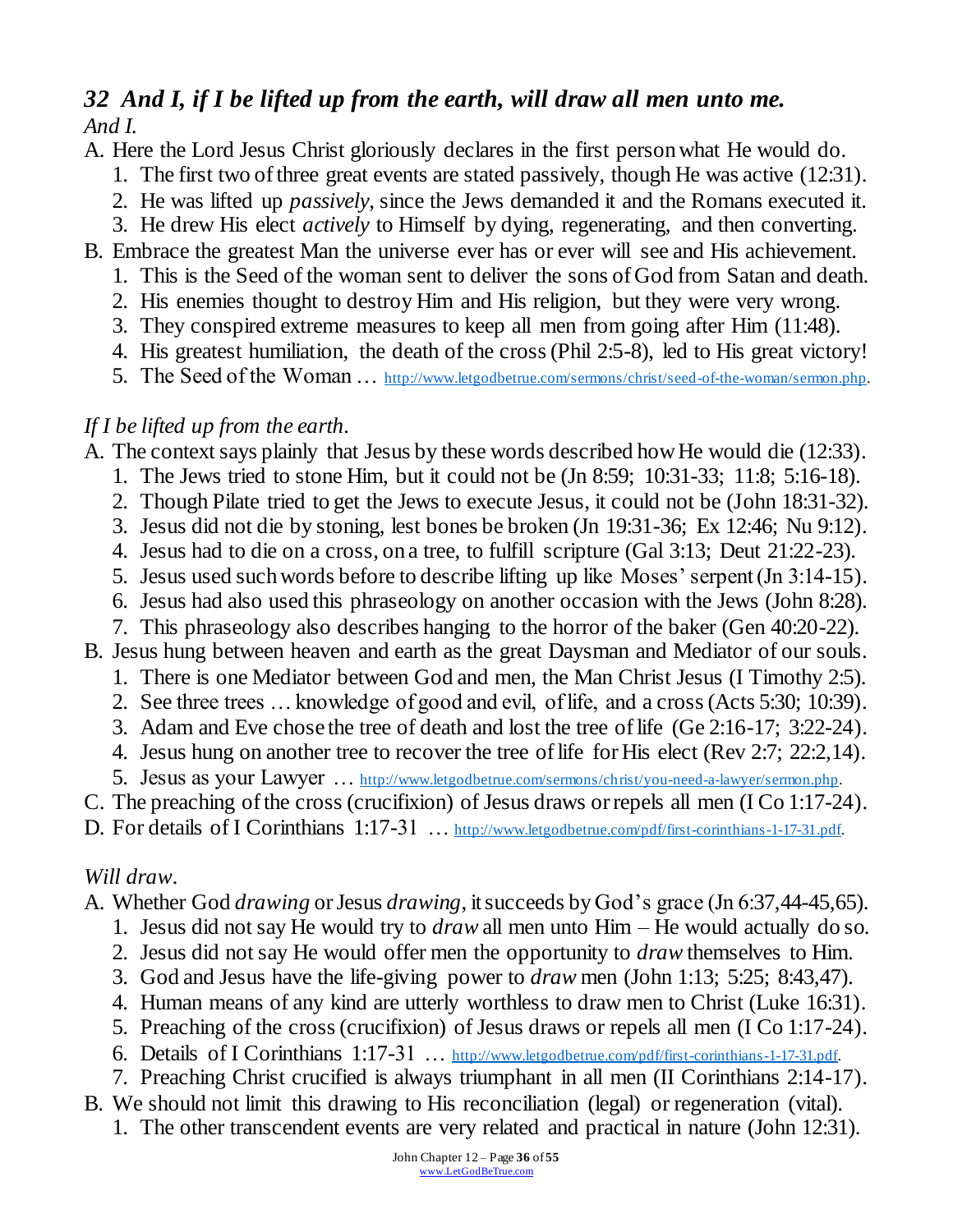2. The context is Greeks coming to Jesus, leading to His prophesied glory (12:20-33). 3. Jesus had earlier described being lifted up for conversion or not (John 3:14-15; 8:28). 4. *Draw* here, as in Jn 6:44,65, brings conversion; only Fatalists leave it legal or vital. 5. For much more of coming, see John 6:44-45 ... [http://www.letgodbetrue.com/pdf/john-six.pdf.](http://www.letgodbetrue.com/pdf/john-six.pdf) 6. There is a strong tendency for hyper-Calvinists, or Fatalists, to neglect conversion. 7. While we are hyper-Calvinists in some ways, we know God emphasizes conversion. 8. While His death is clearly the event – the legal phase – there is much more in context. 9. No man will believe without regeneration – vital phase – but it leads to conversion. 10.Conversion assumes and implies both legal and vital phases as absolutely occurring. C. Jesus is the prophesied Shiloh of Judah to gather all God's people together (Gen 49:10). 1. Jesus and Caiaphas foretold this event of gathering the people (Jn 10:16; 11:49-52). 2. Paul emphasized Christ's gathering after His death as conversion (Eph  $2:11 - 3:13$ ). 3. He will do it again in the fulness of time to present all the elect to God (Eph 1:10). 4. Jesus told of Gentiles coming to Him and Jews losing (Mat 8:11-12; 21:43; 22:7-9). D. Conversion of Gentiles by the preaching of the cross of Christ is very much emphasized. 1. Jesus and apostles had limited themselves to Jews (Matt 10:6; 15:21-26; Rom 15:8). 2. The context here is Greeks coming to Jesus, leading to prophesied glory (12:20-33). 3. The context here is believing on Christ, not legal justification by Him (12:34-36). 4. A related prophecy, given hours or days later, emphasizes knowledge (Jn 16:7-11). 5. John recorded Jesus teaching *drawing* elsewhere as conversion (Jn 6:37,44-45,65). 6. The great mystery of godliness, related events, emphasizes conversion (I Tim 3:16). 7. God granted repentance to Gentiles, which was world changing (Acts 11:18; 15:9). 8. God must grant repentance for a person to be delivered from Satan (II Tim 2:25-26). 9. God left Gentiles in idol ignorance 4000 years, but no longer (Acts 17:30; 14:16). 10.Discipleship was the great charge of Jesus Christ to His apostles (Matt 28:18-20). E. Consider other examples in scripture of the concept and word *drawing* for discipleship. 1. Luke and Paul both used the term *draw* for attracting followers (Acts 5:37; 20:30). 2. The better hope of the gospel causes men to *draw* nigh to God (Heb 7:19; 10:22). 3. There are also those that *draw* back to false religion and judgment (Heb 10:38-39). 4. James taught a reciprocal relationship of us and God drawing to each other (Jas 4:8). F. Though we see exceptions of unconverted elect, we cannot emphasize them to heresy. 1. Exceptions do not alter the rule – they establish the rule – conversion is the objective. 2. We should not comfort ourselves too much in election and/or approach universalism. 3. Primitive Baptists, hyper-Calvinists, and fatalists presume many elect unconverted. G. The preaching of Jesus Christ crucified always succeeds – blinding some, saving others. 1. Preaching of the cross (crucifixion) of Jesus draws or repels all men (I Co 1:17-24). 2. Details of I Corinthians 1:17-31 ... [http://www.letgodbetrue.com/pdf/first-corinthians-1-17-31.pdf.](http://www.letgodbetrue.com/pdf/first-corinthians-1-17-31.pdf) 3. Paul declared that he always triumphed preaching Christ Jesus (II Cor 2:14-17).

4. Therefore, he determined to emphasize the cross over all else (I Cor 2:2; Gal 6:14).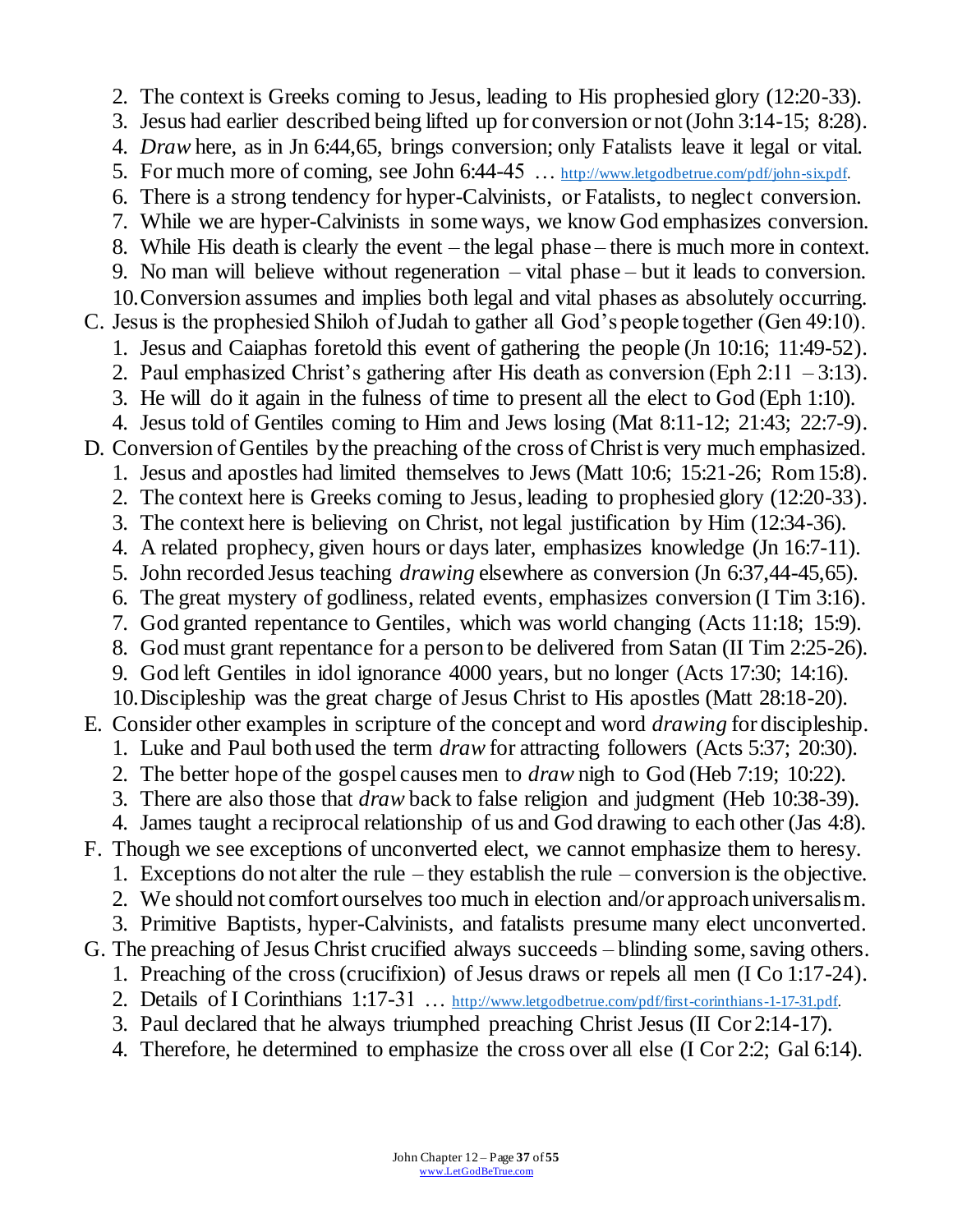## *All men.*

A. *All men* here can be no larger than all the elect, and the word *all* is not itself conclusive.

- 1. Arminians show their ignorance by saying, *All means all and that's all all means.*
- 2. Was Paul a practicing sodomite to save them according to three *alls*in I Cor 9:22?
- 3. What were Adam and Eve paid to eat the fruit, since money was behind it (I Ti 6:10)?
- 4. We distinguish *all without distinction* from *all without exception* (I Timothy 2:1-4).
- B. Jesus here revealed the broad reaches of His redemption to include Gentiles and Jews.
	- 1. In context are Greeks coming to see Jesus, setting the stage for *all men* (12:20-24).
	- 2. The much fruit in context and its associated glory can only be Gentile conversions. 3. The other two transcendent events of 12:31 are certainly not limited to the Jews only.
	- 4. The world (of Gentiles) was to be judged, and the prince of the world (Gentiles) also.
	- 5. Jesus shortly expanded on this event by apostolic preaching to the world (16:7-11).
	- 6. Before the cross, Jesus fed thousands … after the cross, Jesus converted thousands.
- C. Jesus is the prophesied Shiloh of Judah to gather all God's people together (Gen 49:10).
	- 1. Jesus and Caiaphas foretold this event of gathering the people (Jn 10:16; 11:49-52).
	- 2. He will do it again in the fulness of time to present all the elect to God (Eph 1:10).
	- 3. Jesus told of Gentiles coming to Him and Jews losing (Mat 8:11-12; 21:43; 22:7-9).
- D. He is the Desire of all nations, not all men or rulers, but the elect in them (Haggai 2:7).
	- 1. So Paul described election and calling *of the Gentiles,* not all of them (Rom 9:24).
	- 2. The crowd in heaven is described as those *out of* Gentile subdivisions (Rev 5:9; 7:9).
- E. Here is the great glory of Jesus Christ the conversion of Gentiles throughout the world.
	- 1. When His greatest achievements are listed, Gentile conversions are huge (I Ti 3:16).
	- 2. The Great Mystery of Godliness ... [http://www.letgodbetrue.com/pdf/mystery-of-godliness.pdf.](http://www.letgodbetrue.com/pdf/mystery-of-godliness.pdf)
	- 3. It had been prophesied of Him as being far greater than converting Jews (Is 49:5-6).
	- 4. Paul testified at length of his special knowledge of this fact (Ephesians  $2:11 3:13$ ).
	- 5. Dispensationalism's great verse denies their Zionism (Acts 15:13-18; Am 9:11-12).
	- 6. Dispensationalism's Key Verse … <http://www.letgodbetrue.com/pdf/dispensationalists-best-verse.pdf>.
	- 7. The Romans fulfilled it (Rom 15:9-12 cp Ps 18:49; Deut 32:43; Ps 117:1; Is 11:1,10).
	- 8. Jesus in His ministry fulfilled Gentile prophecies (Isaiah 42:1-4 cp Matt 12:16-21).
	- 9. There are many prophecies of Gentiles conversions directly or indirectly fulfilled (Psalm 22:27; 72:17-19; Isaiah 2:1-5; 9:1-2; 11:10; 42:6; 49:5-12,22; 54:1-3; 60:1- 3,5,11,16; 61:6,9; Jeremiah 16:19-20; Amos 9:11-12; Micah 4:1-2; Zechariah 2:10- 13; 8:18-23; Malachi 1:11).
	- 10.Jesus foretold the gospel being preached in all the world (Mark 13:10; 16:14-20).
	- 11.The Great Commission was fulfilled … [http://www.letgodbetrue.com/pdf/great-commission.pdf.](http://www.letgodbetrue.com/pdf/great-commission.pdf)
- F. Dispensationalism is a bankrupt and blasphemous Jewish fable against Christ's gospel.
	- 1. Jesus told the Jews His kingdom was given to the Gentiles (Matt 21:31-46; 22:1-14).
	- 2. The council at Jerusalem confirmed David's kingdom with Gentiles (Ac 15:13-18).
	- 3. Paul offered Jews absolutely nothing more than the gospel kingdom (Heb 12:22-29).
	- 4. Paul denied Jerusalem on earth any value (Gal 4:26; Heb 11:10; 12:22-24; 13:14).
	- 5. There is nothing Jewish whatsoever in Revelation 20 and its so-called millennium.
	- 6. Gospel Millennium … [http://www.letgodbetrue.com/sermons/prophecy/gospel-millennium/sermon.php.](http://www.letgodbetrue.com/sermons/prophecy/gospel-millennium/sermon.php)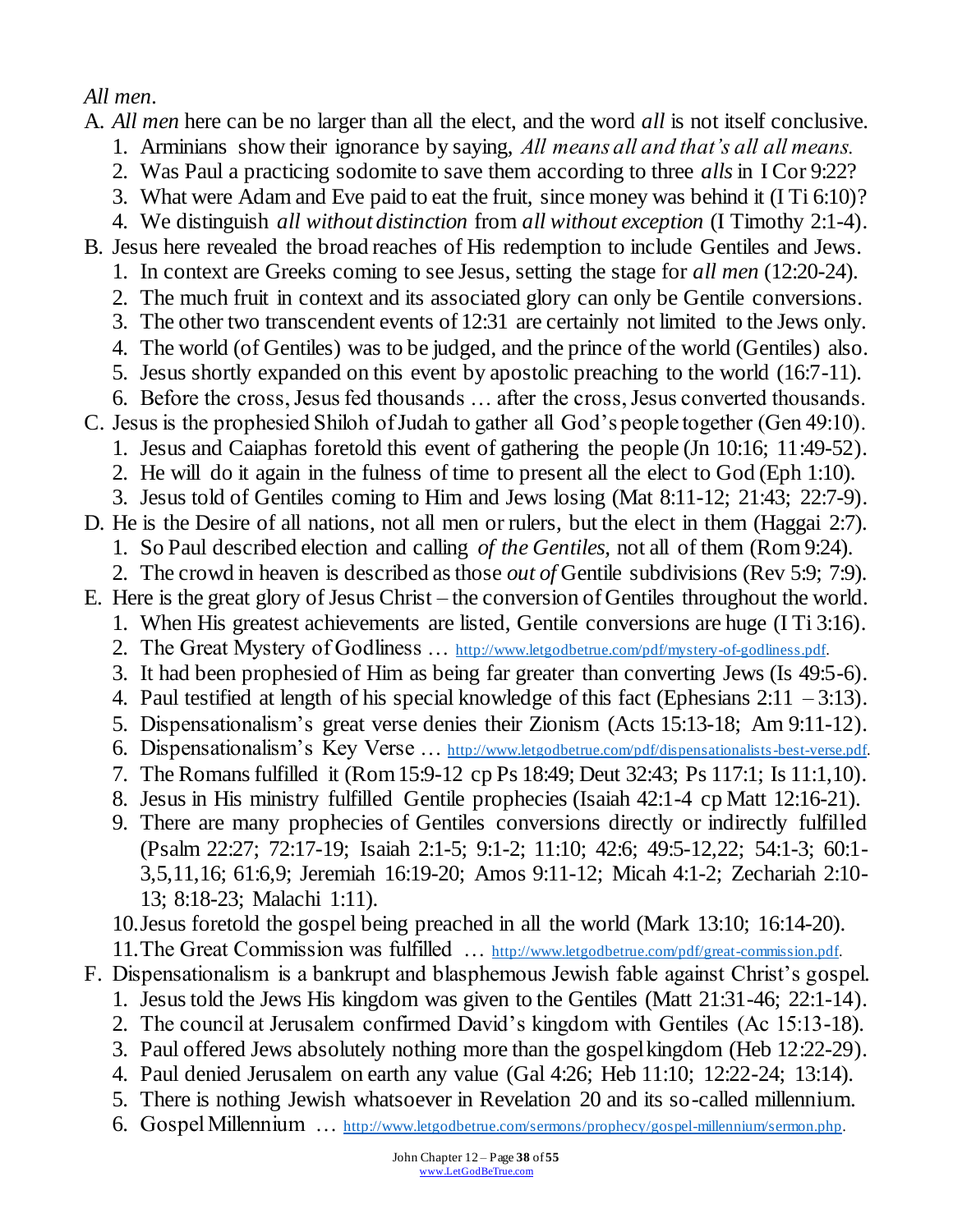## *Unto me.*

A. The grace of God draws us to His Son … not to doctrine, church, men, or anything else.

- 1. Paul the wise masterbuilder laid the foundation, so be very careful (I Cor 3:5-17).
- 2. Paul determined to preach and to glory in Christ's cross only (I Cor 2:2; Gal 6:14).
- 3. We never want to add wood, hay, or stubble in any form to the doctrine of Christ.
- 4. Doctrine, church, brethren, and evangelism have their place, but they serve Christ.
- B. Let the word of Christ about electing and converting grace shout to believers (Jn 6:37).
	- 1. Jesus declared against the Jews' hearing Him that elect persons would come to Him.
	- 2. Jesus declared that any such person coming to Him would never be rejected by Him.
	- 3. Jesus declared that such persons coming to Him did so by God's drawing (6:44-45).
- C. We must always keep Jesus Christ and His death and related events above other truth.
	- 1. If we search scripture correctly, it will always point us to Jesus Christ (John 5:39). 2. We love Proverbs truth and wisdom, but we use it worldwide to introduce Christ.
	- 3. All spiritual truth directly or indirectly serves Christ, but let us always recognize it.

## *33 This he said, signifying what death he should die.*

### *This he said.*

A. Jesus had a very definite reason for using the terminology He did for His form of death.

- 1. Man shall not live by bread alone, but every word of God (Luke 4:4 in a KJV Bible).
- 2. The main point we should get from 12:32 is the particular way in which Jesus died.
- B. But He also gave us a reminder that prophets use similitudes to signify things obscurely.
	- 1. Our Lord's words signified, did not expressly state, His form of death (John 18:32).
	- 2. **Signify**. To be a sign or symbol of; to represent, betoken, mean.
	- 3. Signs and symbols are common in our Lord's speech and in Bible prophecies (John 11:11-14; 16:25; 21:19; Acts 11:28; Heb 9:8; I Pet 1:11; Rev 1:1).
	- 4. The ministry of God's prophets was to use similitudes when foretelling (Hos 12:10).
	- 5. **Similitude**. A sign or symbol; the symbolic representation of something.
	- 6. Use of signs and similitudes directly refutes Dispensationalism's false hermeneutic.
	- 7. They demand a literal fulfillment and application just as the Jews did for Messiah.

## *Signifying what death he should die.*

A. The text here says plainly that Jesus by previous words described how He would die.

- 1. The Jews tried to stone Him, but it could not be (Jn 8:59; 10:31-33; 11:8; 5:16-18).
- 2. Though Pilate tried to get the Jews to execute Jesus, it could not be (John 18:31-32).
- 3. Jesus did not die by stoning, lest bones be broken (Jn 19:31-36; Ex 12:46; Nu 9:12).
- 4. Jesus had to die on a cross, on a tree, to fulfill scripture (Gal 3:13; Deut 21:22-23).
- 5. Jesus used such words before to describe lifting up like Moses' serpent (Jn 3:14-15).
- 6. Jesus had also used this phraseology on another occasion with the Jews (John 8:28).
- 7. This phraseology also describes hanging to the horror of the baker (Gen 40:20-22).
- B. Jesus hung between heaven and earth as the great Daysman and Mediator of our souls.
	- 1. There is one Mediator between God and men, the Man Christ Jesus (I Timothy 2:5).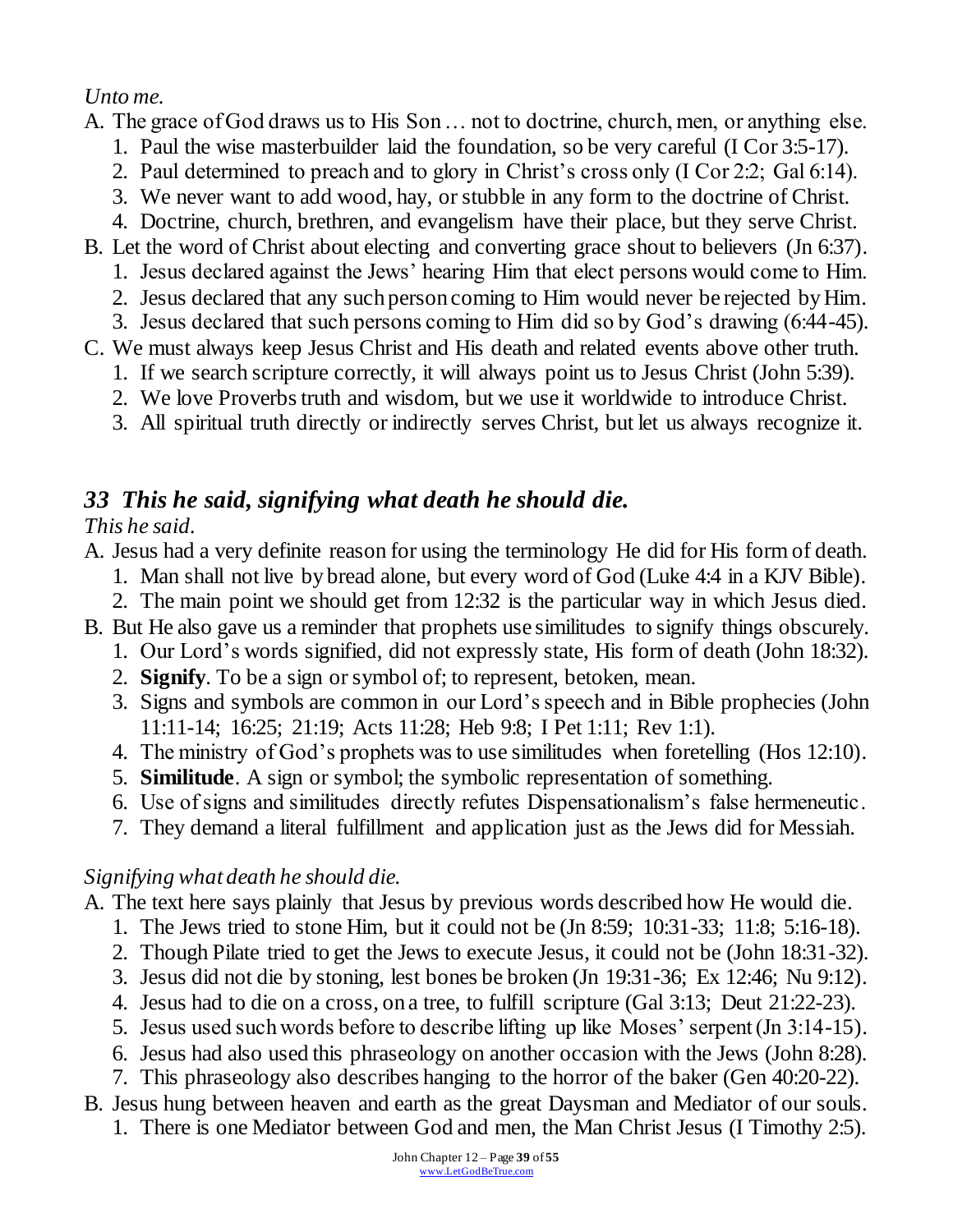- 2. See three trees … knowledge of good and evil, of life, and a cross (Acts 5:30; 10:39).
- 3. Adam and Eve chose the tree of death and lost the tree of life (Ge 2:16-17; 3:22-24).
- 4. Jesus hung on another tree to recover the tree of life for His elect (Rev 2:7; 22:2,14).
- 5. Jesus as your Lawyer … [http://www.letgodbetrue.com/sermons/christ/you-need-a-lawyer/sermon.php.](http://www.letgodbetrue.com/sermons/christ/you-need-a-lawyer/sermon.php)

## **Does Jesus being lifted up – crucified on a cross for you – affect you?**

### *But God forbid that I should glory, save in the cross of our Lord Jesus Christ, by whom the world is crucified unto me, and I unto the world. Galatians 6:14*

- A. If this is not one of your favorite verses, it should be. If it is, learn to love its every word.
- B. Paul defied Judaizers and glorying in circumcision by putting his whole religion in Christ.
- C. Paul used the strongest negative to deny association or compromise with Judaizers' glory.
	- 1. He has just explained and indicted the false teachers for false motives with circumcision.
	- 2. They gloried in getting Gentiles to follow them in the flesh by having cosmetic surgery.
- D. Paul's faith did not stoop to such ridiculous things, for his glory was in the cross of Christ.
	- 1. He dumbed down his message and chose one great theme Christ crucified (I Cor 2:1-5).
	- 2. *Save* indicates he had nothing else to glory in at all his glorying was entirely in Christ.
	- 3. Paul had more to glory about as a Jew than anyone (Phil 3:4-7; II Cor 11:18,30; 12:1)!
	- 4. But his great glory was in the death of Jesus Christ, which drove him (II Cor 5:13-16).
	- 5. He counted all things of this world, including O.T. religion, to be only dung (Phil 3:8-11).
	- 6. They mocked him and tried to kill him repeatedly for Christ (Acts 17:32; 20:23; 26:24).
	- 7. Men will glory in anything and everything but Jesus Christ, for He is foolishness to them.
- E. Do you … glory in the religion of Christ? Is this the source and object of your fullest joy?
	- 1. As you reflect on this question, compare your glorying to God's definition (Jer 9:23-24).
	- 2. How can you delight in the Lord, if the things of Christ's religion bore you (Psalm 37:4)?
	- 3. Do you have any comprehension of how great the gospel and religion of Jesus Christ are?
	- 4. You know the only true and living God, and He came to earth 2000 years ago for you!
	- 5. You know where Jesus Christ is right now with the most glorious names (I Tim 6:16)!
	- 6. You know the cause of death, source of death, cure for death, and place of no more death!
	- 7. You know there is an inheritance reserved for you in heaven that includes God Himself!
- F. Do you … glory in the cross of Jesus Christ? Is His death and resurrection great joy to you?
	- 1. Do you look forward to the Lord's Supper for remembering His death until He comes?
	- 2. Does His death for you constrain you to think of living for Him in payment (II Cor 5:14)?
	- 3. Are you delighted in the free gift of eternal life obtained by His death alone (Rom 5:19)?
	- 4. Do you glory in such a gospel of free grace compared to the systems of works of men?
	- 5. Do you delight remembering His physical, nonphysical, devilish, and spiritual torment?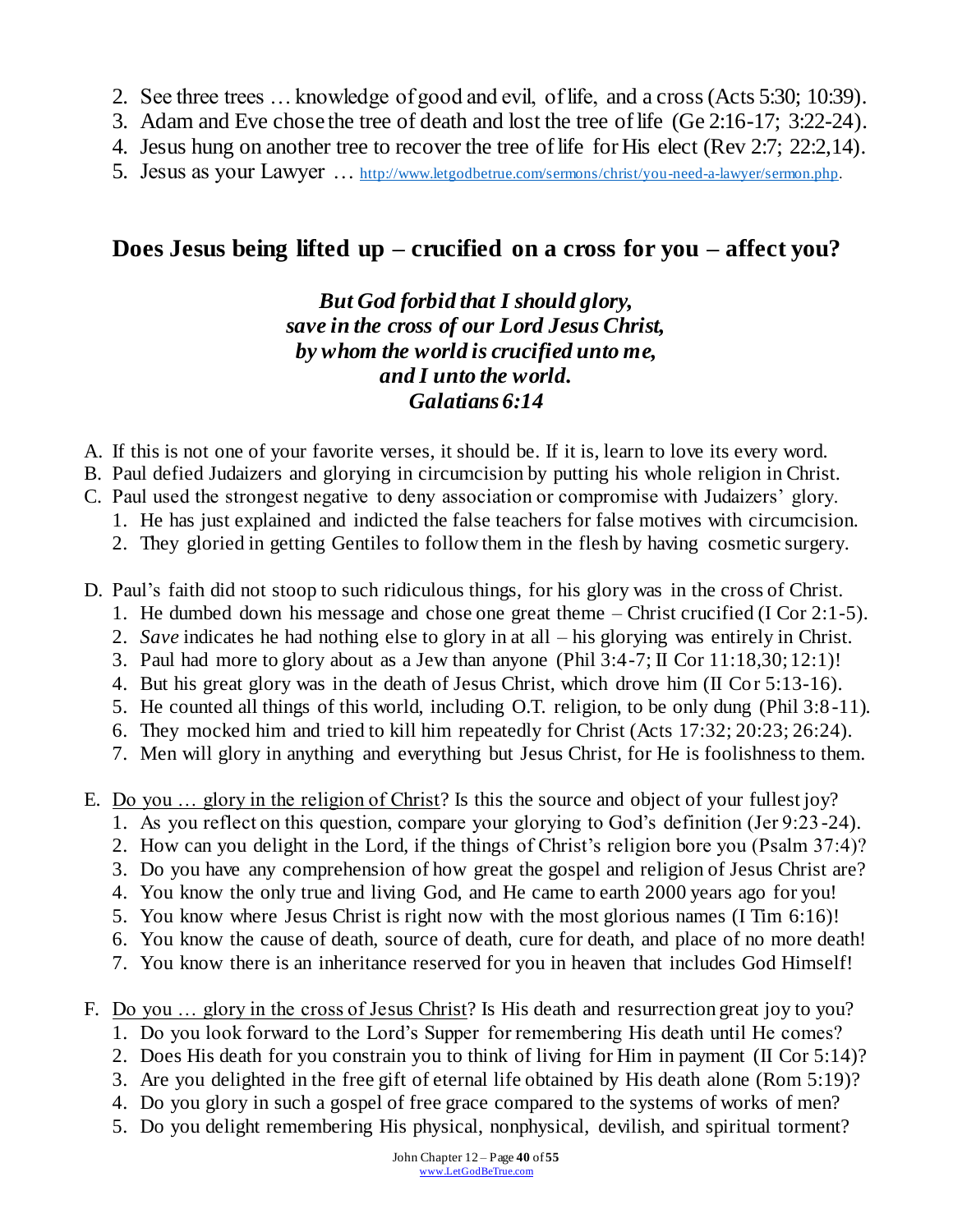- 6. The cross is not something you wear around your neck or have on the wall of your house.
- 7. The use of *cross* here is a metonym, the place of death being substituted for His death.
- G. Do you … consider the world crucified to you? All that the world can offer is only vanity?
	- 1. Do you despise and hate all that is in the world lusts and pride (I Jn 2:15-17; Jas 4:4)?
	- 2. Do you understand, accept, and delight in serving only one Master (Matt 6:24; Jas 4:8)?
	- 3. Could you die for Jesus Christ? But better yet, can you live for Him against the world?
	- 4. If you were to lose everything but still had Jesus Christ and His gospel, is it enough?
- H. Do you … prove that you are crucified to the world? They despise and hate you for Christ?
	- 1. All that live godly in Christ Jesus shall suffer persecution (II Tim 3:12). Are you godly?
	- 2. Do they recognize you are different by character, conduct, clothing, speech, and actions?
	- 3. How many enemies do you have for the sake of Christ alone without any faults yourself?
- I. A glorious Saviour died, under glorious circumstances, out of glorious love, after a glorious life of righteousness, after a glorious testimony before Pilate, with glorious mercy to sinners, for the glorious purpose of redeeming His elect, and rose gloriously from the dead to the right hand of God Almighty, where He reigns gloriously, reserving a glorious inheritance for you, and He is coming soon in glory to take you to heaven. What keeps you from glorying?
- J. What will you glory in? Your looks, which are fading every day? Your accomplishments, which are nothing at all? Your wealth, which you cannot take with you? Your thoughts, which are deceitful delusions? Your friends, which cannot help you? Your strength, which is nothing and quickly disappearing? Your wisdom, which is folly in His sight and cannot save you? Your religious devotion, concerning which He will consign many to hell? Your knowledge, which is void of truth. Your future, when you cannot even boast of tomorrow?

\*\*\*\*\*\*\*\*\*\*\*\*\*\*\* Exhortation to Believe and Follow Christ (34-36) \*\*\*\*\*\*\*\*\*\*\*\*\*\*\*

## *34 The people answered him, We have heard out of the law that Christ abideth for ever: and how sayest thou, The Son of man must be lifted up? who is this Son of man?*

*The people answered him.*

- A. Consider the context of this audience and the proofs they had of Jesus' divine mission.
	- 1. The crowd knew He had raised Lazarus and came to see both (Jn 12:1,9,-11,17-18).
	- 2. The crowd knew how He had entered Jerusalem to praise of Messiah (Jn 12:12-16).
	- 3. The crowd knew that God by thunder or an angel had spoken to Him (Jn 12:28-30).
- B. Regardless of gracious words He had spoken that we love (Jn 12:23-32), they resisted.
	- 1. They did not ask anything respectfully concerning the divine approval in context.
	- 2. Their questioning did not get an answer from Jesus but rather a warning of blindness.
- C. Instead of answering, why not receive the word with all readiness of mind (Acts 17:11)?
	- 1. Some stress the second response of Acts 17:11; they play dangerously close to folly.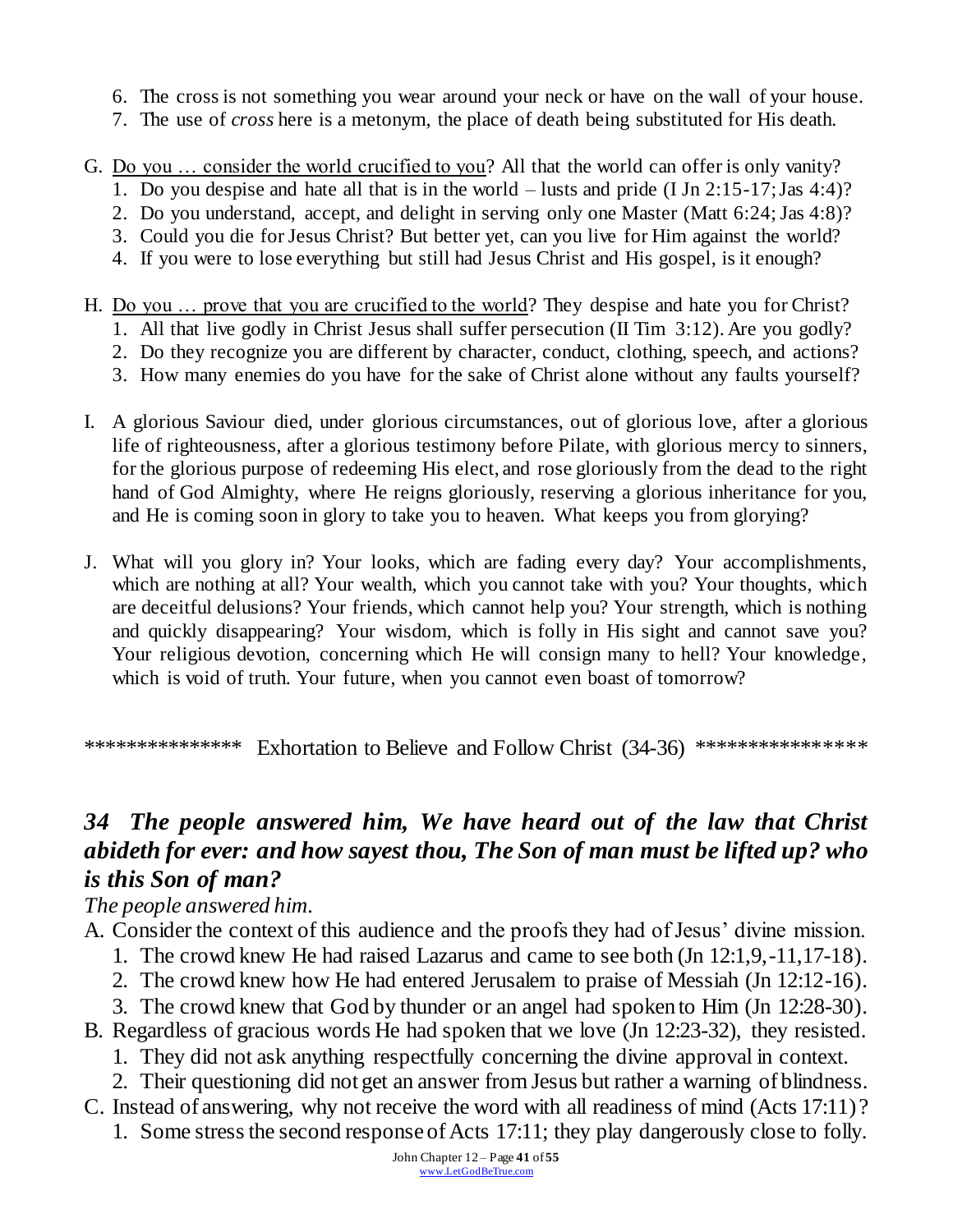- 2. The divine evidence in context and gracious words might have been received readily.
- 3. Questioning can be wrong there are foolish and unlearned questions (II Tim 2:23).
- 4. Questioning can be wrong there is striving about the law to no profit (II Tim 2:14).
- 5. Most should keep on listening, because they do not know enough to ask questions.

### *We have heard out of the law.*

A. Of course, what the Jews had heard were Jewish fables about their concept of a Messiah.

- B. It is a fault when men contradict and oppose the scripture with more favorable scripture.
	- 1. We must reconcile all scripture to teach one unified whole, as taught (II Peter 1:20).
	- 2. We must rightly divide scripture to avoid having them contradict at all (II Tim 2:15).
	- 3. We cannot choose those scriptures most favorable to an agenda to bash other verses.
	- 4. *First rule – no contradictions* … [http://www.letgodbetrue.com/pdf/two-step-bible-study-rule-1.pdf.](http://www.letgodbetrue.com/pdf/two-step-bible-study-rule-1.pdf)
	- 5. *Second rule – context is master* … [http://www.letgodbetrue.com/pdf/two-step-bible-study-rule-2.pdf.](http://www.letgodbetrue.com/pdf/two-step-bible-study-rule-2.pdf)
	- 6. *Total Bible hermeneutics* … [http://www.letgodbetrue.com/bible/scripture/knowing-the-scriptures.php.](http://www.letgodbetrue.com/bible/scripture/knowing-the-scriptures.php)
- C. What you have *heard* about the Bible is not nearly as important as what the Bible says.
	- 1. Jesus in the *Sermon on the Mount* corrected what Jews *heard* about Bible doctrine.
	- 2. *Pharisees twisted scripture* … [http://www.letgodbetrue.com/pdf/sermon-on-the-mount-overview.pdf.](http://www.letgodbetrue.com/pdf/sermon-on-the-mount-overview.pdf)
	- 3. You must have *Thus saith the Lord* for any point of doctrine or practice you follow.
	- 4. Tradition, whether Jewish or manmade, must be rejected for scripture (Titus 1:14).
- D. Do not contradict the word of God or the Word of God or both, as these rebels did.

#### *That Christ abideth for ever.*

- A. There were indeed prophecies of Messiah reigning forever (Psalm 45:6; 72:17; 110:4; 89:28-29,36-37; Isaiah 9:6-7; Ezekiel 37:25; Daniel 2:44; 7:14).
- B. However, there were also prophecies of His death (Ps 22:1-21; Is 53:1-12; Da 9:24-26).
- C. Of course, what the Jews had heard were Jewish fables about their concept of a Messiah.
	- 1. These poorly taught folks could only think of one aspect of Jesus, not all revealed.
	- 2. They wanted an earthly and natural kingdom; they did not appreciate a spiritual one.

### *And how sayest thou.*

- A. We must not take one passage or doctrine of scripture and use it to sweep away others.
- B. They went far beyond this fault by ignoring all the divine evidence right here in context.
- C. Apparent contradictions are our fault, not His; He told us to rightly divide (II Tim 2:15).
- D. *Ahaziah's Contradictory Age* ... [http://www.letgodbetrue.com/bible/scripture/ahaziah-contradiction.php.](http://www.letgodbetrue.com/bible/scripture/ahaziah-contradiction.php)

### *The Son of man must be lifted up.*

- A. They had heard Him, but they would not receive Him or His doctrine or divine proof.
	- 1. Jews did not want a Messiah that would be lifted up … that would die for their sins.
	- 2. They rejected the most precious and important part of Christ's life, mission, purpose.
	- 3. They would soon be reproved along with the world for this rebellion (John 16:7-9).
	- 4. He ground them to powder and justly so for rebellion (Matt 21:44; Luke 19:41-44).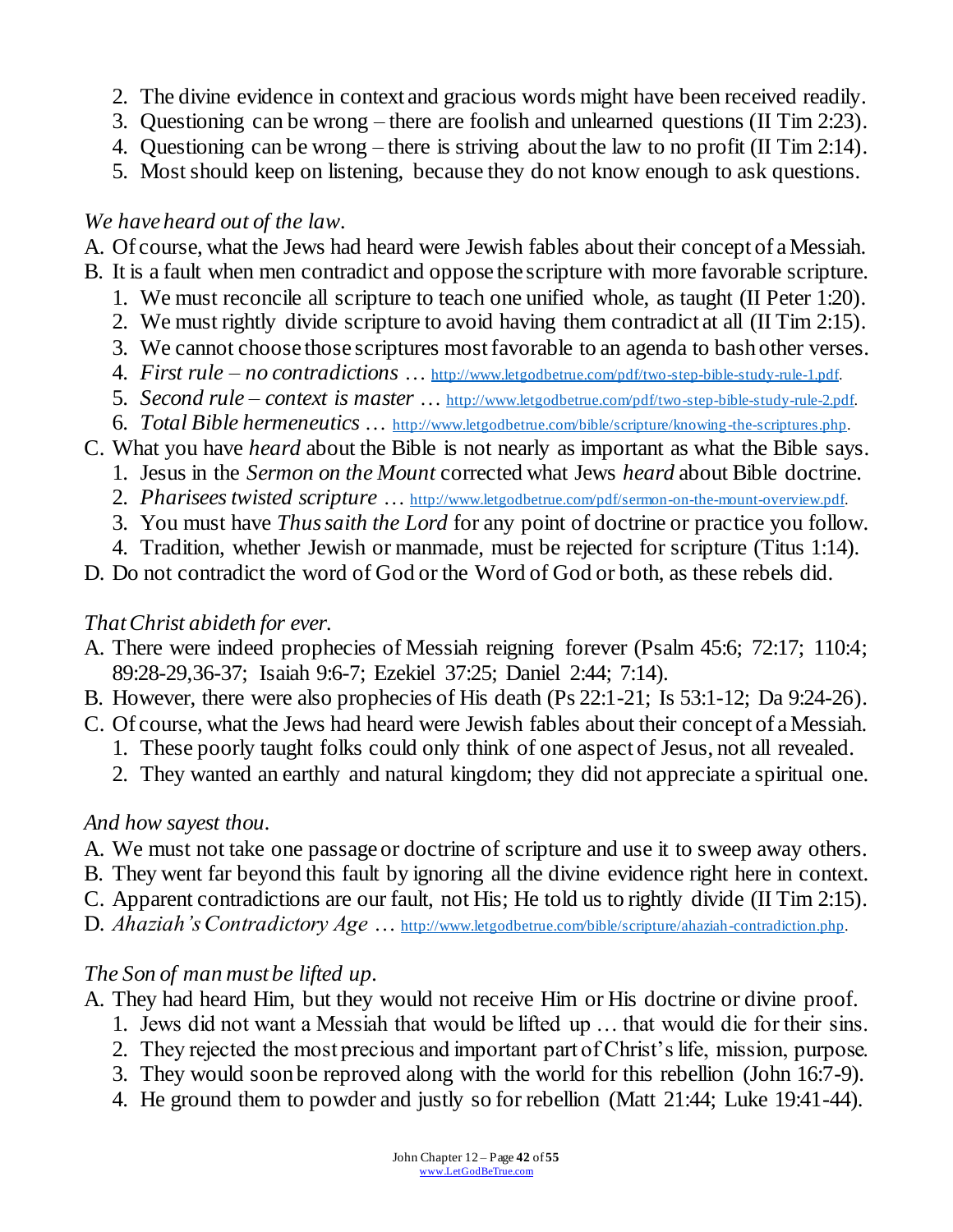B. Though the Son of Man would be lifted up to die, yet He would rise again to rule forever.

- 1. The resurrection is incredibly important, as the apostles showed by their emphasis.
- 2. There are also two natures to Jesus, and the Jews and most Christians confound them.
- C. Why did they hear so clearly that He must be lifted up, yet ignored His glory and honor?
	- 1. He had referred to His glory several times, and God had confirmed (John 12:23,28).
	- 2. He had referred to much fruit, honor, and drawing all men to Him (Jn 12:24,26,32).
	- 3. Man's propensity to self-deception and selective hearing is a horrible curse. Beware!

D. Jesus did not honor their questions by an answer, identifying them as scorners indirectly.

### *Who is this Son of man.*

A. They had picked up on His title for Himself from John 12:23 and coming glorification.

- 1. The *Son of man* was a title for Messiah that Daniel used by inspiration (Daniel 7:13).
- 2. They wanted to know, or they rather mocked, Jesus as the Son of Man, the Messiah.
- B. They had their own idea of the *Son of Man*, or Messiah, and any other was below them.
	- 1. He claimed to be the *Son of Man*, but they mocked Him as not worthy of the role.
	- 2. They had their idea of Messiah, and since Jesus did not match it, they rejected Him.
- C. Jesus did not honor their questions by an answer, identifying them as scorners indirectly.

## *35 Then Jesus said unto them, Yet a little while is the light with you. Walk while ye have the light, lest darkness come upon you: for he that walketh in darkness knoweth not whither he goeth.*

*Then said Jesus unto them.*

- A. Jesus did not honor their questions by an answer, identifying them as scorners indirectly.
- B. Before departing from them and hiding from them, Jesus gave them a fearful warning.
- C. When Jesus speaks, and the word of God is filled with His doctrine, you should listen.

## *Yet a little while is the light with you.*

- A. Jesus was a few days or hours from dying and then after a few weeks leaving the earth.
- B. Jesus gave this warning of a closing door at other times to other hearers (Jn 7:33; 16:6).
- C. Apostles had gospel light, but there was nothing like His presence (Luke 17:22; Jn 9:5).
- D. The door of opportunity closes for all things, but God's mercy and truth are most crucial.

## *Walk while ye have the light.*

A. His metaphor of light was to avoid the danger of getting lost or stumbling in darkness.

- 1. As the rest of the verse explains, darkness removes the ability to see and avoid errors.
- 2. His warning was to obey light of truth and wisdom and go forward in its direction.
- 3. Walking is action; we define the duty by saying, *Walk the walk, not just talk the talk.*
- B. Light is not forever think day and night (Jn 9:4; 11:9-10) so use light while present.
	- 1. The door of opportunity closes for all things, but God's mercy and truth are crucial.
	- 2. The generation in the wilderness lost Canaan by this rule (Nu 14:36-45; Ps 95:7-11).
	- 3. And Paul warned converted Hebrews of this very presumption (Hebrews 3:7 4:11).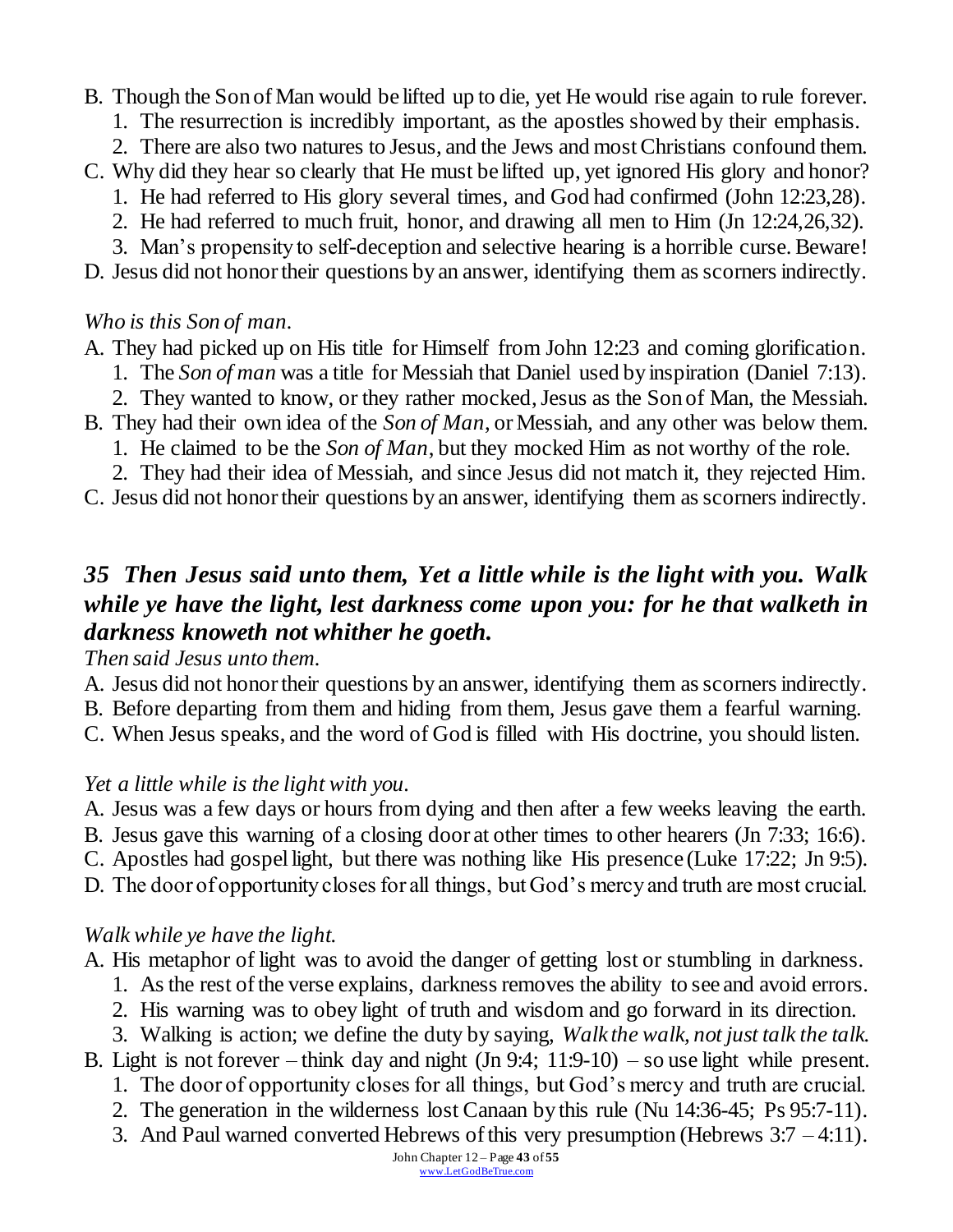- 4. Solomon warned that God's warnings only last so long before judgment (Prov 29:1).
- 5. Isaiah had warned Israel, *Seek ye the LORD while He may be found* (Isaiah 55:6-9).
- 6. Jesus explained to the church at Thyatira He allowed only a space of time (Rev 2:21).
- 7. Paul warned the Jews they did not have long to believe (Acts 13:38-48; 28:23-29).

C. We have the light of scripture, and we ought to take careful heed to its light (II Pet 1:19).

### *Lest darkness come upon you.*

- A. If you do not use the available light, then the light will be removed leaving you helpless.
- B. God will blind men when they reject the light He offers (Jn 12:37-40; II Thess 2:9-12).
- C. Author of Confusion … [http://www.letgodbetrue.com/sermons/god/is-god-the-author-of-confusion/sermon.php.](http://www.letgodbetrue.com/sermons/god/is-god-the-author-of-confusion/sermon.php)

## *For he that walketh in darkness knoweth not whither he goeth.*

- A. Darkness is a terrible thing safety is removed and spiritual darkness is worst of all.
- B. Without gospel light, depraved hearts and/or heretical teachers will destroy any men.
- C. The blind Jews following their blind leaders were ground to powder by Roman legions.

## *36 While ye have light, believe in the light, that ye may be the children of light. These things spake Jesus, and departed, and did hide himself from them.*

*While ye have light.*

- A. God does not owe light to any man, for all men chose darkness in Eden from the devil.
- B. When light is present, it should be appreciated and used with great care and diligence.
- C. Jesus was present, the apostles would follow, and then light to Israel would be removed.
- D. See the warnings above in 12:35 about the opportunity of God's light not lasting forever.

### *Believe in the light.*

- A. The light was Christ and His doctrine, and they needed to believe in Him before wrath.
- B. All they had to do was believe Him and His doctrine and save themselves (Ac 2:38-40).
- C. Those that believed followed His instructions to flee and survived the Romans in Pella.
- D. From Noah to Joshua to Elijah to Zerubbabel to John to Jesus to Paul was light of life.

## *That ye may be the children of light.*

- A. Belief in Christ would not make them children of life legally or vitally, only practically.
- B. Compare this exhortation to loving enemies to be the children of God (Matt 5:43-48).
- C. The children of light are God's blessed children (Luke 16:8; Ephesians 5:8; I Thes 5:5).
- D. There are many practical promises to those that follow the light (II Cor 6:14 7:1).

### *These things spake Jesus.*

- A. When Jesus speaks, you had better listen and obey, for His just judgment is terrifying.
- B. You have the words of Jesus recorded in holy scripture, and you should honor each one.
- C. His words will come to an end, and then there is only judgment (Prov 29:1; Rev 2:21).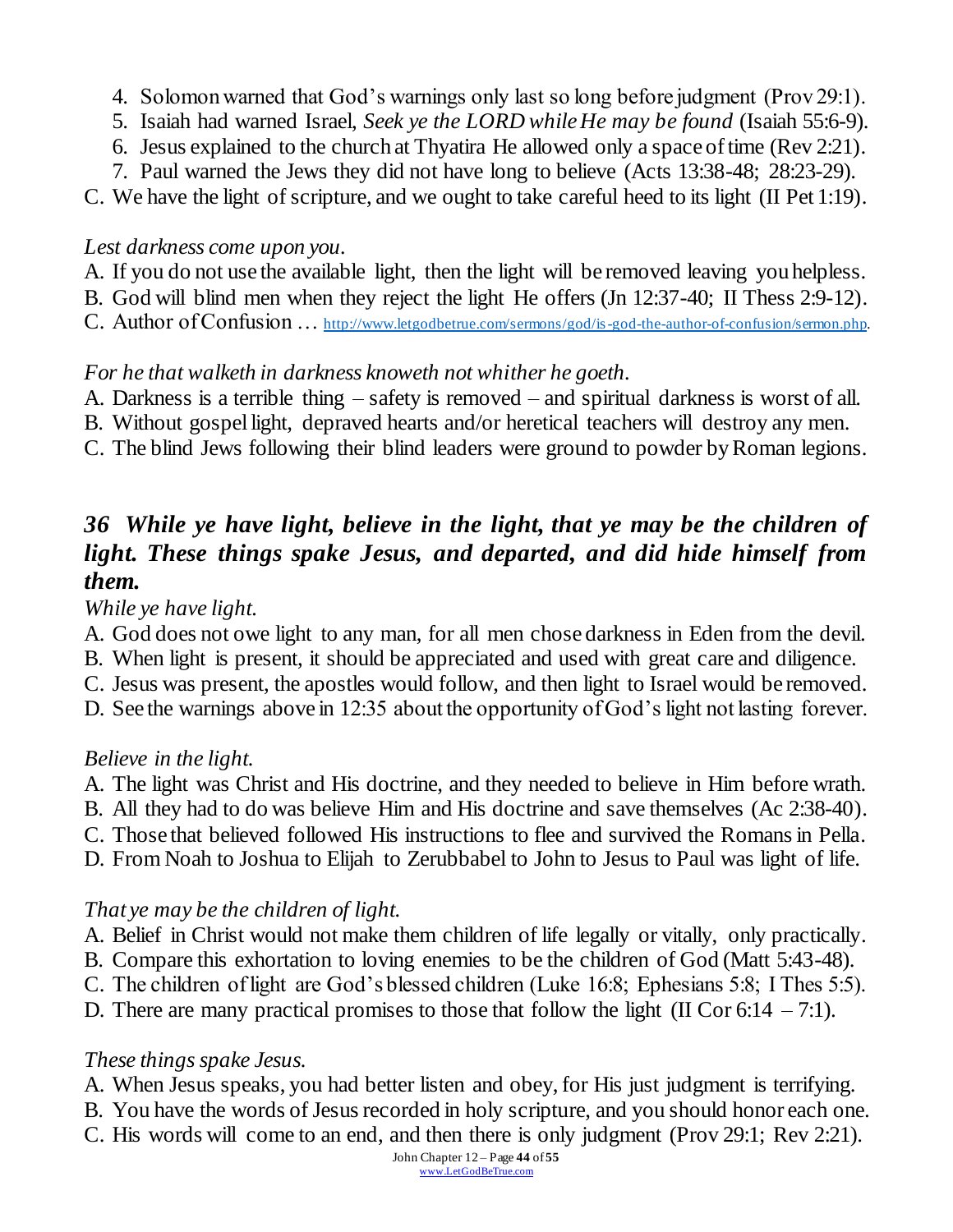- D. He will soon warn the Jews that His words would one day condemn them (John 12:48).
- E. Why no record of repentance and seeking Him? They turned His kindness to judgment.

### *And departed, and did hide himself from them.*

- A. Jesus Christ does not owe you perpetual offers of truth and wisdom for your own good.
- B. The hour or day of opportunity will end, and then you will be deserted to your thoughts.
- C. When He withdraws Himself in judgment, there is no human means to bring Him again.
- D. His promise to never leave nor forsake is for obedient children, not fools forsaking Him.
- E. Moses warned Israel of God Jehovah hiding His face from rebellious Israel (De 32:20).

\*\*\*\*\*\*\*\*\*\*\*\*\*\*\*\*\*\*\* Blindness to Christ of Most Jews (37-41) \*\*\*\*\*\*\*\*\*\*\*\*\*\*\*\*\*\*\*

## *37 But though he had done so many miracles before them, yet they believed not on him:*

*But though he had done so many miracles before them.*

- A. Jesus indeed did many miracles before the Jews (John 3:2; 11:47; Acts 2:22; 10:38).
- B. The most recent miracle had been the resurrection of Lazarus (John 11:45; 12:9,17-18).
- C. The most recent divine confirmation had been God's voice from heaven (Jn 12:28-30).
- D. God has also witnessed to all men by creation, providence, conscience, and scripture.

### *Yet they believed not on him.*

- A. Here is another important inspired disjunctive  $-$  *yet*  $-$  to create a contrast to miracles.
	- 1. We naturally think that our Lord's stupendous miracles would cause all to believe.
	- 2. However, the natural man is sufficiently depraved to need more than visible proof.
	- 3. He needs miracle power a divine and supernatural alteration performed on him.
	- 4. Believing on Jesus due to His miracles was not enough (Jn 2:23-25; 6:14-15,25-36).

B. Furthermore, as the following verses explain, God had blinded the Jews to not believe.

C. Human depravity requires far more than external influence (Luke 16:31; Isaiah 26:10).

## *38 That the saying of Esaias the prophet might be fulfilled, which he spake, Lord, who hath believed our report? and to whom hath the arm of the Lord been revealed?*

*That the saying of Esaias the prophet might be fulfilled, which he spake,*

A. The Old Testament had foretold that the Jews would not believe the Messiah's gospel.

- B. There was no surprise to God about this at all, as some Dispensationalists say or imply.
- C. John, writing later under Holy Ghost inspiration, applies Isaiah's prophecy to this event.
- D. The saying of Isaiah, found written in the book with his name, is from the 53<sup>rd</sup> chapter.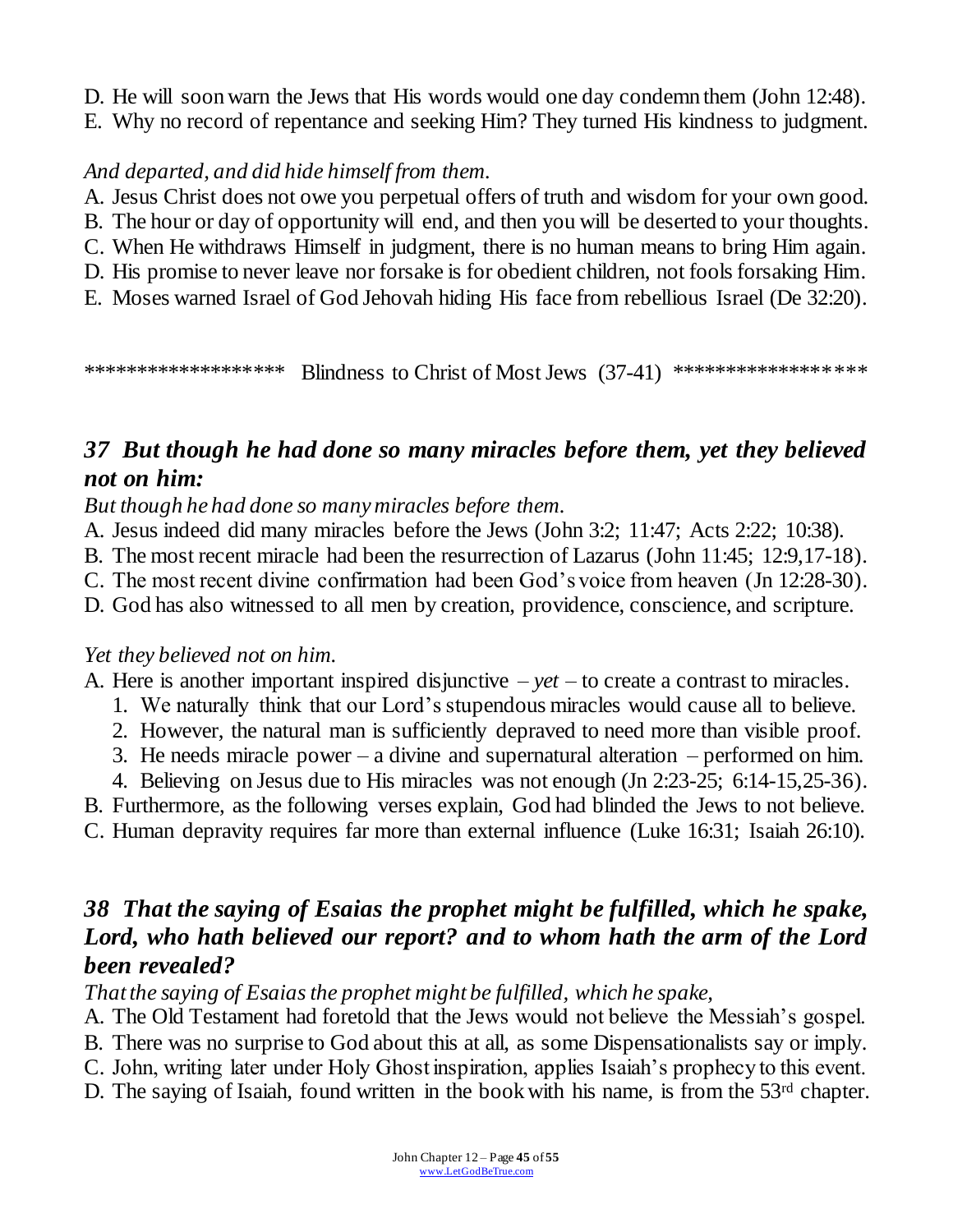### *Lord, who hath believed our report?*

- A. Many read Isaiah 53, even its opening verses, as mere poetic words with little import.
- B. Yet, as the Holy Ghost shows us here, they foretold the Jewish rejection of their Christ.
- C. The number or percentage of the nation that believed on Christ was quite negligible.
- D. He came unto His own, and His own received Him not (Jn 1:11; 3:32; Isaiah 49:1-6).
- E. God sent a plurality of prophets, apostles, and prophets that the Jews boldly rejected.

### *And to whom hath the arm of the Lord been revealed?*

- A. The arm of the Lord is Jesus Christ, Who was and is the power of God for salvation.
- B. Yet, if God does not reveal Him to a man, that man will not discern or follow Him.
- C. God must open the heart of Lydia and all others to hear such a message (Acts 16:14).
- D. The Jews stumbled over a crucified Christ, but others rejoiced (I Cor 1:22-24; 2:14-15).
- E. For a detailed exposition of the verses of Isaiah 53 … [http://www.letgodbetrue.com/pdf/isaiah-53.pdf.](http://www.letgodbetrue.com/pdf/isaiah-53.pdf)

# *39 Therefore they could not believe, because that Esaias said again,*

### *Therefore they could not believe.*

- A. This is God's choice of very pure words, and we will not fuss effeminately against them.
- B. Man cannot believe the gospel because he will not believe by his total depravity in sin.
- C. If God withholds blessings of sovereign grace to open hearts, men will remain obstinate.
- D. There is not the slightest benefit to help men believe by the best methods (Luke 16:31).
- E. God foretold they would stumble by His appointment (I Pet 2:6-8; Is 28:16; Ps 118:22).

### *Because that Esaias said again.*

- A. John by the Holy Ghost had first appealed to Isaiah 53:1 for the unbelief of the Jews.
- B. Now He will appeal to another quotation from Isaiah after his vison of God (Is 6:9-13).

## *40 He hath blinded their eyes, and hardened their heart; that they should not see with their eyes, nor understand with their heart, and be converted, and I should heal them.*

### *He hath blinded their eyes.*

- A. The Jews had rejected many prophets for many generations and deserved His judgment.
- B. Even elect Jews were blinded to push apostles and gospel to Gentiles (Rom 11:25-28).
- C. Most Christians are so ignorant of the Bible that they cannot understand the true God.
- D. Though depravity blinds men enough already, God furthered closed the gospel to them.
	- 1. Jesus spoke to them in parables to keep them from understanding (Matt 13:10-17).
	- 2. Jesus often healed on the Sabbath Day that incensed these worshippers of the Law.
	- 3. Jesus did not come with any appearance of royalty and then submitted to Caesar.
	- 4. Mental assent of various degrees by enough Jews could have halted the crucifixion.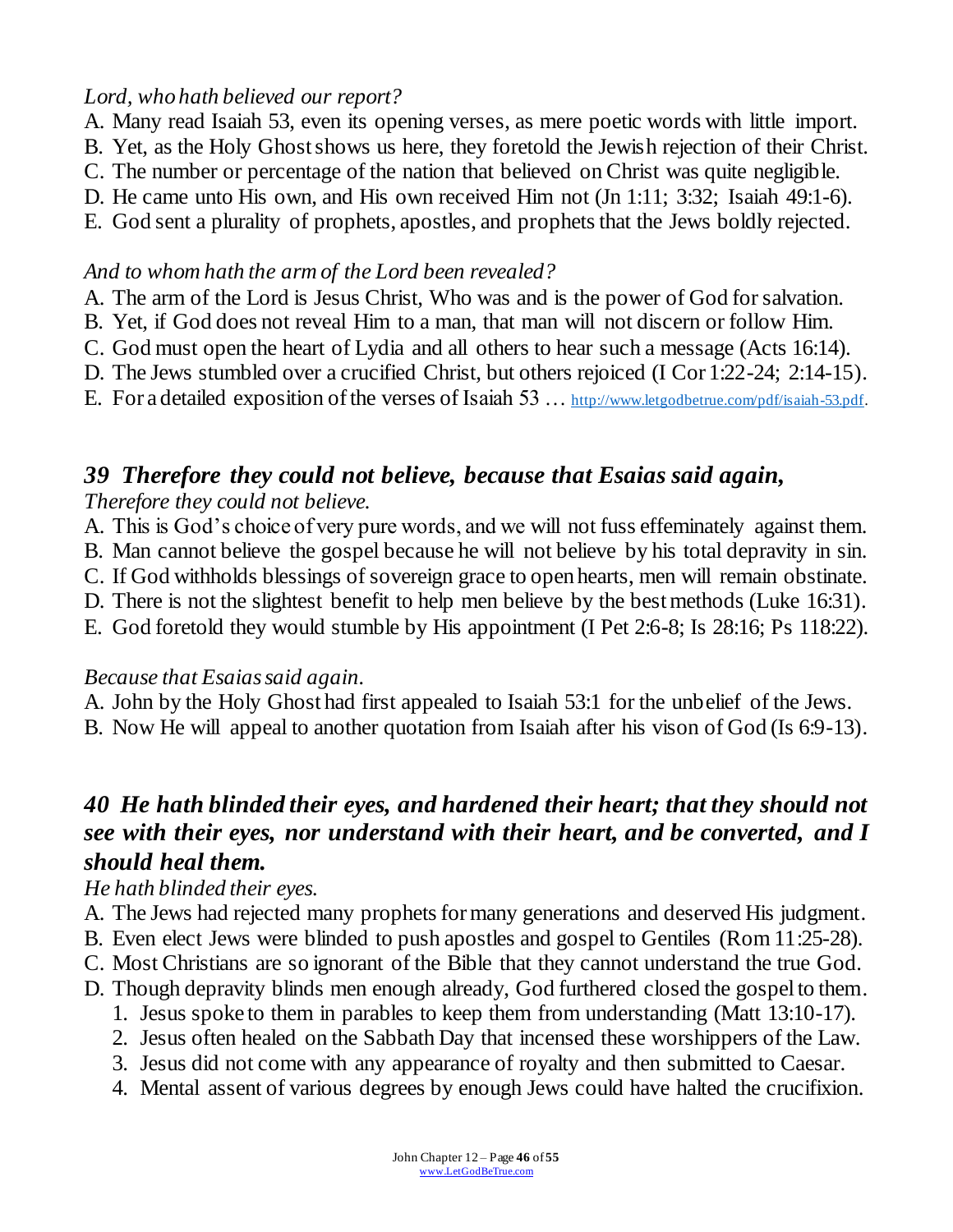- E. Though depravity blinds men enough already, God further blinded even natural ability.
	- 1. He did this with Pharaoh, who insanely drove his chariot down into the Red Sea!
	- 2. Men reject truth by depravity, but He then rewires minds for sodomy (Ro 1:18-28).
	- 3. God did not just leave Israel to depravity; He gave them vile ideas (Ezek 20:25-26).
	- 4. He did not just leave Catholics depraved; He sent strong delusion to believe absurd fantasies, cruel commandments … even to eat God (II Thess 2:9-12; I Tim 4:1-3).
- E. For detail of God's dominion ... [http://www.letgodbetrue.com/sermons/god/dominion-of-god/sermon.php.](http://www.letgodbetrue.com/sermons/god/dominion-of-god/sermon.php)
- F. For detail of God's sovereignty from Romans 9 ... [http://www.letgodbetrue.com/pdf/romans-nine.pdf.](http://www.letgodbetrue.com/pdf/romans-nine.pdf)
- G. Author of Confusion … [http://www.letgodbetrue.com/sermons/god/is-god-the-author-of-confusion/sermon.php.](http://www.letgodbetrue.com/sermons/god/is-god-the-author-of-confusion/sermon.php)

### *And hardened their heart.*

- A. God has always been active in heart surgery or mind manipulation, so submit to it (Exodus 4:21; Deut 2:30; Josh 11:20; II Sam 24:1; I Kgs 22:22; Luke 16:14; Rom 1:28).
- B. Paul was not ashamed at all of this God, and you should not be either (Rom 9:15-18).
- C. We should humble ourselves before God and His heart power as the Bible teaches us.
	- 1. We ask Him to incline and move our hearts (Ps 119:36; 51:10; 141:4; I Kgs 8:58).
	- 2. We keep our hearts, since regeneration, with all diligence (Prov 4:23; Ezek 14:7-9).

#### *That they should not see with their eyes, nor understand with their heart.*

- A. Men chose the devil and lies in Eden. God is not bound to help them against their will.
- B. The opposite is just as true. If you can see or understand, it is by God's sovereign mercy.
- C. If we see and believe, it is because we are His sheep, not to become so (John 10:26-29).

### *And be converted, and I should heal them.*

- A. God did not want all Jews converted. He did not want to heal them. He desolated them.
	- 1. Peter, a Jew, wrote later that some Jews were appointed to stumble (I Peter 2:6-8).
	- 2. It is a terrible indictment of modern Christianity that so few know the Bible God.
	- 3. If they had read the prophecies of their generation, they would have been terrified.
	- 4. God had warned of irremediable judgment (Psalm 29:1; Dan 9:24-27; Mal 4:5-6).
- B. Paul wrote that God sends strong delusion to damn rejecters of truth (II Thes 2:11-13).
	- 1. With our ancient fathers in the faith, we understand this of the dupes of Catholicism.
	- 2. The result of knowing this doctrine is duty of thanksgiving for God's choice of truth.

## *41 These things said Esaias, when he saw his glory, and spake of him.*

*These things said Esaias, when he saw his glory.*

- A. Isaiah saw the glory of God in the year king Uzziah died, and it is recorded in Isaiah 6.
	- 1. This view of God's holy majesty and resulting conviction and service is very special.
	- 2. If you can read the first eight verses of Isaiah 6 and not be moved proves a problem.
	- 3. Considering the context and next words, Isaiah saw our Lord's pre-incarnate glory.
	- 4. Jesus Himself appealed to His pre-incarnate glory in His prayer (John 17:5; 1:1-3).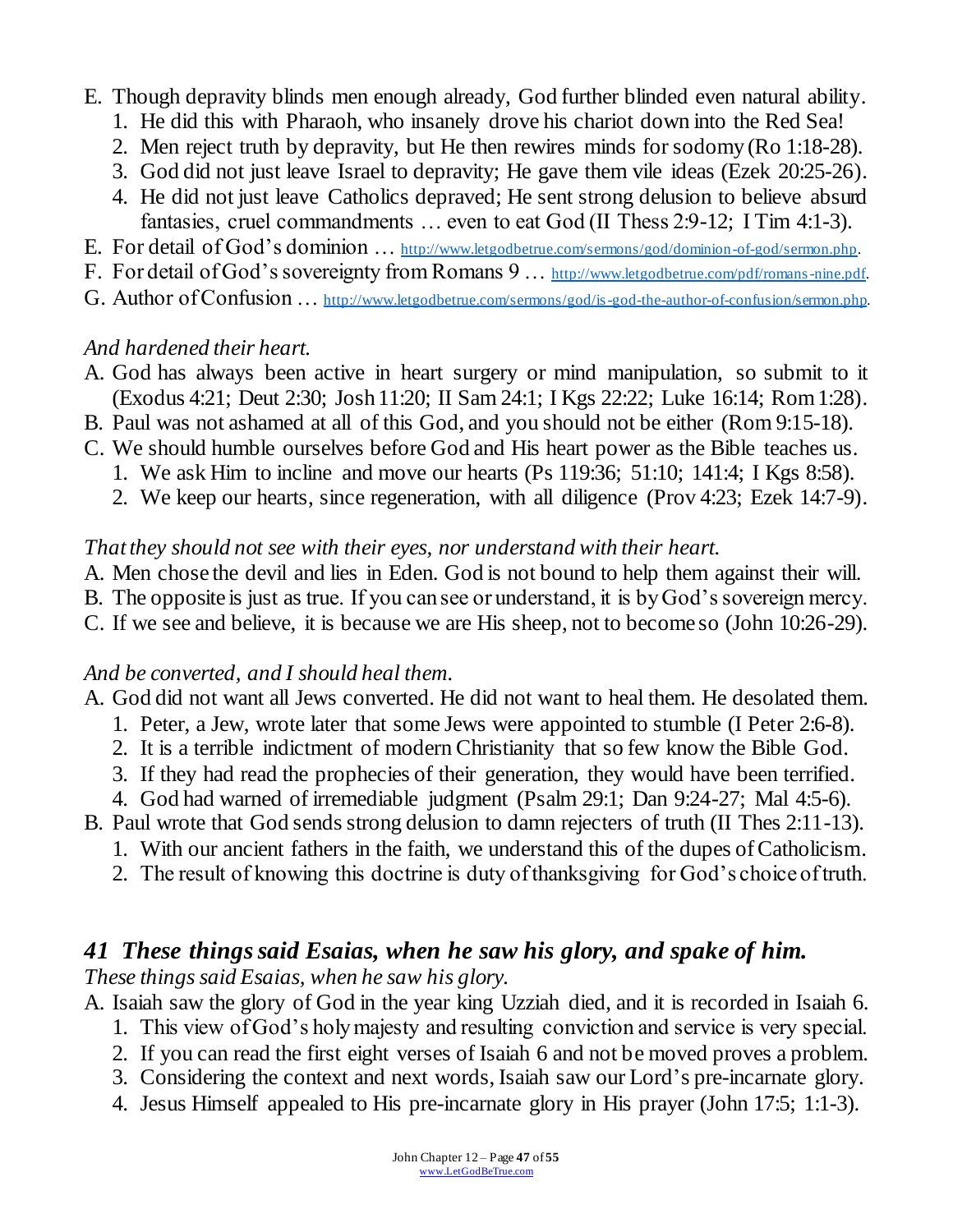- B. Most go no further than Isaiah 6:8, so they are ignorant of a very much quoted prophecy.
	- 1. God told Isaiah that his ministry would not convert and save Israel from judgment.
	- 2. The N.T. quotes this prophecy six time for that generation of Jesus and the apostles (Mat 13:13-15; Mark 4:11-12; Luke 8:10; John 12:39-41; Acts 28:25-28; Rom 11:8).
	- 3. It is astounding that many quote Isaiah 6:8 for missions and miss Isaiah's prophecy.

C. Jesus helped fulfill this prophecy by using parables to confuse hearers (Matt 13:10-17).

## *And spake of him.*

A. Isaiah by this vision was able to know things then and to declare future things of Christ.

- B. This is only one of many Bible proofs that Jesus was truly the Old Testament Jehovah.
	- 1. Who is the antecedent of the singular, male pronouns *his* and *him* here, God or Jesus?
	- 2. It would be unusual to reference quoted matter, and if God, it is unusual wording.
	- 3. It is good to look back to the beginning of this section to *he* and *him* Jesus (12:37).
	- 4. John used Isaiah's vision to explain about Jesus, so Isaiah *spake of Him,* that is Jesus.
	- 5. Since the vision in Isaiah 6 is of seeing the LORD then Jesus Himself is Jehovah.
	- 6. All commentators understand it this way, though it may not appear clear to readers.
- C. Tradition (Talmud, Yevamot 49b) saysthe Jews killed Isaiah by the order of the wicked king Manasseh by sawing him asunder for making this claim of seeing the LORD Jehovah, since Moses' wrote no man could see God and live (Ex 33:20; Heb 11:37).

\*\*\*\*\*\*\*\*\*\*\*\*\*\*\*\*\* Fear by Jewish Leaders to Confess Him (42-43) \*\*\*\*\*\*\*\*\*\*\*\*\*\*\*\*

# *42 Nevertheless among the chief rulers also many believed on him; but because of the Pharisees they did not confess him, lest they should be put out of the synagogue:*

### *Nevertheless.*

- A. To draw a contrast with what went before, God inspired a disjunctive *nevertheless* here.
	- 1. Is the contrast between these so-called *believers* and the earlier *unbelievers* (12:37)?
	- 2. If so, then these were *believers* in some sense that the earlier group of men were not.
	- 3. Is the contrast between these so-called *believers* and inability to believe (12:39,40)?
	- 4. If so, then these *believers* were able to believe in some sense beyond the faith denied.
- B. We choose to understand this section to be another category of unbelievers like before.
	- 1. Jesus and John stated unbelief a problem before and after this section (34-41,44-50).
	- 2. John used the adverb *also* here, joining two things, the unbelievers and believers.
	- 3. The first disjunctive *nevertheless* should not cause us to miss the second one of *but,*  which shows that they were not real believers or disciples in any meaningful way.
	- 4. Neither should we ignore the conjunctive *for*that next showstheir disrespect of God.
	- 5. Therefore, we take the unbelievers in 12:37 to have mental assent *also* without faith.
- C. The *nevertheless* shows that some rulers had mental assent but would not follow Him.
	- 1. While they could not believe in any real and true way, they could give mental assent.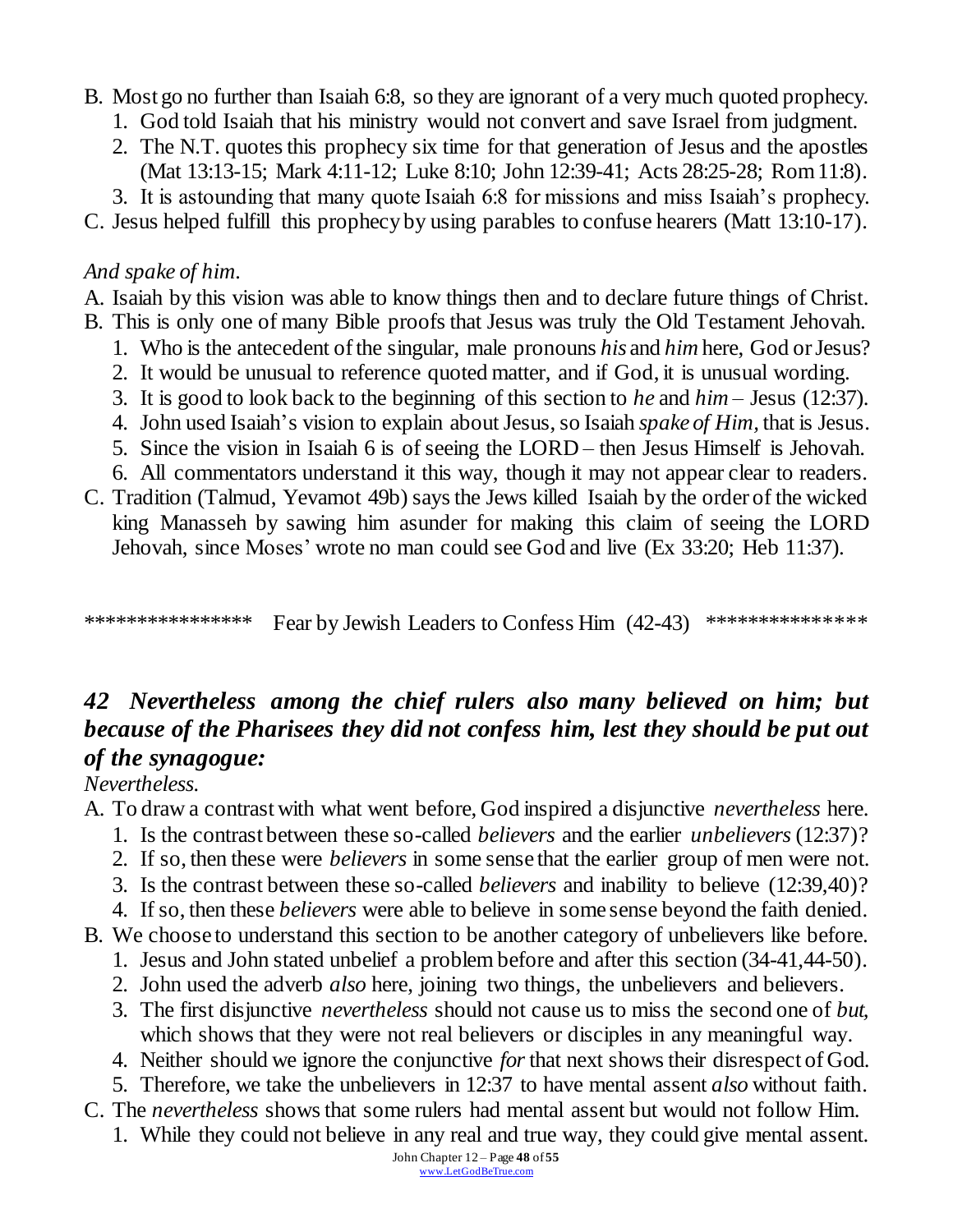- 2. This distinction in belief and unbelief we have seen several times in John's gospel.
- 3. For more, see the comments on 2:23-25 … [https://letgodbetrue.com/pdf/john-two.pdf.](https://letgodbetrue.com/pdf/john-two.pdf)
- D. We must stick with the scriptures about real faith rather than multiply unconverted elect.
	- 1. It is a dangerous interpretation to assume eternal life for any that are said to believe.
	- 2. The devils believe and tremble, and faith without works is compared to their faith.
	- 3. Those that will be rejected by Christ surely had some form of faith (Matt 7:21-23).
	- 4. We must reject any vestiges of Arminianism that promises eternal life for a decision.
	- 5. We must also reject any Fatalism that mental assent without discipleship is salvation. 6. If we err in interpretation, it will be for works by faith against election without works.

### *Among the chief rulers also many believed on him.*

A. Many chief rulers *believed* on Jesus, for John by the Holy Spirit records this fact for us.

- 1. The issue is not whether they *believed* or not, but what kind of *belief* did they have.
- 2. John used *belief* for mere mental assent (Jn 2:23-25; 6:14-15,26-36; 7:31; 8:30-37).
- B. The *nevertheless* makes a contrast; the adverb *also* makes a comparison. How is it?
	- 1. As explained above for this verse, the contrast is against the unbelief prophesied.
	- 2. As explained above for this verse, the comparison is with the unbelievers earlier.
	- 3. These chief rulers had a measure of mental belief without real faith for eternal life.
	- 4. So get the point these many chief rulers believed on Him but with graceless assent.
- C. Why should we assume that the *belief* here was sincere and the result of saving grace?
	- 1. We need more than *belief* due to lessons (Jn 2:23-25; 6:14-15,26-36; 7:31; 8:30-37).
	- 2. The word *belief* itself is quite worthless, because of John's disregard for it elsewhere. 3. The word *belief* itself is quite worthless, because the devils believed more than these.
	- 4. There is no evidence the men were saved beyond two words *nevertheless, believed.*
	- 5. What should the disjunctive *but* and conjunction *for* say to us? they denied Him.
	- 6. We are falsely biased to assume good by *belief* ofJohn 3:16 and decisional salvation.
	- 7. Are we going to go so far as to say pronouncing *Lord* is Spirit evidence (I Cor 12:3)?
	- 8. The strongest suggestion is *nevertheless*, but see our explanation in the notes here.
- D. What must we conclude about the faith of these many believers among the chief rulers?
	- 1. Their belief did not satisfy our Lord, for He pressed three arguments (Jn 12:44-50).
	- 2. Their belief certainly did not match the faith of their elders and fathers (Heb 11:2).
	- 3. Their belief did not produce confession and profession (Ro 10:9-10; Matt 10:32-39).
	- 4. Their belief did not produce disciples willing to follow Jesus at cost (Lu 14:26-33).
	- 5. Their belief did not produce the changed life that accompanies salvation (II Co 5:17).
	- 6. Their belief was compromised due to their fear of men and love of men over God.
	- 7. We do not find a crowd of these chief rulers fighting to preserve Jesus when on trial.
	- 8. Thus, their belief was devilish as earlier (Jn 2:23-25; 6:14-15,26-36; 7:31; 8:30-37).
- E. If God had elect among these chief rulers or among these so-called believers, so be it.
	- 1. It is true that some God considers His own might be very fearful, like Elijah's 7000.
	- 2. We are thankful Nicodemus and Joseph had greater faith (John 7:50-52; 19:38-42).
	- 3. We maintain the general requirement of good works for salvation, taught everywhere (Matt 7:21-23; II Cor 5:17; Gal 5:6; I Thess 1:2-4; Jas 2:14-26; II Pet 1:5-11).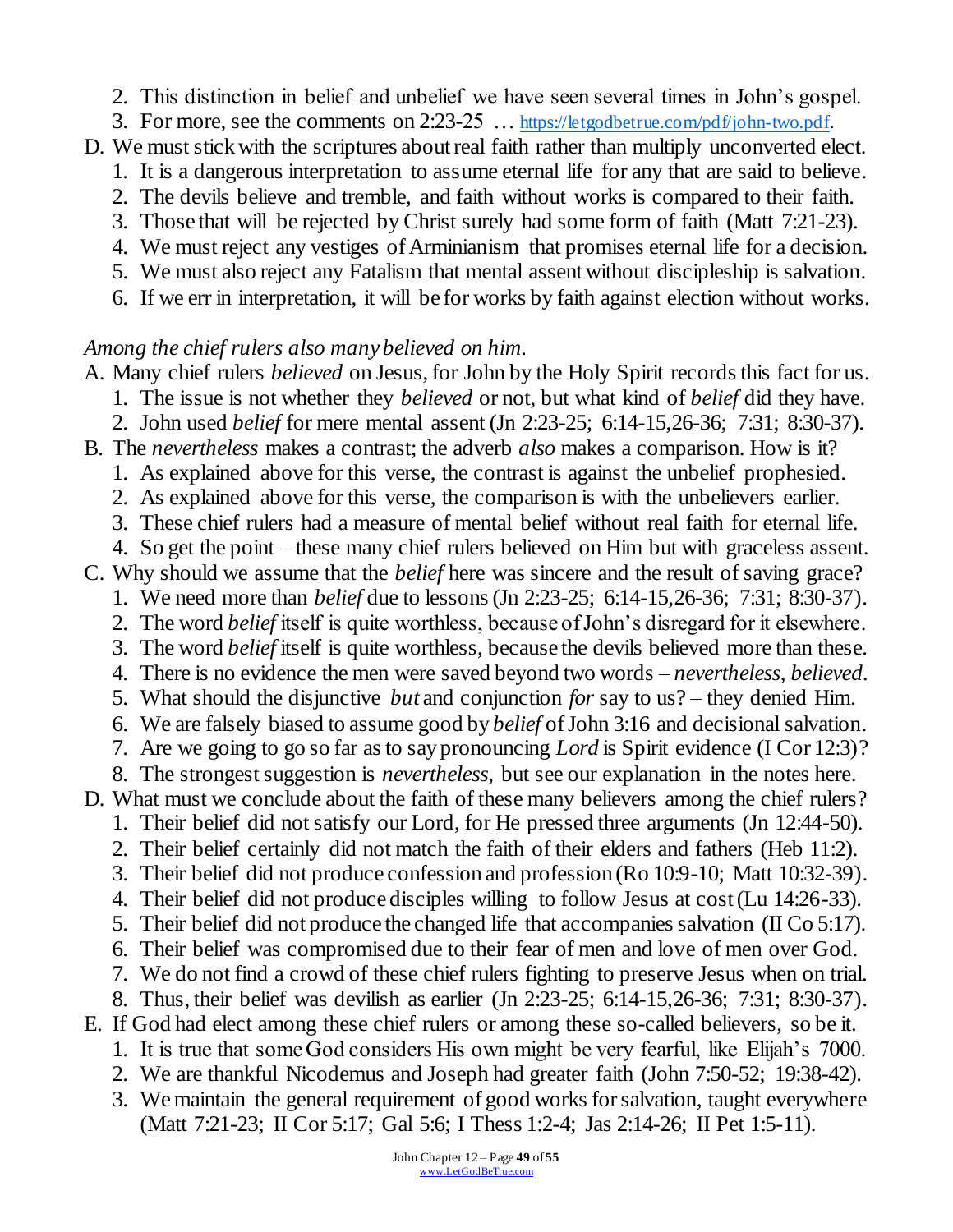- 4. We cannot ignore John denying faith (John 2:23-25; 6:14-15,26-36; 7:31; 8:30-37).
- 5. We cannot override the preponderance of N.T. doctrine to argue from *belief* with its wide usage, which John has corrected several times in John. See also his first epistle.
- 6. *Salvation By Works* … <http://www.letgodbetrue.com/sermons/heresy/salvation-by-works/sermon.php>.
- F. If this is too hard to grasp or accept, what will you do with 44's internal contradiction?

### *But because of the Pharisees they did not confess him.*

A. These *believers* feared the Jewish fundamentalists and their rule to exclude Christians.

- 1. The most conservative heretics will have stricter rules and appear more righteous.
- 2. Liberals are easier to deal with, for they do not have strict rules even for themselves.
- 3. The Pharisees, the most conservative Jewish sect, gave Jesus and Paul the most pain.
- 4. The Sadducees, the liberals among the Jews, were not as vicious in fighting heresy.
- B. We saw this earlier, when the parents of the man born blind were afraid (John 9:20-22).
- C. There will be radicals in most situations to put pressure on believers to compromise.
- D. What hinders your faith and obedience? Comfort, unity, family, friends, spouse, etc.?
- E. If you compromise for any of these reasons you cannot be His disciple (Lu 14:26-33).

### *Lest they should be put out of the synagogue.*

- A. We saw this earlier, when the parents of the man born blind were afraid (John 9:20-22).
- B. Fear of man brings a snare, Solomon taught, and the rule is incredibly true (Pr 29:25).
	- 1. Ambition and the pride it carries with elevated positions or rank destroy discipleship.
	- 2. Peer pressure is not just a temptation in junior high school, so consider these rulers.
	- 3. The desire to belong and be approved is great for those with small hearts for God.
	- 4. Earthly honors are hellish fetters, so it is best to stay humble and not desire fame.
	- 5. It is hard for a rich man to enter the kingdom, how much more famous and honored?
	- 6. How many men have compromised truth to keep a place in a seminary with heresy?
	- 7. How many commentators followed others to avoid being rejected by a brotherhood?
	- 8. Baptists have always been despised, so 95% of Christians reject believers' baptism.
- C. How could they do this to Jesus? Why did the Jews' most conservative sect hate Him?
	- 1. The simple answers of envy and exposure of their hypocrisy are true but not the best.
	- 2. The enmity between Satan and Christ, darkness and light, and evil and good is better.
	- 3. Cain killed Abel. Why? Because Abel was good. There is war (Pr 29:10,27; etc.).
	- 4. The world and worldly Christians will do this to a church if it truly stands for Christ.
	- 5. If men do not persecute a church or person, what is wrong (II Ti 3:12; Ro 15:18-25)?
- D. Jesus later, just a few years later, exposed their synagogues of Satan (Rev 2:9; 3:9).
- E. Real Christians will leave or at least prepare to leave before any such exclusion occurs.
	- 1. They are active and proactive identifying heretics and withdrawing from them (Rom 16:17-18; II Cor 11:3-4; Gal 1:6-9; II Thes 3:6; I Tim 6:5; II Tim 3:5; Titus 3:9-11).
	- 2. True lovers of God could hardly care less what others think about them or treat them.
	- 3. For more about Biblical separation ... [http://www.letgodbetrue.com/pdf/biblical-separation.pdf.](http://www.letgodbetrue.com/pdf/biblical-separation.pdf)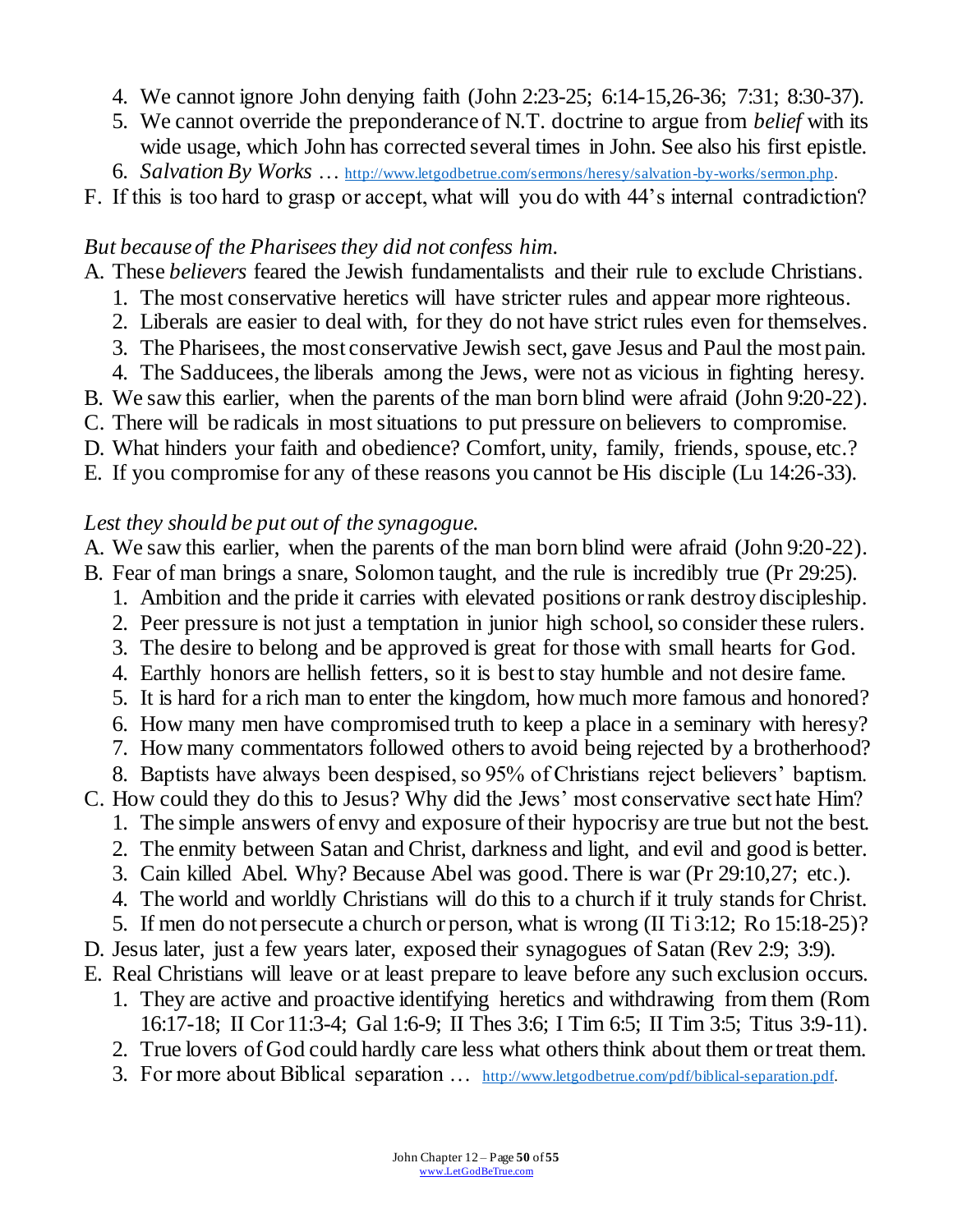## *43 For they loved the praise of men more than the praise of God.*

*For they loved the praise of men.*

- A. This is a terrible thing to love accolades and honor of men more than God's approval.
	- 1. There is peer pressure, and there is peer approval. All of it due to craving acceptance.
	- 2. It is hard for a rich man to enter the kingdom, how much more famous and honored?
	- 3. Such men cannot ordinarily be saved, unless God makes an exception we cannot see.
	- 4. Jesus had taught this desire for man's approval destroys faith and works (John 5:44).
- B. *The Emperor's New Clothes* scared by being unfit for a position, stupid, or incompetent.
- C. The praise of men is like a refining furnace. Will praise perfect or ruin you (Pr 27:21)?
- D. For more about praise as a trial ... [http://www.letgodbetrue.com/proverbs/commentaries/27\\_21.php.](http://www.letgodbetrue.com/proverbs/commentaries/27_21.php)

## *More than the praise of God.*

- A. God's praise is all that matters, both in heaven, in conscience, and at Judgment Day.
- B. Men who only fear God will do exploits, for they operate for a higher cause than others.
	- 1. David chose God's honor over men ... [http://www.letgodbetrue.com/pdf/is-there-not-a-cause.pdf.](http://www.letgodbetrue.com/pdf/is-there-not-a-cause.pdf)
	- 2. A true Jew craves God's praise rather than praise of the Sanhedrin (Rom 2:28-29).
- C. Consider this quotation of Isaac Newton, cited in, "The Religion of Sir Isaac Newton," by Frank E. Manuel, editor, London, Oxford University Press, 1974, p. 112.

"And when you are convinced, be not ashamed to profess the truth. For otherwise you may become a stumbling block to others and inherit the lot of those Rulers of the Jews who believed in Christ, but yet were afraid to confess him lest they should be put out of the Synagogue. Wherefore, when you are convinced, be not ashamed of the truth, but profess it openly and endeavor to convince your Brother also that you may inherit at the resurrection the promise made in Daniel 12:3, that 'they who turn many to righteousness shall shine as the stars for ever and ever.' And rejoice if you are counted worthy to suffer in your reputation or any other way for the sake of the Gospel, for then, 'great is thy reward'!"

\*\*\*\*\*\*\*\*\*\*\*\*\*\*\*\*\* Crucial Matter of Believing on Jesus (44-50) \*\*\*\*\*\*\*\*\*\*\*\*\*\*\*\*\*

# *44 Jesus cried and said, He that believeth on me, believeth not on me, but on him that sent me.*

### *Jesus cried and said.*

- A. These are the last public words of our Lord before His death in a few days and hours.
	- 1. He summarized the burden, duty, and danger of the Jews and faith or not in Him.
	- 2. He used three powerful arguments, and He cried using them, for their seriousness.
- B. The degree of the danger caused our Lord to cry, which should characterize His pastors.
	- 1. Consider this first for the many so-called believers among the chief rulers (12:42), for the context leads us to hear Jesus exposing their lack of faith in God Himself.
	- 2. The prophets were to lift up their voices like a trumpet to show sins (Isaiah 58:1).
	- 3. Preachers are to preach the word and do it with intensity and urgency (II Ti 4:1-2).
- C. The opportunity present caused our Lord to cry, for Israel's Messiah was among them.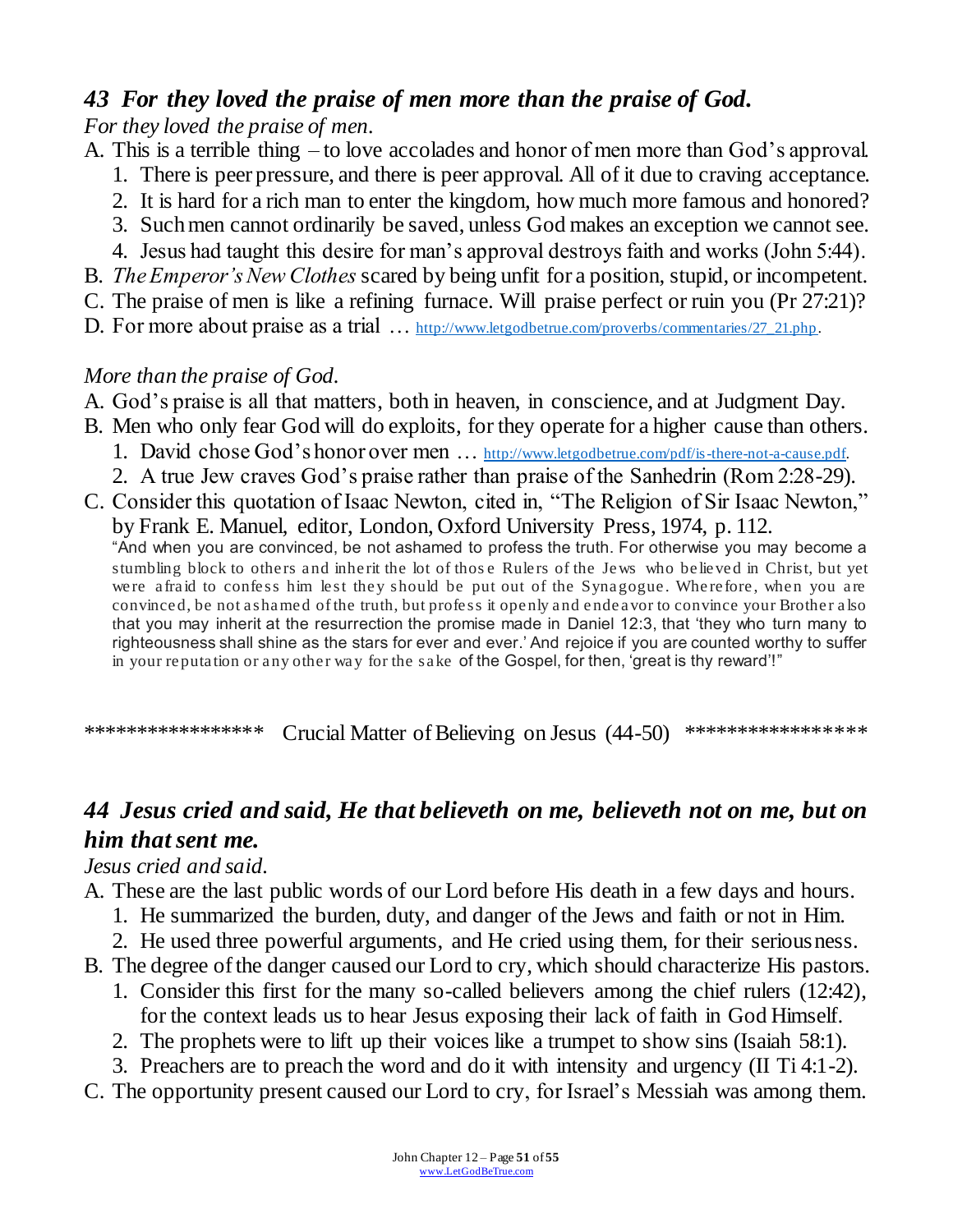- D. There are at least three obvious arguments by our Lord to exhort His hearers to faith.
	- 1. He first explained that belief or rejection of Him was belief or rejection of the Father.
	- 2. He then explained that belief or rejection of Him left men in darkness of this world.
	- 3. He then added that belief or rejection of Him would be recalled on Judgment Day.

### *He that believeth on me.*

- A. As always, we do not receive our Lord's use of *belief* as mere intellectual assent to Him.
- B. Believing on Jesus is full repentance of all sins and embracing Him for discipleship.
- C. Faith without works is truly dead (Jas 2:14-26; John 2:23-25; 6:26-36; 7:31; 8:30-37).

#### *Believeth not on me.*

- A. Here is one of many relative rather than absolute statements of God's inspired scripture.
- B. Jesus in one clause spoke of believing but denied it as believing in the next clause. Huh?
- C. This is done to make a point … to stress a priority … to emphasize a more crucial angle.
- D. Do not be confused or dismiss your pastor if he uses absolute terms for a relative point.
- E. For more about this wise use of language … [http://www.letgodbetrue.com/pdf/absolute-or-relative.pdf.](http://www.letgodbetrue.com/pdf/absolute-or-relative.pdf)

#### *But on him that sent me.*

- A. The Jews made much ado about their unique, monotheistic relationship with Jehovah.
- B. The Jews needed to know that neglecting or rejecting Jesus neglected or rejected God.
- C. There was much more at stake believing on Jesus of Nazareth than just any prophet.
- D. This doctrinal point may be extended further to those that preach Jesus (John 13:20).
- E. This is the first argument Jesus used to exhort to faith that it impacted God Jehovah.
- F. The second argument was His light in darkness; the third was judgment by His words.

## *45 And he that seeth me seeth him that sent me.*

### *And he that seeth me.*

- A. Like *belief* in the previous verse, *seeing* Christ is not mere natural, ocular vision of Him.
- B. Many saw Jesus with natural vision but without any spiritual perception of His divinity.
- C. Spiritual blindness is not natural blindness proper depravity (Matt 13:14; Acts 28:26).
- D. Jesus had taught this important point before to others (John 2:11; 5:17; 11:40; 14:10).
- E. What is Christ to you? Foolishness, or the power and wisdom of God (I Cor 1:22-24).

### *Seeth him that sent me.*

- A. For those Jews that thought they knew and perceived God Jehovah they were wrong.
- B. Jesus was the express image of God and the fulness of God in a body (He 1:3; Col 2:9).
- C. You will never see God, but you do not need to seeing Jesus is enough (John 1:18).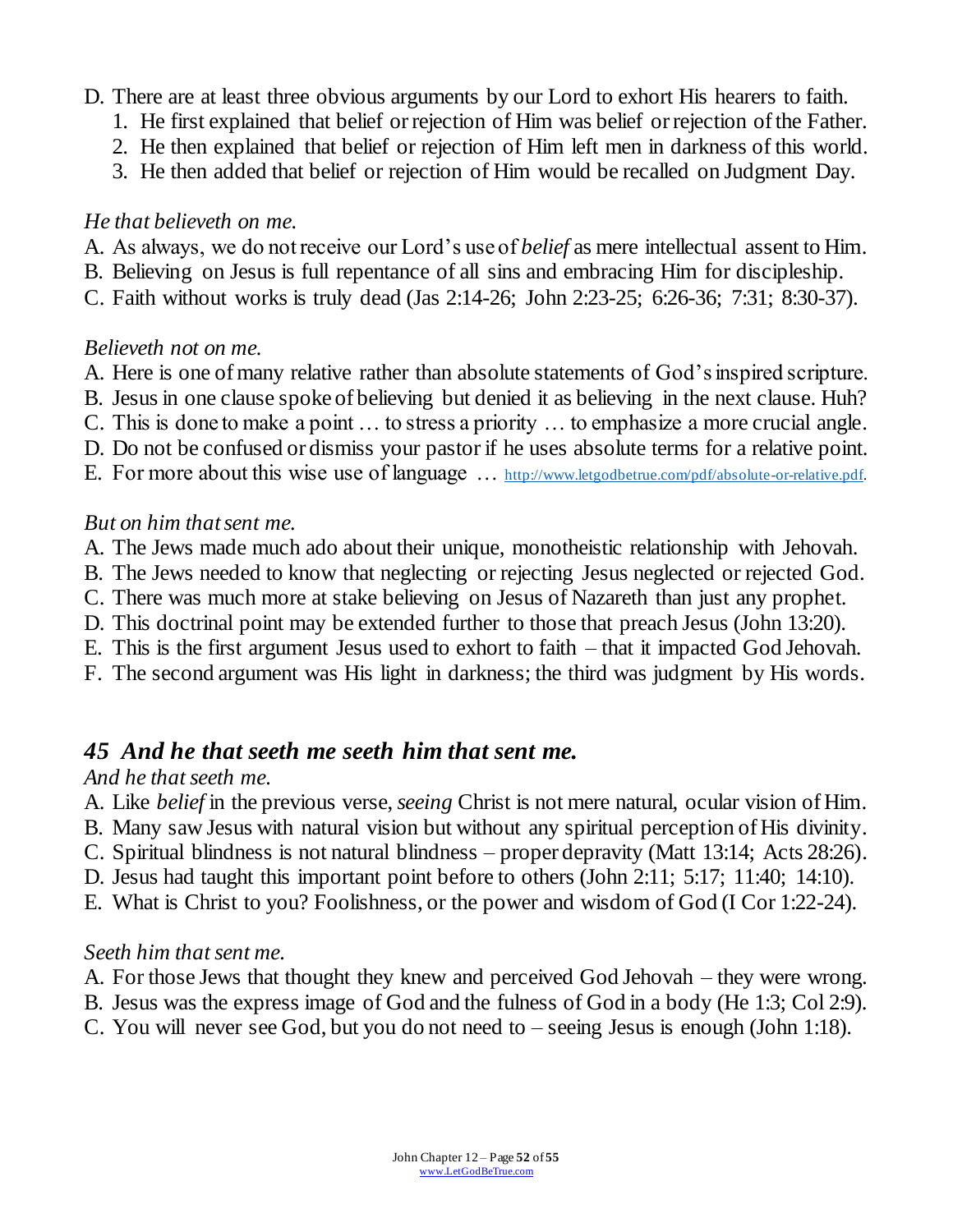## *46 I am come a light into the world, that whosoever believeth on me should not abide in darkness.*

*I am come a light into the world.*

- A. Jesus was God's light in this dark world (John 1:4-9; 3:19-21; 8:12; 9:5; 12:35-36).
- B. We Gentiles were in the greatest darkness of all, so let us give thanks (Is 9:2; 60:1-3).
- C. This is the second argument Jesus used to exhort to faith that He was light in darkness.
- D. The first argument was God Jehovah at stake; the third was judgment by His words.

#### *That whosoever believeth on me should not abide in darkness.*

- A. We move from darkness to light, from lies to truth, when we turn to Christ (Acts 26:18).
- B. We deliver ourselves from the snare of the devil when we admit truth (II Tim 2:25-26).
- C. The world is in total darkness on every matter and topic of importance (Isaiah 8:20).
- D. Our light not only depends on believing on Christ but obeying Him also (I John 2:9).

## *47 And if any man hear my words, and believe not, I judge him not: for I came not to judge the world, but to save the world.*

*And if any man hear my words, and believe not.*

- A. Jesus had taught fabulous things of truth in this context and much before this time also.
- B. Jesus, from the Father, and with words of light and truth, had words of great importance.
- C. Every man then, and every man now, makes a decision whether to believe Him or not.
- D. This is the third argument Jesus used to exhort to faith Judgment included His words.
- E. The first argument was His relationship to God; the second was salvation from darkness.

### *I judge him not.*

- A. Here is another clause that needs careful dividing, for Jesus clearly is Judge of all men.
- B. All men will appear before the judgment seat of this Judge (Ro 14:10-12; II Co 5:9-11).
- C. Jesus did judge men then in ways, but the great, final judgment was yet future (Jn 5:30).
- D. If you read ahead to 12:48, you will see that Jesus identified the great day of judgment.

#### *For I came not to judge the world, but to save the world*.

- A. God appointed Jesus to be Judge with all judgment (Jn 5:22,27; Acts 10:42; 17:30-31).
- B. The true sense here is that Jesus did not come primarily as Judge at His first coming.
- C. He had taught this distinction before, for us to see His primary objectives (Jn 3:17-19).

### *48 He that rejecteth me, and receiveth not my words, hath one that judgeth him: the word that I have spoken, the same shall judge him in the last day. He that rejecteth me, and receiveth not my words.*

A. Let the connection ring loud and clear – rejecting Christ's words rejects Jesus Himself. B. If we believe, see, and love Jesus Christ, we will also believe, see, and love His words.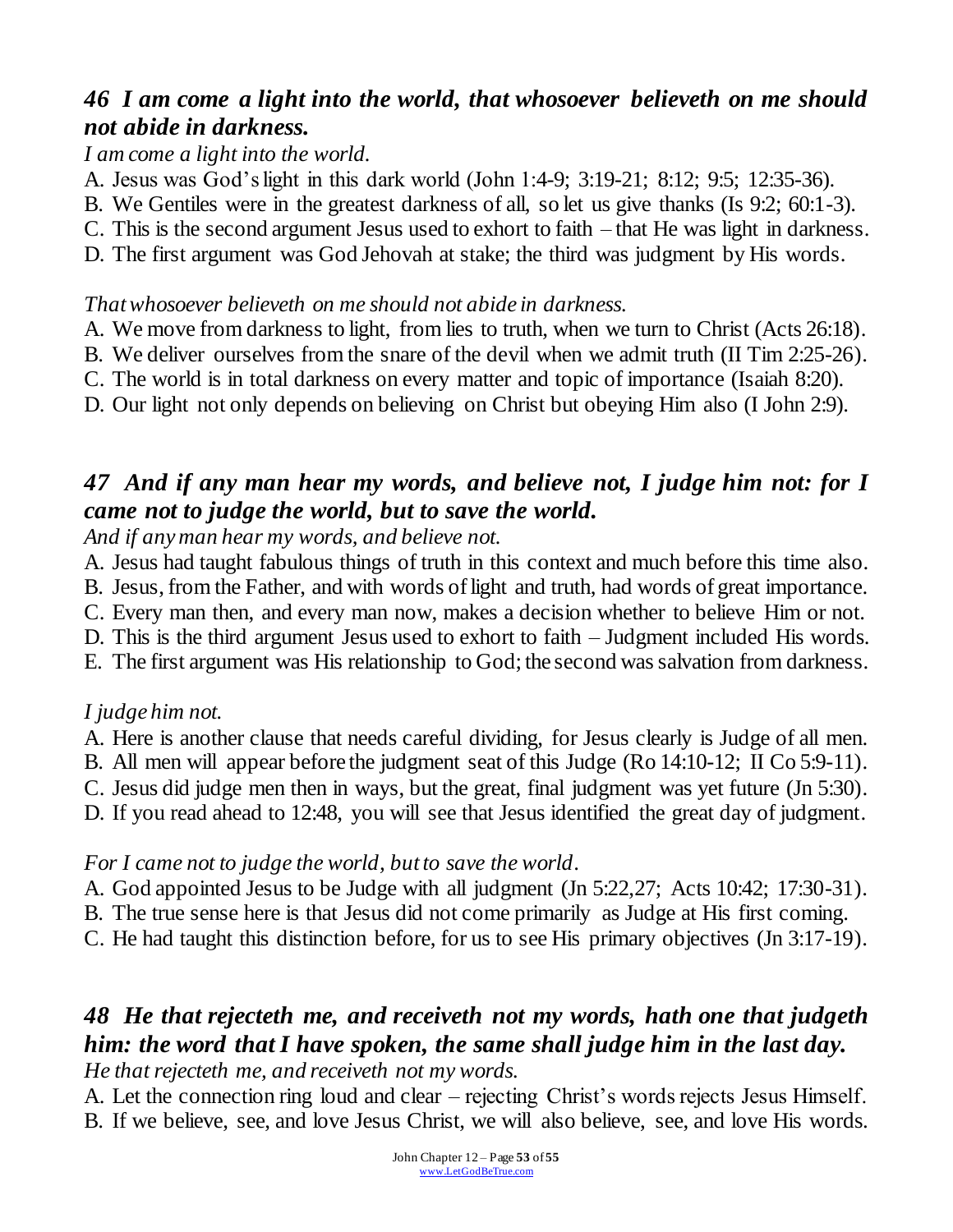C. Do not tell yourself or us about your love of Jesus, if you do not do what Jesus taught.

## *Hath one that judgeth him.*

- A. Jesus here explained that His lack of some judgment now did not leave them guiltless.
- B. Those hearing His withholding of judgment should know that judgment was being laid.
- C. Do not tell yourself your good life proves your goodness (Ps 50:21-23; Mal 3:13-15).

### *The word that I have spoken, the same shall judge him in the last day.*

- A. God sent His Son with God's words for Israel, so they will be judged for that revelation.
- B. Creation is enough to judge men without excuse (Rom 1:20), let alone Jesus teaching.
- C. In addition to creation, there is providence (Acts 14:17) and conscience (Rom 2:12-16).
- D. But far more than creation, providence, and conscience is the gospel by the scriptures!

# *49 For I have not spoken of myself; but the Father which sent me, he gave me a commandment, what I should say, and what I should speak.*

*For I have not spoken of myself.*

- A. Jesus of Nazareth did not preach His ideas learned in Galilee or from anyone but God.
- B. He had made this fact clear to Israel, if they had listened (John 8:26; 14:10; 15:15; 17:8).
- C. If a man wants to know the gospel is true, he must obey God for the light (John 7:17).
- D. Since we chose lies in Eden, God does not owe truth to any that disobey Him.

## *But the Father which sent me, he gave me a commandment.*

- A. What a glorious Man! Savior! Redeemer! and King! He always obeyed God His Father.
- B. The character, and the conduct, and the content of His life and preaching was from God.
- C. What will you do with Jesus of Nazareth? You will face Almighty God His Father soon.

## *What I should say, and what I should speak.*

- A. The preaching and teaching of Jesus Christ was direct from heaven, from God Himself.
- B. The Man Christ Jesus represented God to us perfectly and showed us His pure doctrine.

# *50 And I know that his commandment is life everlasting: whatsoever I speak therefore, even as the Father said unto me, so I speak.*

*And I know that his commandment is life everlasting.*

- A. What command is this? It is God's command of what Jesus should preach (John 12:49).
- B. How is God's command eternal life? Those that hear and obey Jesus have eternal life.
- C. This was a judgment of those listening Jews, yet nothing in comparison of the future.

## *Whatsoever I speak therefore, even as the Father said unto me, so I speak.*

A. Jesus declared that every word these people heard was content ordered by God Jehovah.